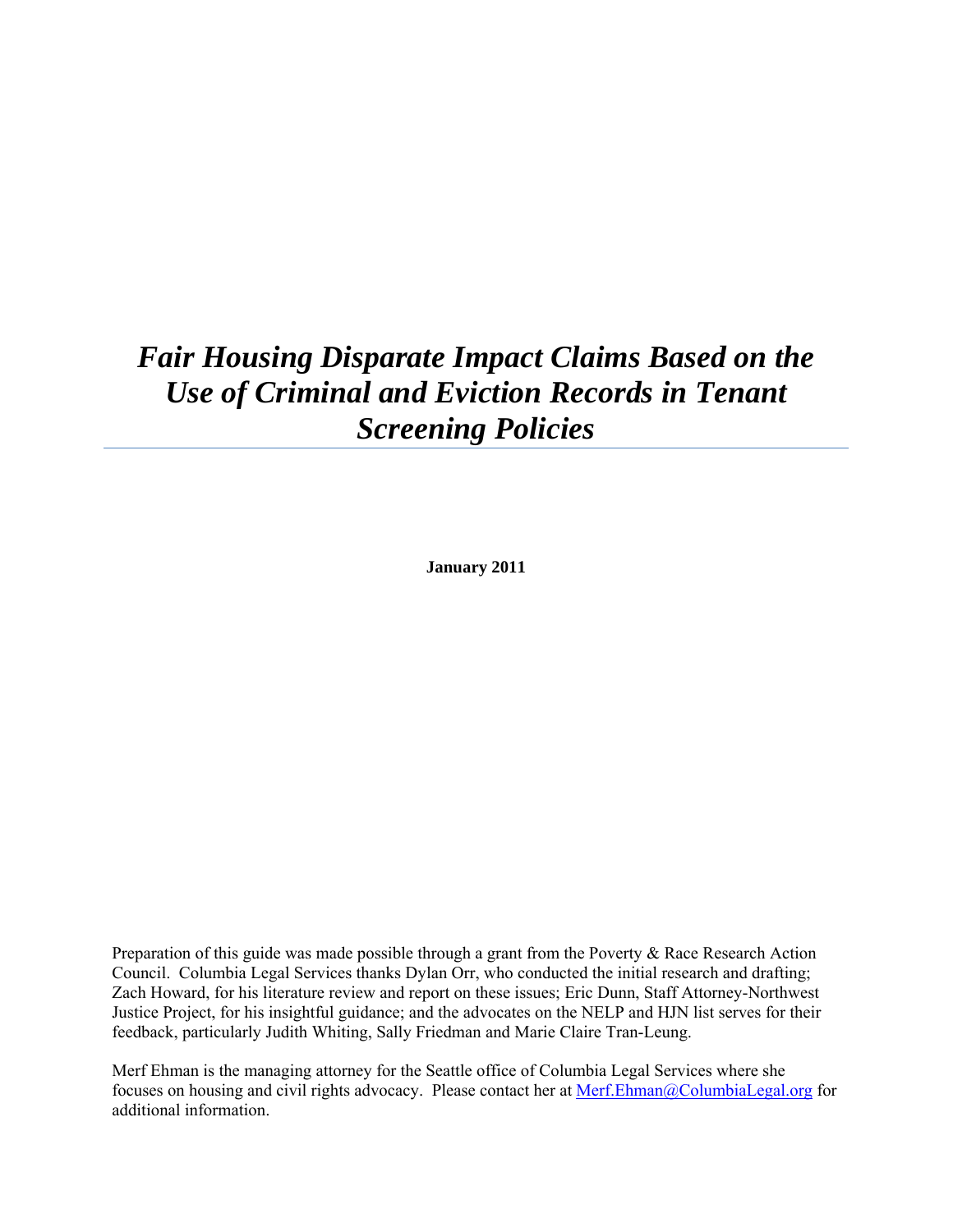# **Table of Contents**

| I.  |                |                                                                          |                                                                                                                                               |  |  |
|-----|----------------|--------------------------------------------------------------------------|-----------------------------------------------------------------------------------------------------------------------------------------------|--|--|
|     | A.             |                                                                          |                                                                                                                                               |  |  |
|     |                | 1.                                                                       |                                                                                                                                               |  |  |
|     |                | 2.                                                                       |                                                                                                                                               |  |  |
|     |                | 3 <sub>1</sub>                                                           |                                                                                                                                               |  |  |
|     |                | 4.                                                                       |                                                                                                                                               |  |  |
|     |                | 5.                                                                       |                                                                                                                                               |  |  |
|     | <b>B.</b>      | Tenant Screening and Discrimination Claims under the Fair Housing Act 14 |                                                                                                                                               |  |  |
|     |                | 1.                                                                       |                                                                                                                                               |  |  |
| II. |                |                                                                          | a)<br>FHA's Applicability to Tenant Screening Companies  14<br>b)<br>$\mathbf{c})$<br>Prohibited Acts - "Otherwise Make Unavailable" 16<br>d) |  |  |
|     |                | 2.                                                                       |                                                                                                                                               |  |  |
|     |                | 3 <sub>1</sub>                                                           |                                                                                                                                               |  |  |
|     |                | $\overline{4}$ .                                                         |                                                                                                                                               |  |  |
|     |                |                                                                          |                                                                                                                                               |  |  |
|     | A.             |                                                                          |                                                                                                                                               |  |  |
|     |                | 1.<br>2.                                                                 |                                                                                                                                               |  |  |
|     | <b>B.</b>      |                                                                          |                                                                                                                                               |  |  |
|     |                | 1.<br>2.<br>3.                                                           | a)<br>b)                                                                                                                                      |  |  |
|     | $\mathbf{C}$ . | $\overline{4}$ .                                                         |                                                                                                                                               |  |  |
|     |                |                                                                          |                                                                                                                                               |  |  |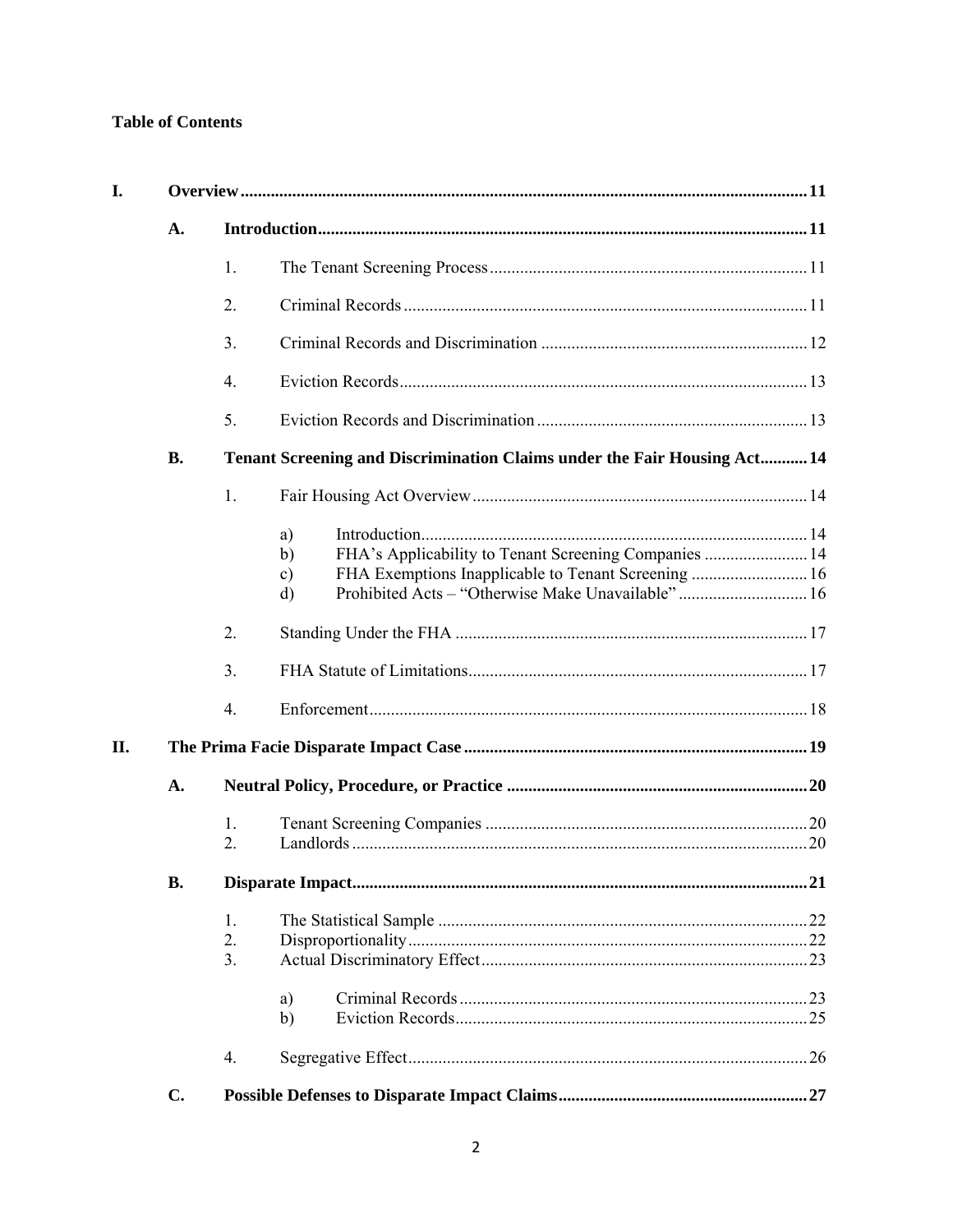| III. |    |    |  |
|------|----|----|--|
|      | D. |    |  |
|      |    | b) |  |
|      |    | a) |  |
|      |    |    |  |
|      |    |    |  |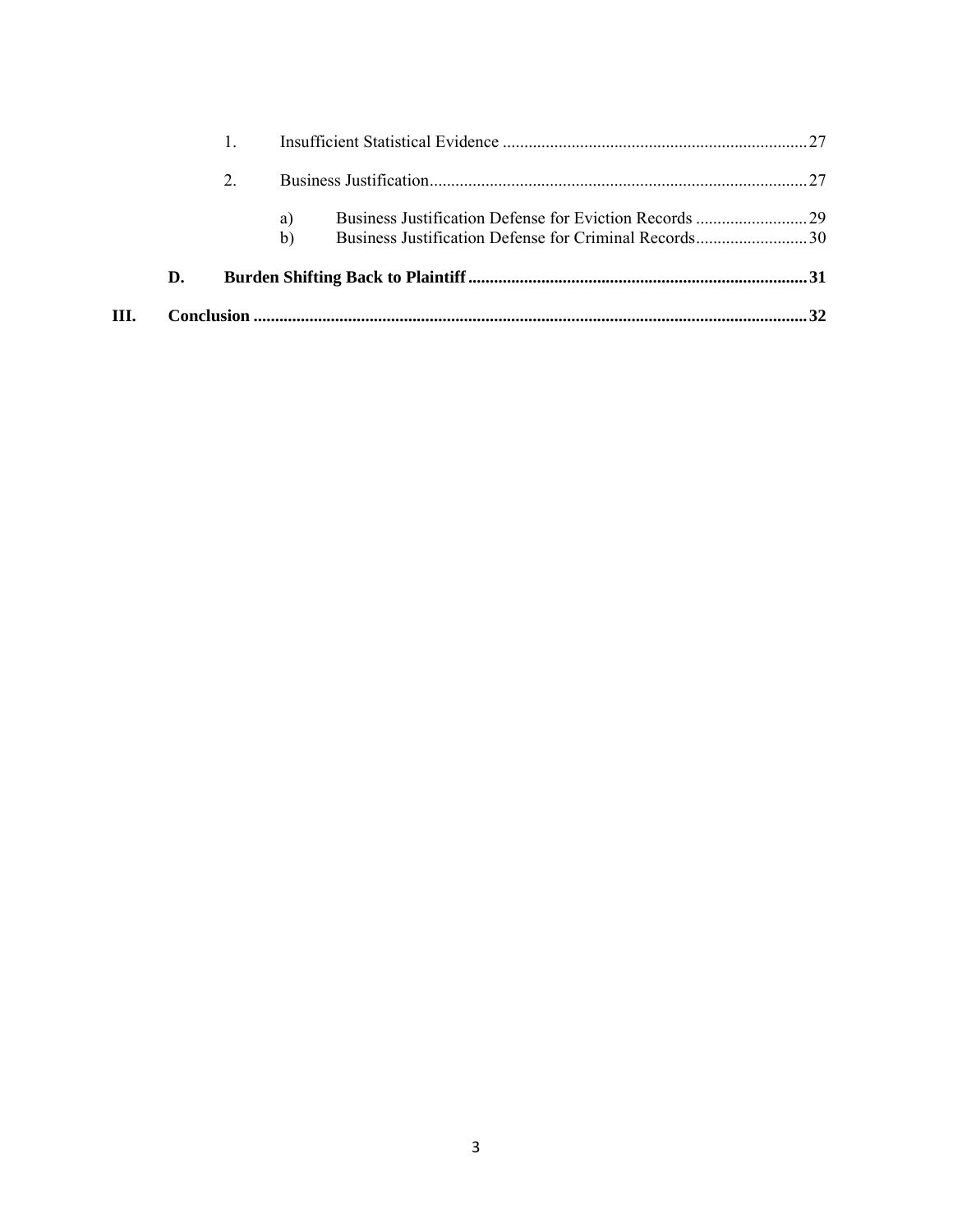# **Cases**

| 2922 Sherman Ave. Tenants' Ass'n v. Dist. of Columbia, 444 F.3d 673 (D.C.Cir.2006)                   |  |
|------------------------------------------------------------------------------------------------------|--|
|                                                                                                      |  |
|                                                                                                      |  |
|                                                                                                      |  |
|                                                                                                      |  |
| Bronson v. Crestwood Lake Section 1 Holding Corp., 724 F.Supp. 148 (S.D.N.Y. 1989) 23, 25            |  |
|                                                                                                      |  |
|                                                                                                      |  |
| Charleston Housing Auth. v. U.S. Dept. of Agriculture, 419 F.3d 729 (8th Cir. 2005)27                |  |
| City of Edmonds v. Washington State Bldg. Code Council, 18 F.3d 802 (9th Cir. 1994) 16               |  |
| Clifton Terrace Assoc., Ltd. v. United Technologies Corp., 929 F.2d 714 (D.C.Cir. 1991) 16           |  |
| Committee Concerning Community Improvement v. City of Modesto, 583 F.3d. 690 (9th Cir. 2009)         |  |
|                                                                                                      |  |
|                                                                                                      |  |
|                                                                                                      |  |
|                                                                                                      |  |
| El v. Southeastern Pennsylvania Transportation Authority, 479 F.3d 232 (3d. Cir. 2007) 28, 29, 31    |  |
|                                                                                                      |  |
| Episcopal Church in Utah v. West Valley City 119 F.Supp. 2d. 1215 (D. Utah 2000)23                   |  |
| Fair Housing Council of San Fernando Valley v. Roommates.Com, LLC., 521 F.3d 1157 (9th Cir. 2008)    |  |
| Fair Housing in Huntington Committee Inc. v. Town of Huntington, N.Y., 316 F.3d 357 (2d Cir. 2003)21 |  |
|                                                                                                      |  |
|                                                                                                      |  |
| Graoch Associates #33, L.P. v. Louisville/Jefferson County Metro Human Relations Com'n, 508 F.3d 366 |  |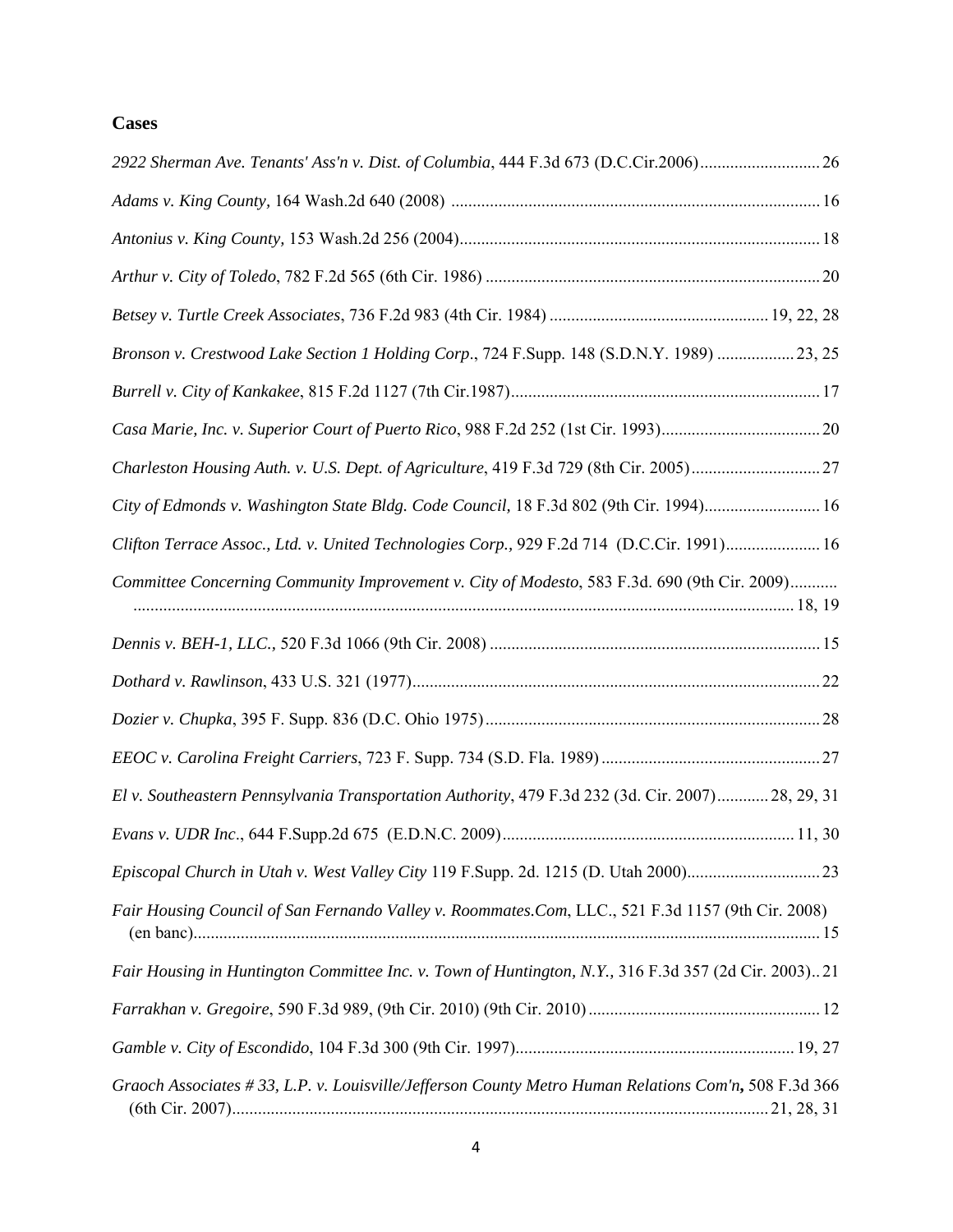| Hallmark Developers, Inc. v. Fulton County, GA., 466 F.3d 1276 (11th Cir. 2006)21                                   |  |
|---------------------------------------------------------------------------------------------------------------------|--|
|                                                                                                                     |  |
|                                                                                                                     |  |
|                                                                                                                     |  |
|                                                                                                                     |  |
|                                                                                                                     |  |
|                                                                                                                     |  |
|                                                                                                                     |  |
| Huntington Branch NAACP v. Town of Huntington, 844 F.2d 926 (2nd Cir. 1998)  22, 26                                 |  |
|                                                                                                                     |  |
| Inland Mediation Board v. City of Pomona, 158 F.Supp.2d 1120 (C.D.Cal. 2001 17                                      |  |
| International Brotherhood of Teamsters v. United States, 431 U.S. 324 (1977)19                                      |  |
|                                                                                                                     |  |
|                                                                                                                     |  |
|                                                                                                                     |  |
|                                                                                                                     |  |
|                                                                                                                     |  |
|                                                                                                                     |  |
|                                                                                                                     |  |
| Metropolitan Housing Dev. Corp. v. Village of Arlington Heights, 558 F.2d 1283 (7th Cir. 1977)  20, 26              |  |
| Michigan Protection and Advocacy Service, Inc. v. Babin, 18 F.3d 337 (6th Cir. 1994)15                              |  |
|                                                                                                                     |  |
| Mountain Side Mobile Estates P'ship v. Sec'y of Urban Hous. & Dev., 56 F.3d 1243 (10th Cir. 1995) 19,<br>20, 22, 27 |  |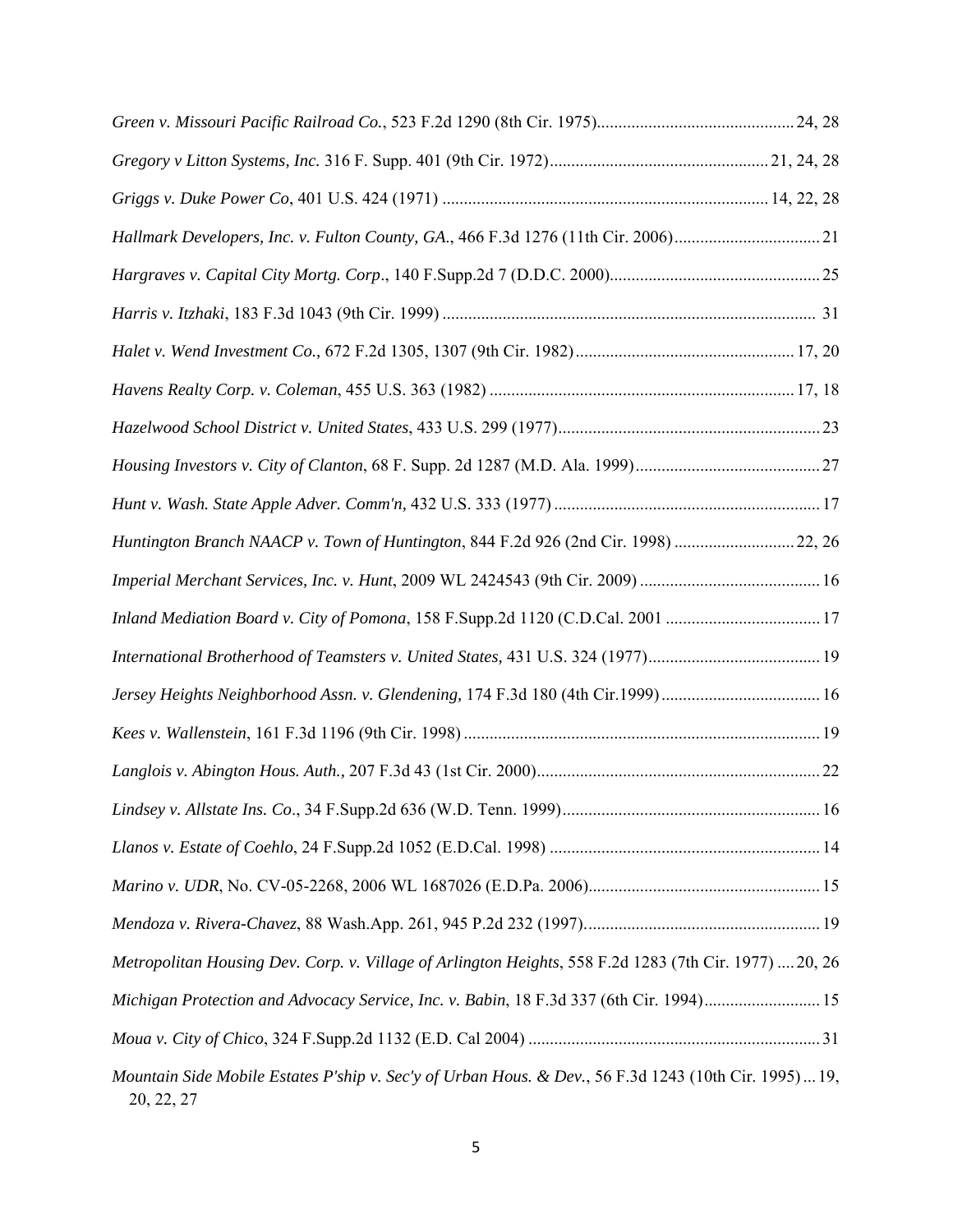| Nat'l Fair Housing Alliance, Inc. v. Prudential Ins. Co. of Am., 208 F.Supp.2d 46 (D.D.C. 2002) 16, 25 |  |
|--------------------------------------------------------------------------------------------------------|--|
|                                                                                                        |  |
|                                                                                                        |  |
| Pfaff v. U.S. Dept't of Housing & Urban Dev., 88 F.3d 739 (9th Cir. 1996)  19, 23, 28                  |  |
|                                                                                                        |  |
| Resident Advisory Board v. Rizzo, 425 F.Supp. 987(E.D.Pa.1976) (3d Cir.1977) 15, 20, 28, 31            |  |
|                                                                                                        |  |
|                                                                                                        |  |
|                                                                                                        |  |
|                                                                                                        |  |
|                                                                                                        |  |
|                                                                                                        |  |
|                                                                                                        |  |
|                                                                                                        |  |
|                                                                                                        |  |
|                                                                                                        |  |
|                                                                                                        |  |
|                                                                                                        |  |
|                                                                                                        |  |
|                                                                                                        |  |
|                                                                                                        |  |
| Taylor v. Accredited Home Lenders, Inc., 580 F. Supp.2d 1062 (S.D. Cal. 2008) 15, 23                   |  |
|                                                                                                        |  |
|                                                                                                        |  |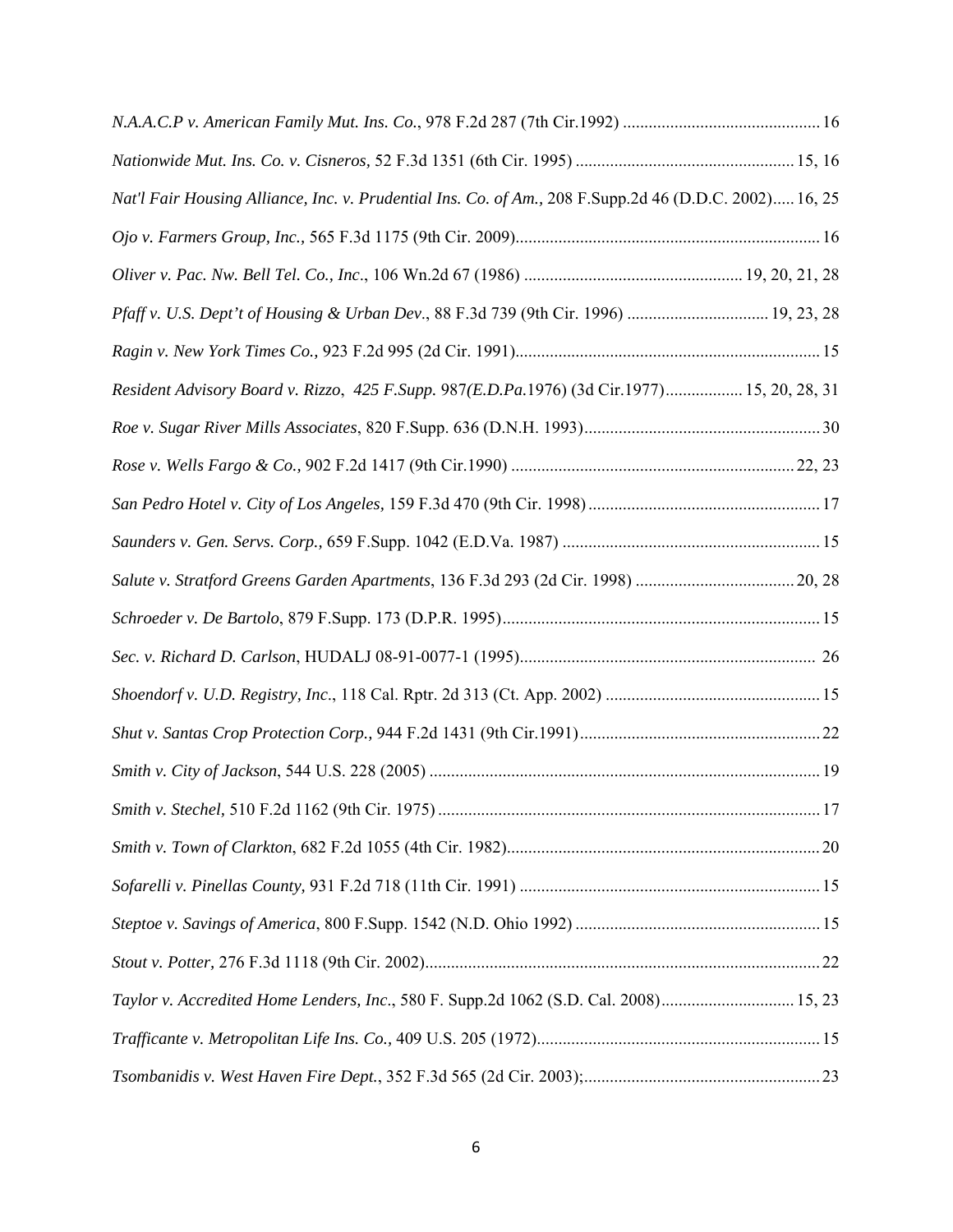| U.D. Registry, Inc. v. State of California, 34 Cal.App. 4th 107 (Cal. App. Div. 1995) 13 |  |
|------------------------------------------------------------------------------------------|--|
|                                                                                          |  |
|                                                                                          |  |
|                                                                                          |  |
|                                                                                          |  |
|                                                                                          |  |
|                                                                                          |  |
|                                                                                          |  |
|                                                                                          |  |
|                                                                                          |  |
| Wallace v. Chicago Housing Authority, 321 F. Supp. 2d 968 (N.D. Ill. 2004) 22, 26        |  |
|                                                                                          |  |
|                                                                                          |  |
|                                                                                          |  |
|                                                                                          |  |
|                                                                                          |  |
|                                                                                          |  |

# **Statutes**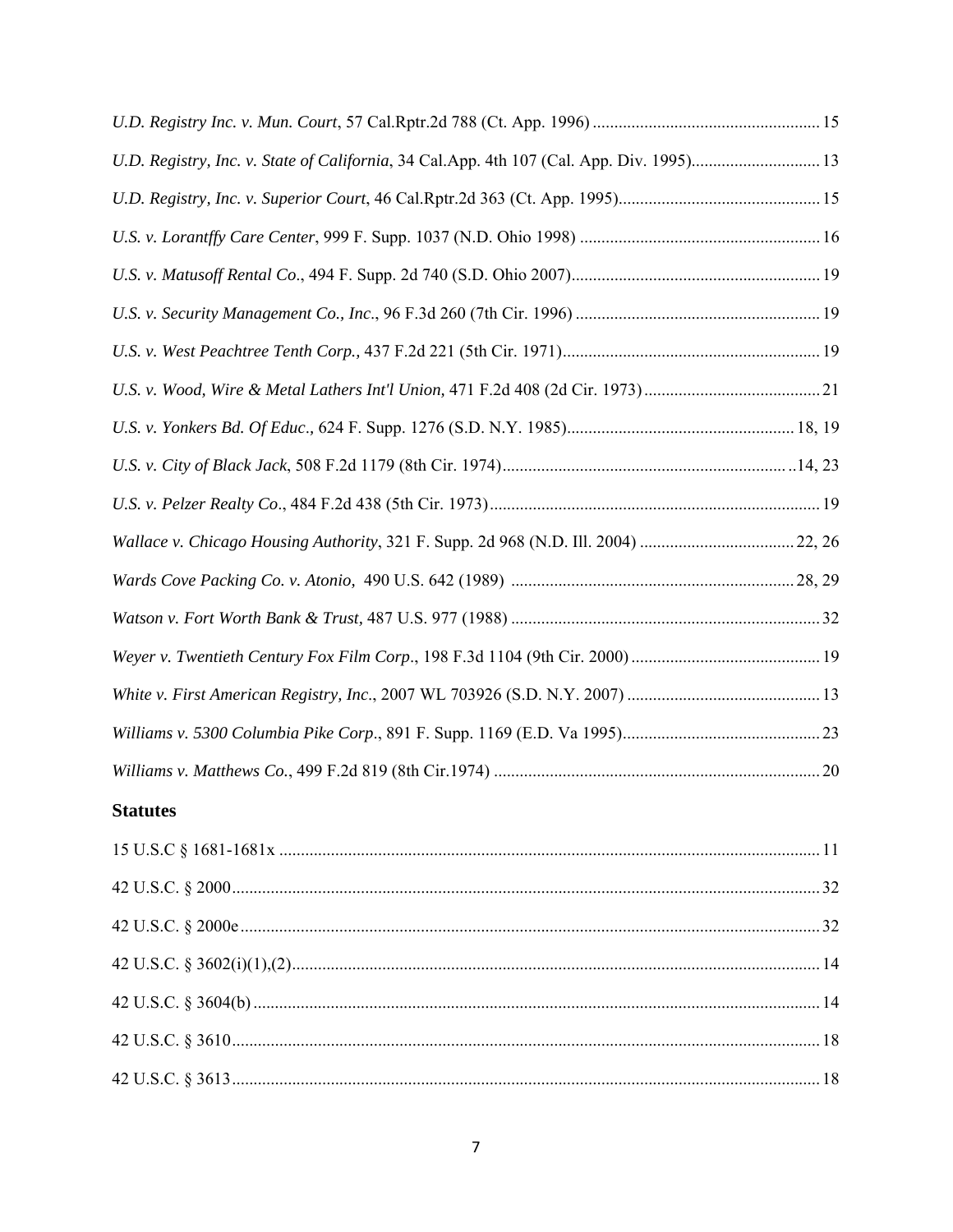| <b>Other Authorities</b>                                                                                                                                                                   |  |
|--------------------------------------------------------------------------------------------------------------------------------------------------------------------------------------------|--|
|                                                                                                                                                                                            |  |
| ADP, Inside Criminal Background Checks: Sources, Availability, and Quality; A White Paper About the<br>Types of Criminal Court Records Used for Applicant and Employee Screening, 2007  12 |  |
| Catherine Bishop, An Affordable Home on Reentry, Federally Assisted Housing and Previously                                                                                                 |  |
| Thomas P. Bonczar, Prevalence of Imprisonment in the U.S. Population, 1974-2001, U.S. Dept. of                                                                                             |  |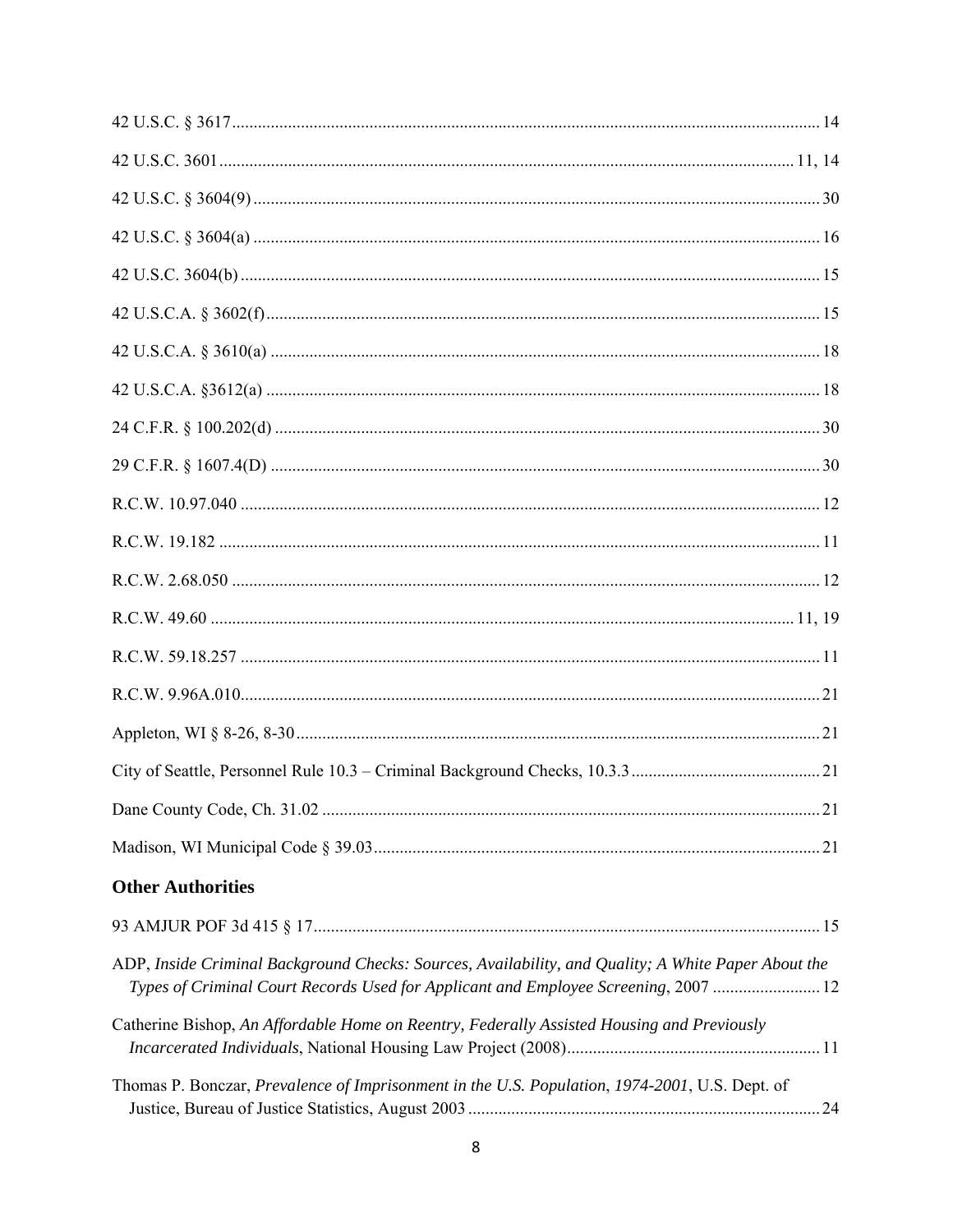| Beverly G. Burke, Elton C. Smith, & Laurence J. O'Toole Jr., Selection of Public Housing Tenants: On<br>the Feasibility of Using an Objective Screening Procedure, Journal of Applied Social Psychology   |
|-----------------------------------------------------------------------------------------------------------------------------------------------------------------------------------------------------------|
| Community Training and Resource Center and City Wide Task Force on Housing Court Housing Court,<br>Evictions and Homelessness: The Costs and Benefits of Establishing a Right to Counsel (1993) 13        |
| Corinne Carey, No Second Chance: People With Criminal Records Denied Access to Public Housing, 36                                                                                                         |
| Erik Eckholm, A Sight All Too Familiar in Poor Neighborhoods, New York Times, February 18, 2010                                                                                                           |
| EEOC Policy Guidance on the Consideration of Arrest Records in Employment Decisions under Title VII<br>of the Civil Rights Act of 1964, as amended, 42 U.S.C. §§ 2000e et seq. (1982), Sept. 7, 1990 28   |
| EEOC Policy Statement on the Issue of Conviction Records under Title VII of the Civil Rights Act of 1964                                                                                                  |
| EEOC Policy Statement on the Use of Statistics in Charges Involving the Exclusion of Individuals with                                                                                                     |
| Jeffrey S. Gutman, ed., Federal Practice Manual for Legal Aid Attorney (2006) 17                                                                                                                          |
| Maurice Emsellem and Kerry O'Brien, Criminal Background Checks: A Growing Problem for All Union<br>Members, Not Just Those With a Criminal Record, National Employment Law Project, 2006  12              |
| Chester Hartman & David Robinson, Evictions: The Hidden Housing Problem, 14 Housing Pol'y Debate,                                                                                                         |
| Jessica S. Henry, Criminal History on a "Need to Know" Basis: Employment Policies that Eliminate the<br>Criminal History on Employment Applications, Justice Policy Journal, Vol. 5, No. 2 (Fall 2008) 21 |
| Rudy Kleysteuber, Tenant-screening Thirty Years Later: A Statutory Proposal to Protect Public Records,                                                                                                    |
| Megan C. Kurlychek, Criminology and Public Policy, Scarlet Letters and Recidivism: Does an Old                                                                                                            |
| Daniel K. Malone, Accessing Criminal History as a Predictor of Future Housing Success for Homeless<br>Adults with Behavioral Health Disorders, Psychiatric Services, Vol. 60, No. 2 (2009) 30             |
| Rebecca Oyama, Do Not (Re)Enter: The Rise of Criminal Background Tenant Screening as a Violation of                                                                                                       |
| Lynn Peterson, Not All Criminal Records Checks are Created Equal, March 2, 2005 12                                                                                                                        |
| Ely Portillo, Jury Finds Housing Authority Negligent, Charlotte Observer, February 10, 2010 30                                                                                                            |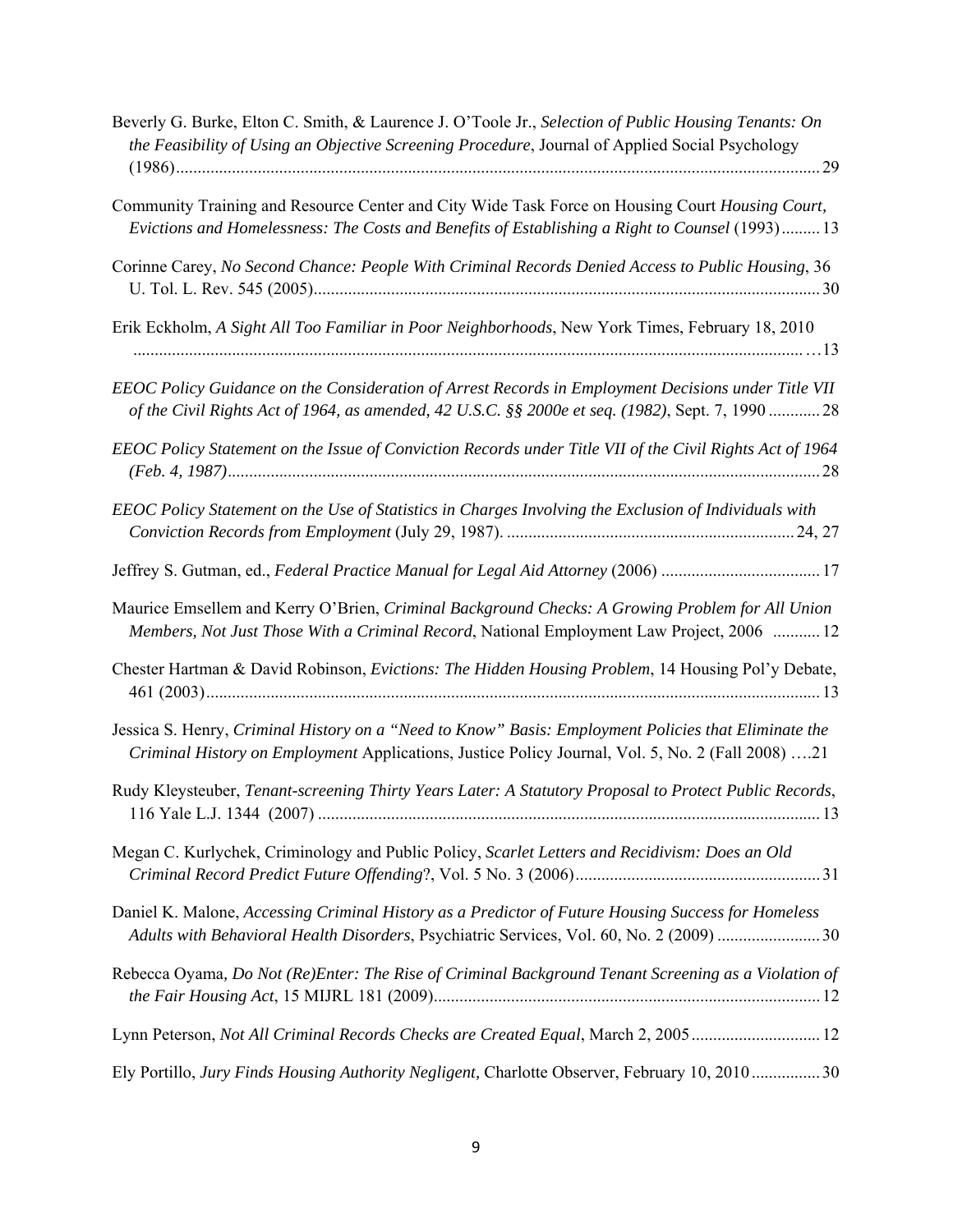| Jay Romano, What Every Tenant Ought to Know, New York Times, October 22, 2006                                |
|--------------------------------------------------------------------------------------------------------------|
| Robert Schwemm, <i>Housing Discrimination Law and Litigation</i> § 26:3, s3614(a): "Pattern or practice" and |
| Second Chance Labor Project, Major U.S. Cities Adopt New Hiring Policies Removing Unfair Barriers            |
|                                                                                                              |
|                                                                                                              |
| U.S. Census Bureau, 2000 Tenure by Race of Householder (in Washington State)25                               |
|                                                                                                              |
| Washington State, 2000-2009, Facility Reporter, Offender Characteristics, Population Movement and            |
|                                                                                                              |
| Jenifer Warren, One in 100: Behind Bars in America 2008, Pew Center on the States (Feb. 2008) 12             |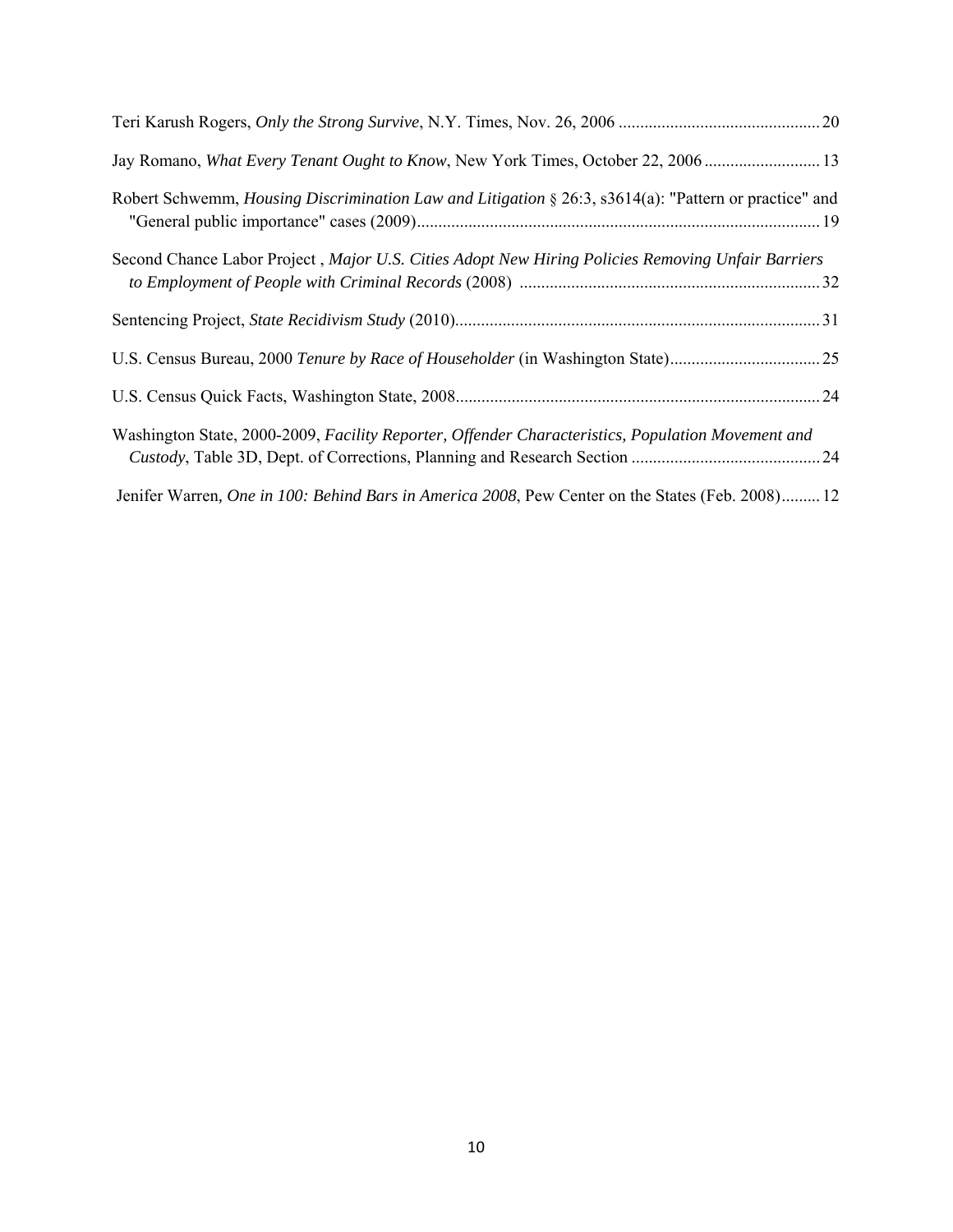# **I. Overview**

This guide addresses whether the use of criminal or eviction records by landlords and tenant screening companies constitutes a form of unlawful discrimination under federal and Washington state fair housing laws, and specifically how a *disparate impact* case could be made under these laws.<sup>[1](#page-10-0)</sup> What follows is a practice manual―laying out the foundation for a disparate impact claim ―with the aim of providing the fair housing practitioner with a set of basic tools necessary to make this claim. The focus is primarily on the Fair Housing Act (also known as Title VIII of the Civil Rights Act), as amended, 42 U.S.C. 3601. Included is some basic guidance under the Washington Law Against Discrimination, RCW 49.60. We wrote the guide for attorneys, but it may be useful to other advocates.

# **A. Introduction**

# **1. The Tenant Screening Process**

**"**Tenant screening" is the process by which landlords accept, process and review rental applications to determine whether to offer a residential property to an applicant for rent. Landlords commonly screen tenants by charging the applicant a fee to obtain a report about the applicant's background (which often includes credit information, check of sex offender registries, an eviction report and criminal history).<sup>[2](#page-10-1)</sup> While landlords can obtain this information themselves, they increasingly employ the services of "tenant" screening" companies to obtain this information and produce reports for them.

Some of the reports generated by tenant screening companies include only the data itself, (e.g., the criminal record or eviction court file) while others also provide "scores," "approvals," or "recommendations," based upon the data obtained. *See Evans v. UDR Inc*., 644 F.Supp. 2d 675, 677 (E.D.N.C. 2009) (tenant screener recommended denial of application based on applicant's 2002 arrest and conviction). Landlords often have their own policies to deny applications based on a criminal or eviction record, regardless of such a recommendation. *Id.* at 678 n.6.

While the reporting and use of criminal and eviction history as part of the tenant screening process is commonplace today, this practice may be unlawful under fair housing law because of its disparate impact on certain protected classes. When criminal records are used as part of the tenant screening process, the disparate impact predominately affects African Americans and Latinos/Latinas. Eviction records may also have a disparate impact on women.

# **2. Criminal Records**

<span id="page-10-0"></span>  $<sup>1</sup>$  This Guide does not address specific tenant screening issues that arise in the subsidized housing context. The</sup> National Housing Law Project has a reentry resource center on its website, [http://nhlp.org/resourcecenter?tid=86,](http://nhlp.org/resourcecenter?tid=86) that provides helpful materials. *See* Catherine Bishop, *An Affordable Home on Reentry, Federally Assisted Housing and Previously Incarcerated Individuals*, National Housing Law Project (2008). 2

<span id="page-10-1"></span><sup>&</sup>lt;sup>2</sup> The Fair Credit Reporting Act (FRCA) regulates consumer reporting agencies such as tenant screening companies. *See* 15 U.S.C §§ 1681-1681x. The National Consumer Law Center's reference book, *Fair Credit Reporting*, provides an in depth discussion regarding a tenant's rights under FRCA, including the right to a copy of the tenant screening report, disputing information in the report and the permissible uses of the report. Your state may also have its own version of FRCA with different protections or your state's residential landlord tenant law may have additional requirements. *See* RCW 19.182; RCW 59.18.257.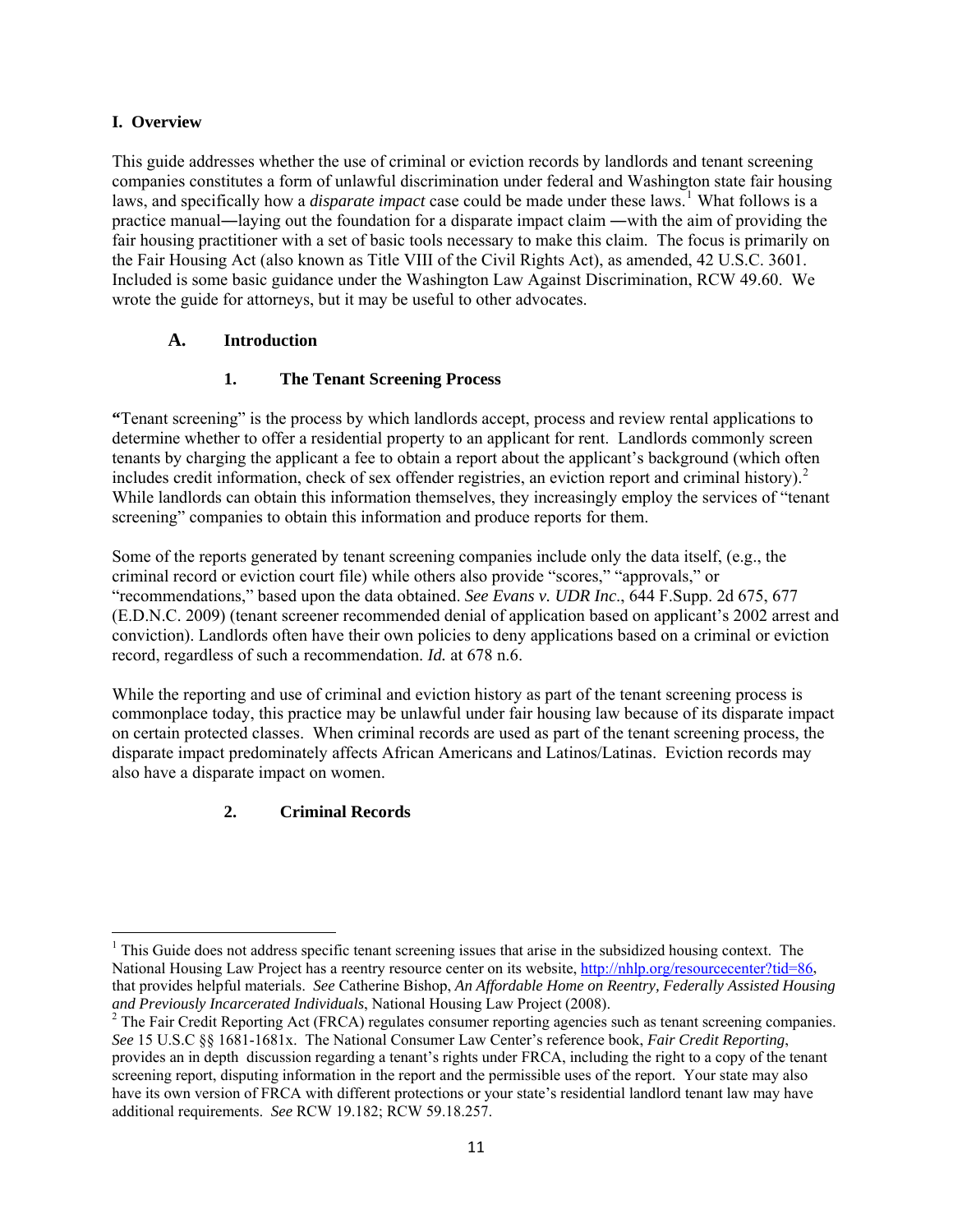Both landlords and tenant screening companies obtain criminal records from a myriad of sources.<sup>[3](#page-11-0)</sup> A traditional criminal background search can be conducted in person at individual courthouses across the country. The more than 10,000 county, state, and federal courts in the United States each maintain court records.<sup>[4](#page-11-1)</sup> However, each of these court systems has its own method for keeping and updating criminal records, and methodologies differ greatly between jurisdictions.<sup>[5](#page-11-2)</sup> While many records are available online from official court record repositories, not all court systems offer this service. *See* n. 4. Courthouse or court system-based searches, even when done online, are costly, time intensive, or both. For this reason, landlords often turn to unofficial on-line databases to access these records, some of which purport to provide results "instantly" or "within minutes." Some of these databases originate from legitimate government agencies that update their files frequently, while others are less credible reproductions of other databases containing stale or static information.<sup>[6](#page-11-3)</sup>

#### **3. Criminal Records and Discrimination**

The disparate impact of criminal records based tenant screening on certain protected classes is almost incontrovertible. Rebecca Oyama, *Do Not (Re)Enter: The Rise of Criminal Background Tenant Screening as a Violation of the Fair Housing Act*, 15 MIJRL 181, 203-207 (2009). People of certain races and ethnicities are disproportionately represented in the criminal justice system. *See Farrakhan v. Gregoire,* 590 F.3d 989, 1010 (9th Cir. 2010), *vacated on other grounds,* 623 F.3d 990 (9th Cir. 2010) ("[T]he significant racial disparities in arrest rates are not fully warranted by race or ethnic differences in illegal behavior."); Jenifer Warren, *One in 100: Behind Bars in America 2008*, Pew Center on the States (African American men are incarcerated at a rate more than six times that of white men). Over twenty years ago the EEOC recognized that "an employer's policy or practice of excluding individuals from employment on the basis of their conviction records has an adverse impact on [African American and Latino workers] in light of statistics showing that they are convicted at a disproportionately higher rate than their representation in the population." EEOC Policy Statement on the Issue of Conviction Records  $(1987)$  $(1987)$  $(1987)$ .<sup>7</sup> Based on these statistics and guidance, blanket policies denying housing to individuals with criminal records have a disparate impact on these protected classes.

<span id="page-11-0"></span> $3$  There are four different kinds of records that may all be referred to as "criminal records": arrest records (law enforcement records of arrests), criminal court records (local, state, or federal records), corrections records (prison records), and state criminal repository records (statewide records including arrest records, criminal court records, and correction records). *See* Lynn Peterson, *Not All Criminal Records Checks are Created Equal*, March 2, 2005, (http://www.virtualchase.com/articles/archive/criminal\_checks.html).

<span id="page-11-1"></span><sup>4</sup> *See Inside Criminal Background Checks: Sources, Availability, and Quality; A White Paper About the Types of Criminal Court Records Used for Applicant and Employee Screening*, ADP, 2007 at 3-4. [\(http://www.adpselect](http://www.adpselect-info.com/client/pdf/insideCriminalBackgroundChecks.pdf)[info.com/client/pdf/insideCriminalBackgroundChecks.pdf](http://www.adpselect-info.com/client/pdf/insideCriminalBackgroundChecks.pdf)). <sup>5</sup>

<span id="page-11-2"></span><sup>&</sup>lt;sup>5</sup> In Washington, landlords and tenant screening companies seeking to obtain criminal or eviction records may use public sources, such as an on-line name search in the Superior Court Management Information System (SCOMIS), a computer database of state superior court records. The SCOMIS system was created with the intent for all superior courts to "[p]romote and facilitate electronic access to the public of judicial information." RCW 2.68.050. However, non-conviction records (e.g., arrest records) can only be disseminated if "the record disseminated states the disposition of such charge to the extent dispositions have been made at the time of the request for the information." (subject to certain exceptions). RCW 10.97.040.

<span id="page-11-3"></span>**<sup>6</sup>** Databases are inconsistently updated, consequently errors in criminal records retrieval are frequently noted. *Inside Criminal Background Checks*, *supra* n.4 at 5; Maurice Emsellem and Kerry O'Brien, *Criminal Background Checks: A Growing Problem for All Union Members, Not Just Those With a Criminal Record*, National Employment Law Project, 2006 (citing a 1997 study that found that one in twenty "name based" background checks produced a criminal background for those that did not actually have one. [\(http://www.nelp.org/page/-/SCLP/union%203-](http://www.nelp.org/page/-/SCLP/union%203-pager_122106_150337.pdf)

<span id="page-11-4"></span>[pager\\_122106\\_150337.pdf](http://www.nelp.org/page/-/SCLP/union%203-pager_122106_150337.pdf)). <sup>7</sup> The EEOC also has provided guidance on arrest records. *See* n. 42.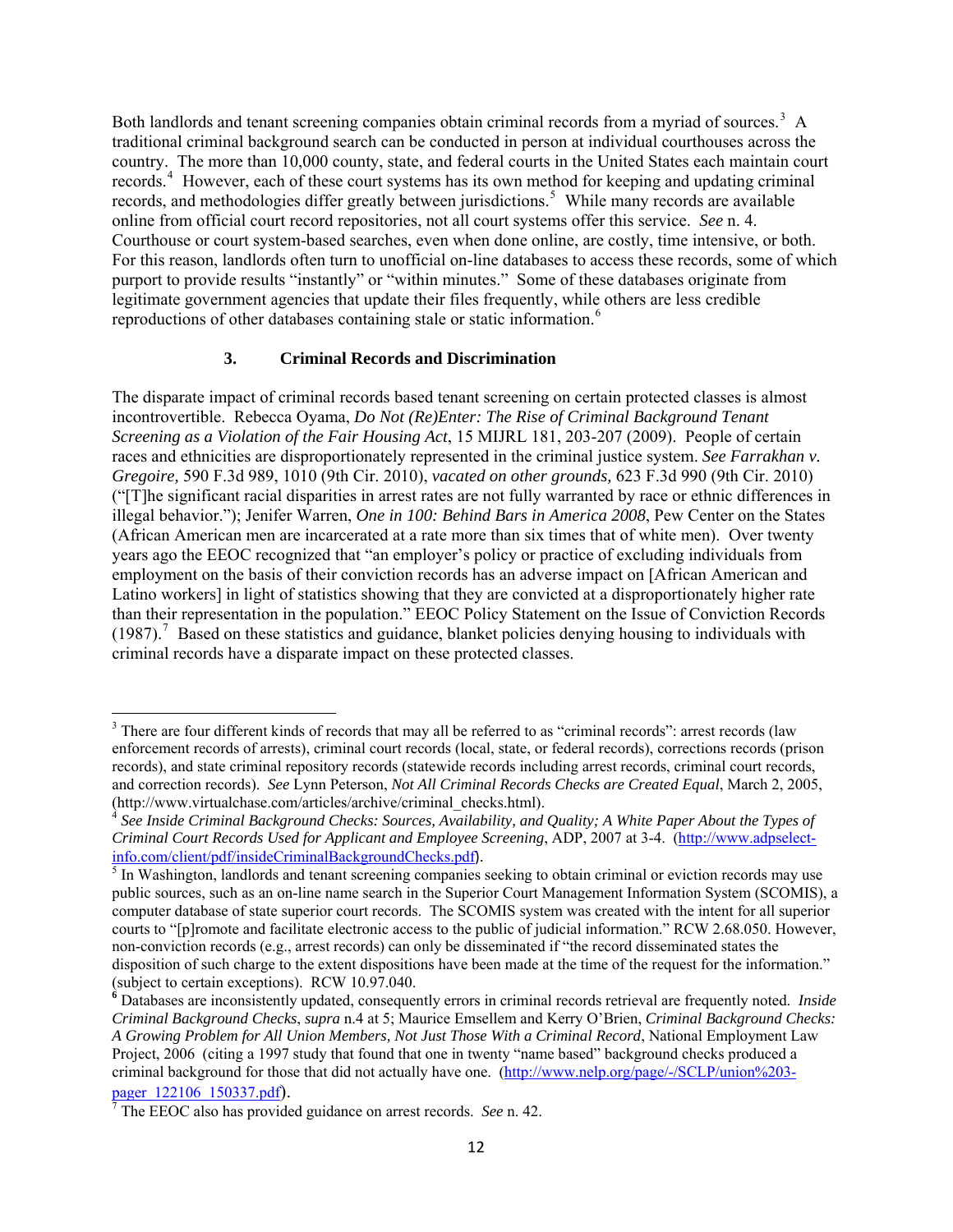# **4. Eviction Records**

Tenant screening companies and landlords sometimes use court databases to obtain a tenant's eviction history.<sup>[8](#page-12-0)</sup> These records may be deceptive and reliance on them problematic, because even if the tenant was the winning party in the action or a settlement was reached, the report may say nothing about these critical details. For example, On-Site.com, a national tenant-screening company, indicates whether the prospective tenant has an eviction lawsuit or landlord collection "filed." *See* http://www.onsite.com/private owners report 1., This information is filed under "evictions" regardless of the outcome of the case.

Even in the rare case where the tenant screening company provides information about the outcome of the case, the landlord will often deny housing based simply upon the tenant's involvement in an unlawful detainer.<sup>[10](#page-12-2)</sup> As stated by one tenant lawyer, "[M]any landlords refuse to rent to tenants named in a housing court case, regardless of its outcome." *See* Jay Romano, *What Every Tenant Ought to Know*, New York Times, October 22, 2006. An "eviction" notation in a tenant screening report may result in a lower score or recommendation from a tenant screening company and frequently results in a negative determination by the landlord, through an elevated deposit, co-signor requirement or a denial of housing altogether.

Tenant screening reports have been likened to blacklists. *White v. First American Registry, Inc*., 2007 WL 703926 at  $*1$  (S.D. N.Y. 2007). "Risk averse landlords are all too willing to use defendants' product as a blacklist, refusing to rent to anyone whose name appears on it…defendants have seized upon the ready and cheap availability of electronic records to create and market a product that can be, and probably is, used to victimize blameless individuals." *Id*.; *U.D. Registry, Inc. v. State of California*, 34 Cal.App. 4th 107, 114; 40 Cal.Rptr.2d 228 (Cal. App. Div. 1995) (discussing legislative justification for amendment to California statute to further limit the reporting of unlawful detainer actions, which provided that "inappropriate inclusion of information about unlawful detainer actions results in 'tenant blacklisting' and imposes an unfair and unnecessary hardship on tenants seeking rental housing"); *See* Rudy Kleysteuber, *Tenant-screening Thirty Years Later: A Statutory Proposal to Protect Public Records*, 116 Yale L.J. 1344, 1349, 1361-3 (2007).

# **5. Eviction Records and Discrimination**

Studies from across the country indicate that women and people of color are evicted at rates that far outpace their representation in society. *See* Kleysteuber at 1353 (citing Chester Hartman & David Robinson, *Evictions: The Hidden Housing Problem*, 14 Housing Pol'y Debate, 461, 467-68 (2003). In studies conducted in New York City, Philadelphia, and Oakland, people of color made up over 70% of tenants involved in unlawful detainer actions. *Id*.; *See* Community Training and Resource Center and City Wide Task Force on Housing Court, *Housing Court, Evictions and Homelessness: The Costs and Benefits of Establishing a Right to Counsel* (57.5% of tenants in housing court were African American and 29.7% were Latinos) (1993) (http://housingcourtanswers.org/images/stories/pdf/donaldson.pdf). In studies that consider gender, female-headed households are shown to be disproportionately impacted. Hartman at 467-468; Erik Eckholm, *A Sight All Too Familiar in Poor Neighborhoods*, New York Times,

<span id="page-12-0"></span> 8 In Washington, landlords and tenant screening companies can obtain "eviction" records through SCOMIS. *See* n. 5.

<span id="page-12-1"></span><sup>&</sup>lt;sup>9</sup> Another issue altogether is that tenant screening companies often produce reports based upon inaccurate information (e.g., based upon another individual with the same name). Tenant screening companies are subject to liability under the Fair Credit Reporting Act for reporting inaccurate or outdated information to landlords. But such restrictions do not apply regarding reporting true (even if limited) information. *See* n. 2.<br><sup>10</sup> We use the term "unlawful detainer action" here to cover all types of residential eviction actions.

<span id="page-12-2"></span>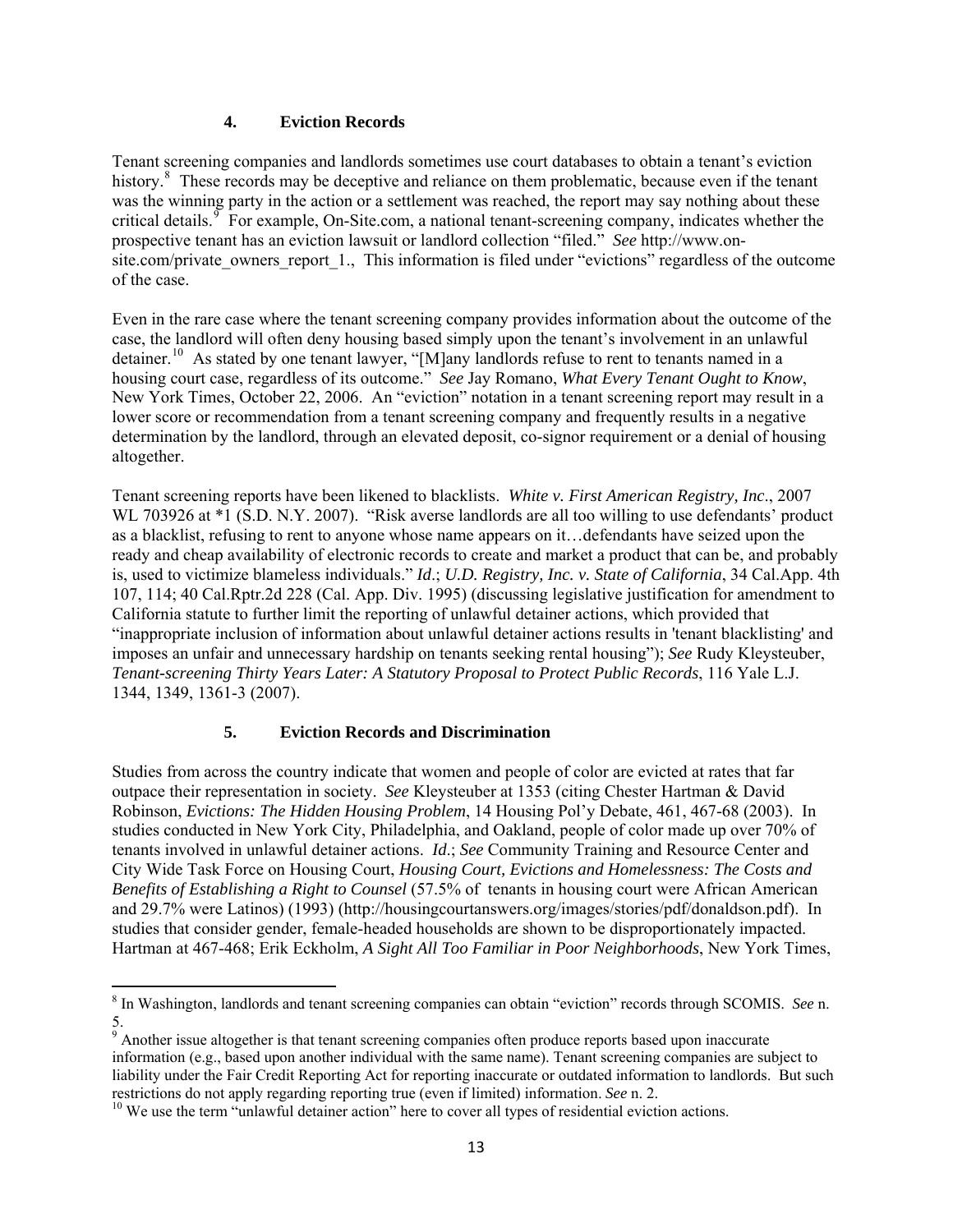February 18, 2010 ("Women from largely black neighborhoods in Milwaukee constitute 13 percent of the city's population, but 40 percent of those evicted). It follows that women and people of color are disproportionately impacted by the "eviction" history reported by tenant screening companies and used by landlords to screen tenants. While there are currently no published studies specific to Washington, or many other states, regarding the race or gender of those involved in eviction actions, the "disparate impact" section in this guide provides possible methodologies for obtaining the data necessary to make this claim. $^{11}$  $^{11}$  $^{11}$ 

# **B. Tenant Screening and Discrimination Claims Under the Fair Housing Act**

Disparate impact theory originated in employment discrimination cases and has since been applied to other fields of law, including fair housing.<sup>[12](#page-13-1)</sup> Disparate impact theory holds that a standard or practice is presumptively illegal if it has a disproportionate negative impact on members of legally protected groups even though the challenged practice does not refer to characteristics of the group. Discrimination exists even though the resulting adverse impact upon members of the group was not intentional. The remainder of this guide will examine the basic legal steps necessary to make a disparate impact claim under the federal Fair Housing Act and Washington Law Against Discrimination.

# **1. Fair Housing Act Overview**

# **a) Introduction**

The Fair Housing Act (FHA), Title VIII of the Civil Rights Act of 1968, was enacted to "provide, within constitutional limitations, for fair housing throughout the United States" and specifically to "[e]nsure the removal of artificial, arbitrary, and unnecessary barriers when the barriers operate invidiously to discriminate on the basis of impermissible characteristics." 42 U.S.C. § 3601; *Llanos v. Estate of Coehlo*, 24 F.Supp.2d 1052, 1056 (E.D.Cal) (1998); *see also U.S. v. City of Black Jack*, 508 F.2d 1179, 1184 (8th Cir. 1974), *cert. denied*, 422 U.S. 1042 (1975). "Impermissible characteristics" under the FHA include race, color, religion, sex, disability, familial status, or national origin. 42 U.S.C. § 3604.

The FHA allows any "aggrieved person" to sue, which includes any person who "claims to have been injured by a discriminatory housing practice," or any person who "believes that such person will be injured by a discriminatory housing practice that is about to occur."<sup>[13](#page-13-2)</sup> 42 U.S.C. § 3602(i)(1),(2).

As discussed below, a disparate impact claim may be brought against either a tenant screening company for the service it provides to landlords in connection with the housing process or against a landlord for denying housing to prospective tenants based on the information the tenant screening company provided or the landlord's own admission policy.

<span id="page-13-0"></span><sup>&</sup>lt;sup>11</sup> This demographic data is not kept in the SCOMIS system making it difficult to collect this type of information. Graduate students at the University of Washington, Bothell recently conducted research regarding race and eviction, showing a positive correlation between race and eviction based on census data, but that study has not yet been published. For a copy of the unpublished study, contact <u>Merf.Ehman@ColumbiaLegal.org</u>.<br><sup>12</sup> *See Griggs v. Duke Power Co*, 401 U.S. 424 (1971); 42 U.S.C. § 2000e-2(k) (Congress codified the use of

<span id="page-13-1"></span>disparate impact analysis to prove discrimination claims in Title VII cases).

<span id="page-13-2"></span><sup>&</sup>lt;sup>13</sup> Relevant provisions of the FHA make it unlawful to: refuse to sell or rent after the making of a bona fide offer, or to refuse to negotiate for the sale or rental of, or otherwise make unavailable or deny, a dwelling to any person; discriminate against someone in the terms, conditions, or privileges of sale or rental of a dwelling, or in the provision of services or facilities in connection therewith; make, print, or publish any notice, statement, or advertisement, with respect to the sale or rental of a dwelling that indicates any preference, limitation, or discrimination based on race, color, religion, sex, handicap, familial status, or national origin. 42 U.S.C. § 3604(a),  $(b)$ , $(c)$ .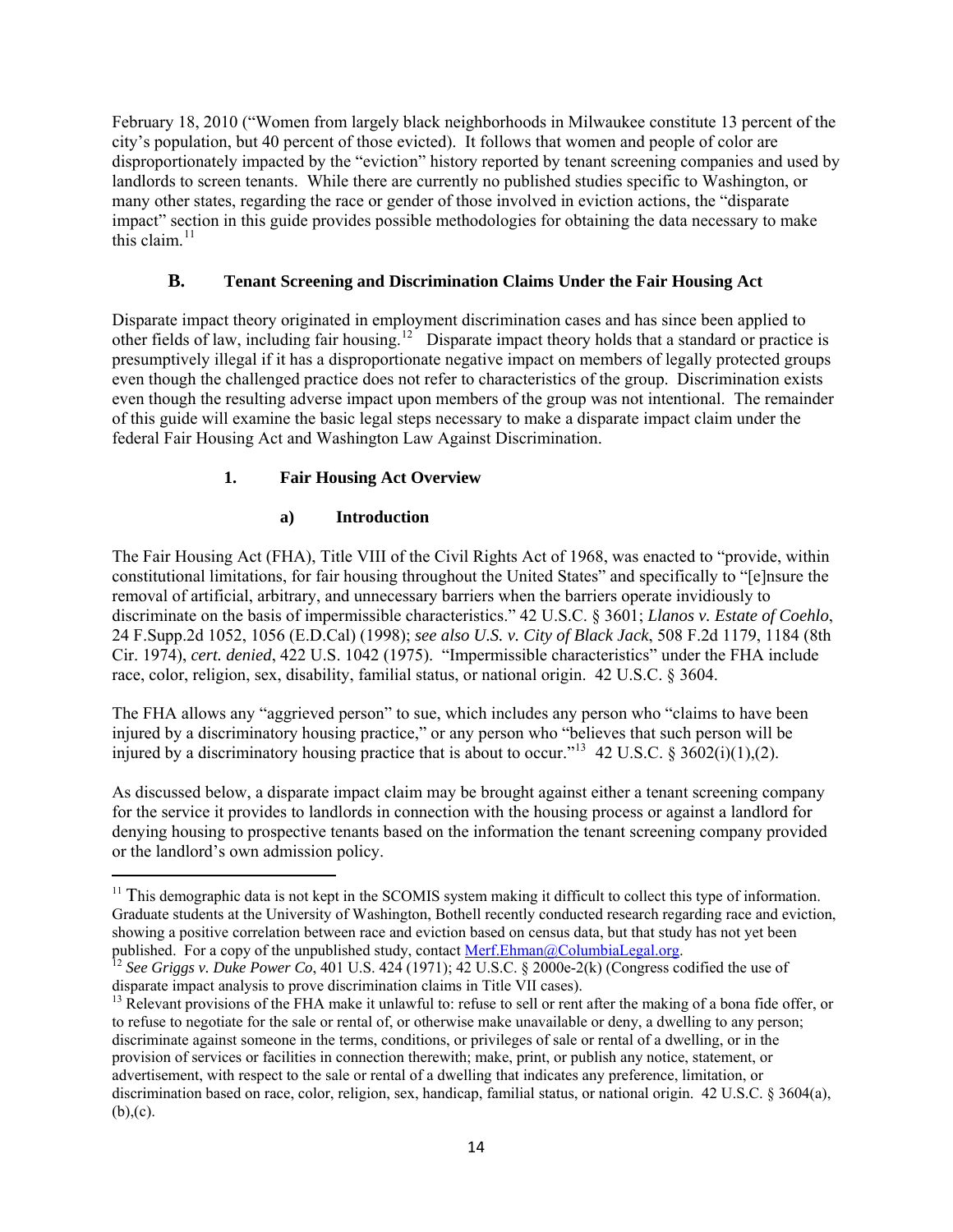#### **b) FHA's Applicability to Tenant Screening Companies**

Tenant screening companies have yet to appear as defendants in a Fair Housing Act case, but such companies do fall within the ambit of the Act.<sup>[14](#page-14-0)</sup> Conduct prohibited by the FHA is broadly categorized as "discriminatory housing practices." 42 U.S.C. § 3602(f). Federal courts have routinely acknowledged that the FHA should be liberally construed to effectuate Congress' clear intent that achievement of fair housing throughout the country be considered the highest priority. *Trafficante v. Metropolitan Life Ins. Co.,* 409 U.S. 205, 209, 211-212; *Resident Advisory Board v. Rizzo*, 425 F.Supp. 987, 1018 (E.D.Pa.1976) *modified,* 564 F.2d 126 (3d Cir.1977), *cert. denied,* 435 U.S. 908 (1978). All entities that engage in discriminatory practices incident to the private refusal to rent or otherwise make housing available may be civilly liable for violation of the FHA. *See* 93 AMJUR POF 3d 415 § 17.

There are solid reasons why the FHA should be interpreted to apply to tenant screening companies. First, courts have broadly defined who is subject to the law. "[C]ourts have broadly held that the activities of neighbors, management companies, realtors, and financiers which go beyond the initial purchase or rental of a dwelling are prohibited by the Fair Housing Act." *Schroeder v. De Bartolo*, 879 F.Supp. 173, 177 (D.P.R. 1995); *See Michigan Protection and Advocacy Service, Inc. v. Babin*, 18 F.3d 337, 344 (6th Cir. 1994) ("[C]ongress intended § 3604 to reach a broad range of activities that have the effect of denying housing to a member of a protected class."); *Sofarelli v. Pinellas County,* 931 F.2d 718, 722 (11th Cir. 1991) (home owner's claim against neighbor was within scope of the Act). Courts have also extended the FHA's provisions to lending companies, newspapers, brochures, and telecommunication devices.<sup>[15](#page-14-1)</sup>

Second, activities covered by the law are broadly defined—under the FHA, it is unlawful to discriminate in the "provision of services in connection with housing." 42 U.S.C. 3604(b). Courts have validated this broad reach in the area of rental housing. Recently, the Ninth Circuit extended the FHA's reach to a website offering roommate screening services. *Fair Housing Council of San Fernando Valley v. Roommates.Com*, LLC, 521 F.3d 1157 (9th Cir. 2008) (en banc) (remanding to district court as to whether website's actions violate the FHA). The company's practices included limiting the listings available to subscribers based on "discriminatory criteria" such as gender, sexual orientation, and the presence of children. *Id*. at 1167. The court recognized that other circuits have similarly held that it is "unlawful for housing intermediaries to 'screen' prospective housing applicants based on race, even if the preferences

<span id="page-14-0"></span><sup>&</sup>lt;sup>14</sup> Tenant-screening companies and credit reporting agencies conducting tenant screening have appeared as defendants in cases brought under the Fair Credit Reporting Act. *See, e.g. Dennis v. BEH-1, LLC.,* 520 F.3d 1066, 1069 (9th Cir. 2008) (credit report inaccurate where it listed tenant as having a "civil judgment" when unlawful detainer action was dismissed); *Wilson v. Rental Research Servs., Inc*. 165 F.3d 642 (8th Cir. 1999), *vacated,* 191 F.3d 91, *on rehear'g, rev'd by an equally divided court,* [206 F.3d 810 \(8th Cir.2003\)](https://web2.westlaw.com/find/default.wl?tf=-1&rs=WLW10.08&serialnum=2000074902&fn=_top&sv=Split&tc=-1&findtype=Y&ordoc=2004278778&mt=Washington&stid=%7b25d89f16-8b75-4301-ad9a-312221e753dd%7d&db=506&vr=2.0&rp=%2ffind%2fdefault.wl&pbc=2E32F7D7) (en banc); *Cisneros v. U.D. Registry, Inc*., 46 Cal. Rptr. 2d 233 (Ct. App. 1995); *Shoendorf v. U.D. Registry, Inc*., 118 Cal. Rptr. 2d 313 (Ct. App. 2002); *Marino v. UDR*, No. CV-05-2268, 2006 WL 1687026. Tenant-screening companies have also appeared as plaintiffs in cases regarding access to records. *See U.D. Registry Inc. v. Mun. Court*, 57 Cal.Rptr.2d 788 (Ct. App. 1996); *U.D. Registry, Inc. v. Superior Court*, 46 Cal.Rptr.2d 363 (Ct. App. 1995).

<span id="page-14-1"></span><sup>&</sup>lt;sup>15</sup> See *Taylor v. Accredited Home Lenders, Inc.*, 580 F. Supp.2d 1062, 1068-69 (S.D. Cal. 2008) (homeowners sufficiently alleged that home lending company's financing rate policy had discriminatory impact); *Steptoe v. Savings of America*, 800 F.Supp. 1542, 1546-47 (N.D. Ohio 1992) (plaintiffs made out prima facie case against bank who ordered appraisal for mortgage loan that had discriminatory effect); *Nationwide Mut. Ins. Co. v. Cisneros,* 52 F.3d 1351, 1357 (6th Cir. 1995), *cert. denied,* 516 U.S. 1140 (1996) (FHA applies to discrimination in the provision of property insurance); *Ragin v. New York Times Co.,* 923 F.2d 995, 999-1000 (2nd Cir. 1991) (applying FHA to newspapers); *Saunders v. Gen. Servs. Corp.,* 659 F.Supp. 1042, 1057-59 (E.D.Va.1987) (applying FHA to brochures).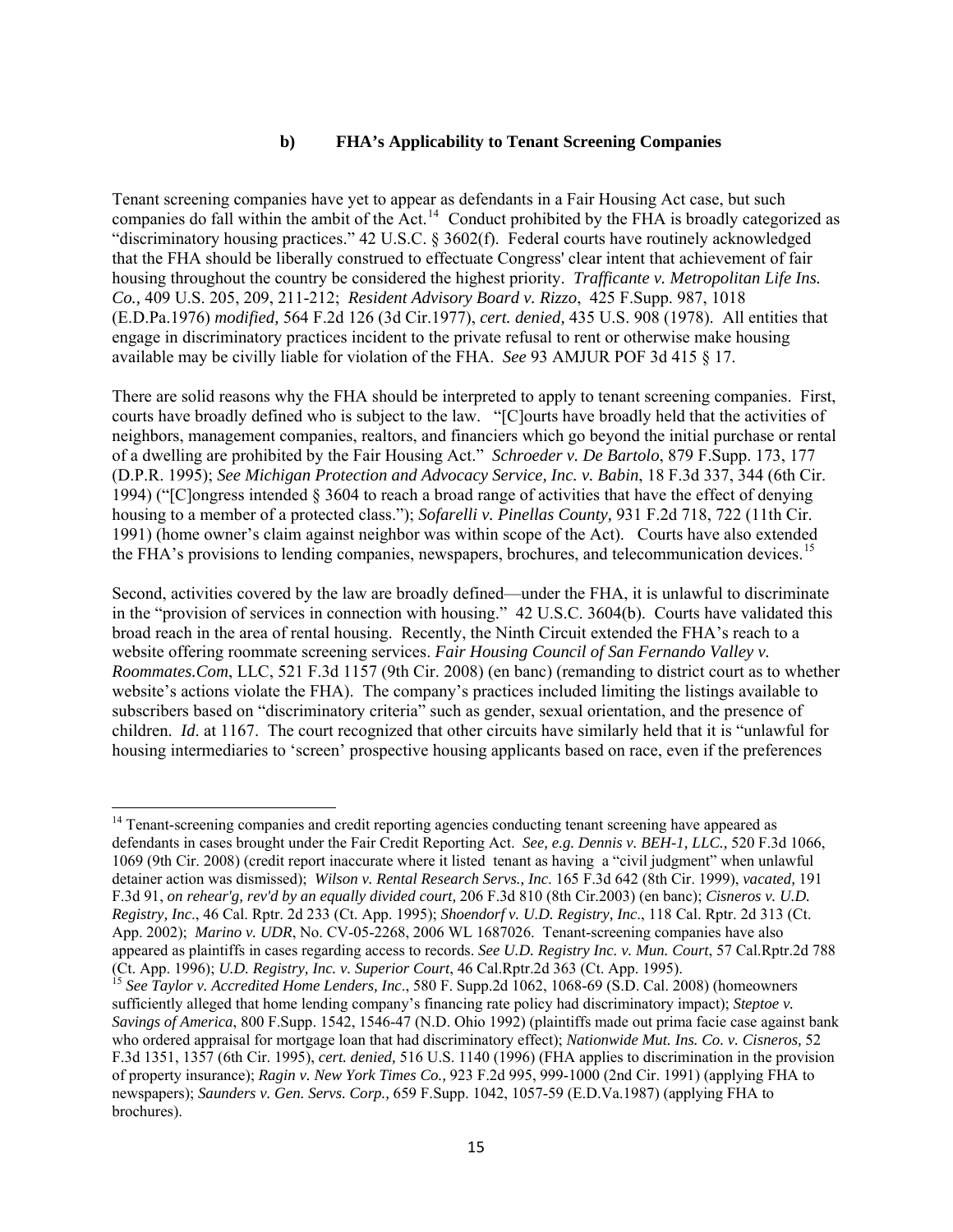arise with landlords." *Id.* at n. 21 *(citing Jeanty v. McKey & Poague, Inc.,* 496 F.2d 1119, 1120-21 (7th Cir. 1974).

When tenant screening companies determine what information they will provide to landlords regarding criminal and eviction records, this "screening" is a service in connection with housing that is a prohibited act under the FHA. It is a service analogous to the provision of property insurance, a practice covered by the Act. *See Lindsey v. Allstate Ins. Co*., 34 F.Supp.2d 636, 638 (W.D. Tenn. 1999) ("Although this section of the FHA does not explicitly indicate that the statute was intended to govern the practices of property insurers, the provision of property insurance can be reasonably interpreted as the 'provision of services or facilities in connection' with the sale or rental of a dwelling").<sup>[16](#page-15-0)</sup> As stated by the court in *N.A.A.C.P v. American Family*, "Risk discrimination is not race discrimination. Yet efforts to differentiate more fully among risks may produce classifications that could be generated by discrimination." *N.A.A.C.P. v. American Family*, 978 F.2d at 290.

# **c) FHA Exemptions Are Inapplicable to Tenant Screening**

Tenant screening companies are not similar to any of the entities granted specific exemptions in the FHA.[17](#page-15-1) These exemptions are narrowly construed. *See City of Edmonds v. Washington State Bldg. Code Council,* 18 F.3d 802, 804 (9th Cir. 1994), *judgment aff'd*, 514 U.S. 725 ("exemptions must be read narrowly"); *U.S. v. Lorantffy Care Center*, 999 F. Supp. 1037, 1044 (N.D. Ohio 1998) (court must construe exemptions to the FHA narrowly). Generally, if exemptions are specified in a statute, courts may not imply additional exemptions unless there is a clear legislative intent to the contrary. *Imperial Merchant Services, Inc. v. Hunt*, 47 Cal. 469-70, 212 P.3d 736 (2009); *Adams v. King County*, 164 Wash.2d 640, 650, 192 P.3d 891 (2008).

# **d) Prohibited Acts - "Otherwise Make Unavailable"**

The FHA makes it unlawful to "otherwise make unavailable or deny" housing based on protected characteristics. 42 U.S.C. § 3604(a).<sup>[18](#page-15-2)</sup> While this phrase does not reach every act that might affect the availability of housing, courts have acknowledged that "otherwise make unavailable" might extend to "other actors who, though not owners or agents, are in a position directly to deny a member of a protected group housing rights."[19](#page-15-3) *Nationwide*, 52 F.3d 1351 at 1360.

<span id="page-15-0"></span><sup>16</sup> *See Ojo v. Farmers Group, Inc.,* 565 F.3d 1175, 1180 (9th Cir. 2009) (FHA's ban on racial discrimination extends to the underwriting of homeowners' property insurance under the "provision of services in connection with housing"). *Nationwide Mut. Ins. Co.*, 52 F.3d at 1357 (business of property insurance is governed by the FHA); *N.A.A.C.P v. Amercan Family Mut. Ins. Co.*, 978 F.2d 287, 301 (7th Cir.1992) (FHA applies to "discriminatory denials of insurance, and discriminatory pricing, that effectively preclude ownership of housing because of the race of the applicant"); *Nat'l Fair Housing Alliance, Inc. v. Prudential Ins. Co. of Am.,* 208 F.Supp.2d 46, 57 (D.D.C.2002) ("The application of the FHA to homeowners insurance is fully consistent with the statute's purpose in eliminating discrimination resulting in segregated housing and lack of equal housing opportunities.").

<span id="page-15-1"></span><sup>&</sup>lt;sup>17</sup> Entities exempted from FHA regulation are: 1) single family homeowners (unless they own more than three homes at one time); 2) multiple-family homeowners who reside in the residence as long as no more than four families live there; 3) religious organizations; 4) private clubs and 5) senior citizen housing (subject to some limitations). 42 U.S.C. § 3603(b); [42 U.S.C. § 3607\(a\),](http://web2.westlaw.com/find/default.wl?tf=-1&rs=WLW9.08&referencepositiontype=T&ifm=NotSet&fn=_top&sv=Split&docname=42USCAS3607&referenceposition=SP%3b8b3b0000958a4&pbc=917B9507&tc=-1&ordoc=0289511217&findtype=L&db=1000546&vr=2.0&rp=%2ffind%2fdefault.wl&mt=208) (b). 18 *See* n. 13 for other prohibited acts are straightforward, so are <sup>18</sup> *See* n. 13 for other prohibited acts. Claims under the FHA for the other prohibited ac

<span id="page-15-2"></span>not covered here.

<span id="page-15-3"></span><sup>19</sup> *But* s*ee Jersey Heights Neighborhood Assn. v. Glendening,* 174 F.3d 180, 192 (4th Cir.1999) (state's decision in selecting location for new highway through predominately African American neighborhood did not "otherwise make [housing] unavailable"); *Clifton Terrace Assoc., Ltd. v. United Technologies Corp.,* 929 F.2d 714, 719 (D.C.Cir.1991) (private elevator company's refusal to service buildings in predominantly AfricanAmerican

neighborhood did not "otherwise make [housing] unavailable" where it is not "sole source" of elevator repair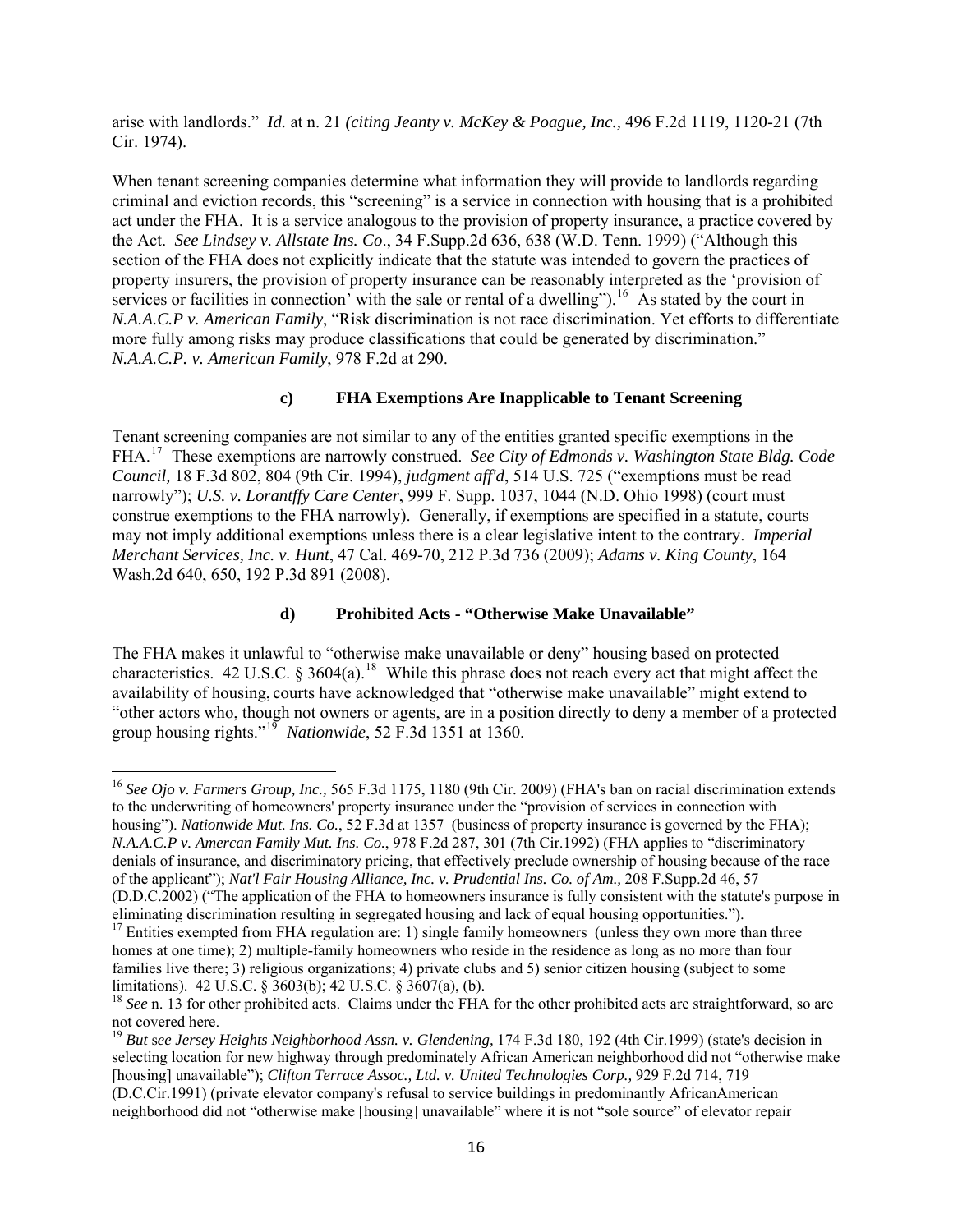One court recognized that the practice of "tenant screening" may negatively affect the availability of rental housing to protected classes. *See Inland Mediation Board v. City of Pomona*, 158 F.Supp.2d 1120, 1145-46 (C.D.Cal. 2001). In *Inland*, a landlord association maintained a list that included former tenants who had been evicted from the property or were considered "problem" or "undesirable" tenants. *Id*. at 1145-46. The association dubbed it the "wish well" list as landlords should wish these tenants well, but not rent to them. *Id*. At one point, the landlord association director stated, "It's not my fault that at the time the majority of the problems were caused by African Americans." *Id.* The court held that the plaintiffs (a fair housing group and African American property manager) raised a triable issue of fact under the FHA as to whether this list was a "code or other device" used to reject potential renters in the tenant screening process.<sup>[20](#page-16-0)</sup> *Id*. Based on this analysis, tenant screening companies and landlords should be liable under the FHA when their tenant screening practices making housing unavailable to certain protected classes.

# **2. Standing under the FHA**

The Supreme Court has long held that claims brought under the FHA are judged under a very liberal standing requirement.<sup>[21](#page-16-1)</sup> The "sole requirement for standing to sue funder the FHA] is the Article III minimum of injury in fact: that the plaintiff allege that as a result of the defendant's actions he has suffered a 'distinct and palpable' injury." *Havens Realty Corp. v. Coleman*, 455 U.S. 363, 372 (1982). A plaintiff need not prove that she was the target of discrimination. To the contrary, any person "harmed by discrimination, whether or not the target of the discrimination, can sue to recover for his or her own injury."[22](#page-16-2) *San Pedro Hotel v. City of Los Angeles,* 159 F.3d 470, 475 (9th Cir.1998) (citing to *Trafficante v. Metropolitan Life Ins. Co.,* 409 U.S. 205, 212, (1972)); *See also*, *Halet v. Wend Investment Co.,* 672 F.2d 1305, 13008-09 (9th Cir. 1982) (finding white person had standing to bring case of disparate impact to racial groups under the FHA). As declared by the court in *Trafficante*, "[t]he person on the landlords blacklist is not the only victim of discriminatory housing practices; it is, as Senator Javits said in supporting the bill, 'the whole community.'" 409 U.S. 205 at 211 (citing 114 Cong.Rec. 2706).

An association may have standing under the FHA if: "(1) at least one member has standing, in his own right, to present a claim asserted by the association; (2) the interests sought to be protected are germane to the association's purpose; and (3) neither the claim asserted nor the relief requested requires that the members participate individually in the suit." *NAACP*, 635 F.Supp.2d at 1102 (citing *[Hunt v. Wash.](http://web2.westlaw.com/find/default.wl?tf=-1&rs=WLW10.06&serialnum=1977118827&fn=_top&sv=Split&tc=-1&findtype=Y&ordoc=2019380845&mt=Washington&db=708&utid=1&vr=2.0&rp=%2ffind%2fdefault.wl&pbc=9FCECB9A)  [State Apple Adver. Comm'n,](http://web2.westlaw.com/find/default.wl?tf=-1&rs=WLW10.06&serialnum=1977118827&fn=_top&sv=Split&tc=-1&findtype=Y&ordoc=2019380845&mt=Washington&db=708&utid=1&vr=2.0&rp=%2ffind%2fdefault.wl&pbc=9FCECB9A)* 432 U.S. 333, 343, (1977)).

#### **3. FHA Statute of Limitations**

An individual claim brought as a civil action in federal district or state court must be filed within 2 years after the occurrence or the termination of an alleged discriminatory housing practice. 42 U.S.C. §

<u> Andrewski politika (za obrazu pod predsjednika u predsjednika u predsjednika u predsjednika (za obrazu pod p</u>

services in community); *Burrell v. City of Kankakee,* 815 F.2d 1127, 1130-31 (7th Cir.1987) (plaintiffs' claims not cognizable under FHA where plaintiffs failed to produce sufficient evidence that defendants' conduct directly affects the availability of housing to people of color).

<span id="page-16-0"></span><sup>&</sup>lt;sup>20</sup>A HUD regulation that interprets Section 3604(a), prohibits "employing codes or other devices to segregate or reject applicants." 24 C.F.R. § 100.70 (d)(2).

<span id="page-16-1"></span><sup>21</sup> For an in depth discussion of standing issues, *See Federal Practice Manual for Legal Aid Attorney, ed. J*effrey S. Gutman (2006).

<span id="page-16-2"></span><sup>&</sup>lt;sup>22</sup> Standing exists even where no housing has actually been denied to persons protected under the Act. *See Smith v*. *Stechel,* 510 F.2d 1162, 1164 (9th Cir. 1975) (FHA applicable to property mangers fired for renting to people of color).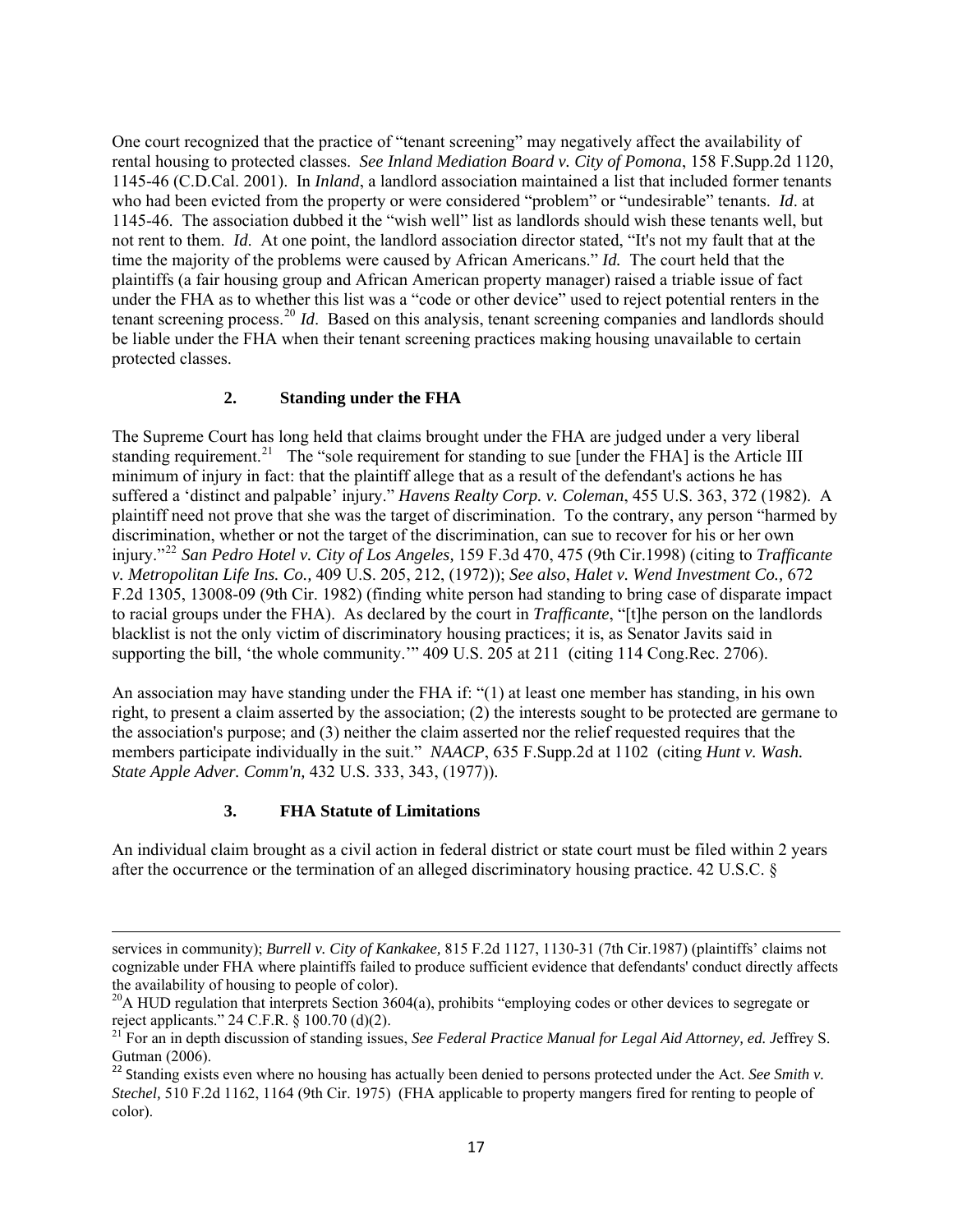$3613(a)(1)(A).^{23}$  $3613(a)(1)(A).^{23}$  $3613(a)(1)(A).^{23}$  The computation of the 2-year period does not include any time during which an administrative proceeding related to a discriminatory housing practice was pending. U.S.C. § 3613(a)(1)(B)*.* Generally, for these types of claims the statute of limitations would start at the time a landlord made the decision to deny housing to the applicant. Establishing the time frame for a claim against a tenant screening company could be more complicated. The discriminatory action could be when the tenant became aware of the tenant screening companies rating, when the tenant screener produced the information to the landlord or when the landlord made the decision based on tenant screener's information. Note too, that the U.S. Supreme Court endorsed applying the continuing violation doctrine to housing discrimination claims.[24](#page-17-1) *See Havens Reality Corp.,* 455 U.S. 363 at 380-81 (a "continuing violation" of the Fair Housing Act should be treated differently from a discrete act of discrimination for statute of limitation purposes).

Complaints initiated through HUD must be filed within one year after the alleged discriminatory practice occurred. 42 U.S.C. § 3610.

There is no specific statute of limitations for  $\S$  3614(a) "pattern or practice" or "issue of public importance" claims. *See*, *e.g*., *U.S. v. City of Parma*, *Ohio*, 494 F. Supp. 1049, 1094 n.63 (N.D. Ohio 1980), *judgment aff'd*, 661 F.2d 562, 573 (6th Cir. 1981); *U.S. v. Yonkers Bd. Of Educ*., 624 F. Supp. 1276, 1374 n.72 (S.D. N.Y. 1985), *judgment aff'd*, 837 F.2d 1181 (2d Cir. 1987).

#### **4. Enforcement**

The Fair Housing Act provides three general enforcement methods: (1) filing a civil suit in federal district court, or a state or local court of general jurisdiction; (2) filing a written complaint with HUD; or (3) intervention of the U.S. Attorney General where there is reasonable cause to believe that a) any person or group of persons is engaged in a "pattern or practice" of resistance to the full enjoyment of rights embodied in the FHA, or b) where any group of persons has been denied rights under the FHA and such a denial "raises an issue of general public importance." 42 U.S.C. § 3610(a); §3612(a); §3613(a), (e); and  $§3614(a).$ 

While this guide is written with the goal of assisting with a disparate impact claim under the first method of enforcement, the other two methods should be considered as additional or alternative advocacy strategies. Although HUD has not issued guidance stating that criminal records based tenant screening may have a disparate impact, fair housing enforcement agencies could still find disparate impact discrimination. The administrative option could be a less expensive and faster way to assist a client denied housing or be a useful enforcement mechanism for an unrepresented person.<sup>[25](#page-17-2)</sup>

The proliferation of the use of criminal records checks in tenant screening may make this a good case for state-led enforcement. State regulators or attorneys general could show a "pattern or practice" of discrimination or focus on a case that "raises an issue of public importance." While there is no statutory

<span id="page-17-0"></span><sup>&</sup>lt;sup>23</sup> "Discrimination claims [in WA] must be brought within three years to satisfy the statute of limitations." *Antonius v. King County*, 153 Wash.2d 256, 261-62, 103 P.3d 729 (2004).

<span id="page-17-1"></span><sup>&</sup>lt;sup>[24](http://web2.westlaw.com/find/default.wl?tf=-1&rs=WLW10.06&serialnum=2005870324&fn=_top&sv=Split&tc=-1&findtype=Y&ordoc=2017439888&mt=Washington&stid=%7b25d89f16-8b75-4301-ad9a-312221e753dd%7d&db=4645&vr=2.0&rp=%2ffind%2fdefault.wl&pbc=56E2DD0F)</sup> "The continuing violation doctrine permits a plaintiff to sue for all discriminatory acts that occurred during the limitations period, even if the policy or other event giving rise to the discrimination occurred outside the limitations period. A plaintiff must show that a pattern or practice of discrimination creates an ongoing violation." *Comm.* 

<span id="page-17-2"></span>*Concerning Cmty. Improvement v. City of Modesto*, 583 F.3d 690, 701 (9th Cir. 2009)<br><sup>25</sup> Advocates working on these issue have found meeting with local and state civil rights enforcement agencies helpful to understand how each agency will process these types of complaints and whether the agency has received such complaints. Advocates have also provided training to enforcement agencies on these issues. For a power point presentation on this topic contact [merf.ehman@columbialegal.org](mailto:merf.ehman@columbialegal.org). Some agencies are more familiar with these issues in the employment context and that can be a helpful way to frame the fair housing issues.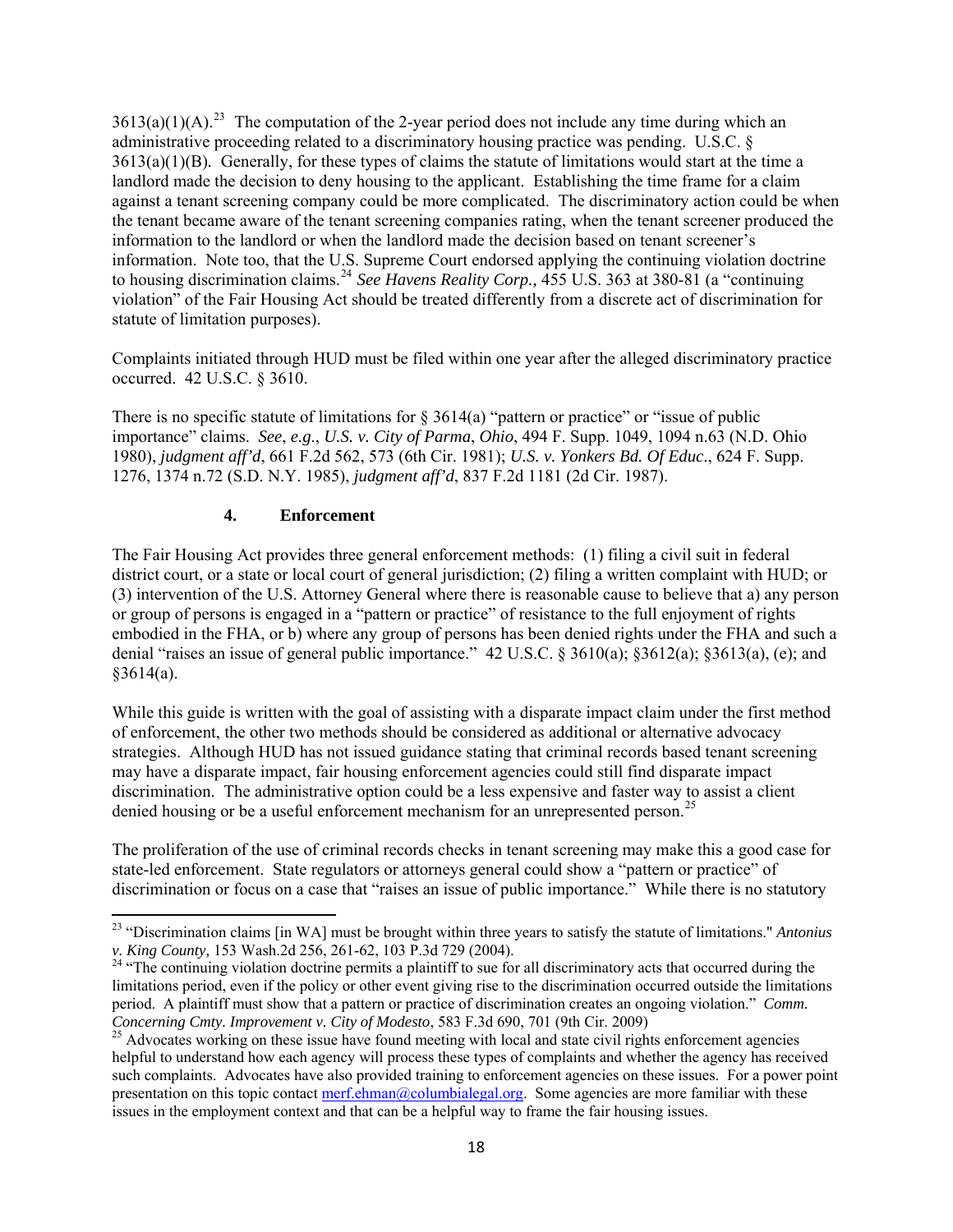definition or legislative history to explain what is required for the "pattern or practice" method of enforcement, it was modeled after other civil rights laws, and Title VII case law provides some guidance. Under Title VII, to prove the existence of a pattern or practice of discrimination, the government must "establish by a preponderance of the evidence that racial discrimination was the [defendant's] standard operating procedure[,] the regular-rather than the unusual practice" and must prove more than "the mere occurrence of isolated or 'accidental' or sporadic discriminatory acts." *International Brotherhood of Teamsters v. United States,* 431 U.S. 324, 336 (1977). Fair Housing Act cases have employed the same or similar standard. *See, e.g.*, *U.S. v. West Peachtree Tenth Corp*., 437 F.2d 221, 227 (5th Cir. 1971); *U.S. v. Matusoff Rental Co*[., 494 F. Supp. 2d 740, 747 \(S.D. Ohio 2007\).](http://web2.westlaw.com/find/default.wl?tf=-1&rs=WLW9.09&serialnum=2011887724&fn=_top&sv=Split&tc=-1&pbc=FF4AAC14&ordoc=0289511478&findtype=Y&db=0004637&vr=2.0&rp=%2ffind%2fdefault.wl&mt=208) Importantly for the tenant screening claim, it does not appear that willful or intentional discrimination must be shown. *See, e.g*., *U.S. v. Security Management Co., Inc*., 96 F.3d 260, 269 (7th Cir. 1996). The claim can be brought against an individual or "group of persons." Thus, it may be possible for the U.S. Attorney General to sue either a group of landlords or a group of tenant screening companies engaged in the pattern or practice of using criminal records to deny housing. Similarly, there is no legislative history to explain what is required under the "issue of general public importance" method, but instruction can be taken from similar enforcement provisions in other civil rights statutes. $^{26}$  $^{26}$  $^{26}$ 

#### **II. The Prima Facie Disparate Impact Case**

A plaintiff can make a Fair Housing Act discrimination claim under either a theory of disparate treatment or disparate impact.[27](#page-18-1) *Gamble v. City of Escondido*, 104 F.3d 300, 304-05 (9th Cir. 1997); *Mountain Side Mobile Estates P'ship v. Sec'y of Hous. &Urban. Dev.*, 56 F.3d 1243 (10th Cir. 1995) ("Discrimination may occur either by disparate treatment or disparate impact."). The elements of the prima facie disparate impact case include: (1) an outwardly neutral policy, procedure, or practice, and (2) a significantly adverse or disproportionate impact on persons of a particular type produced by the defendant's facially neutral acts or practices.<sup>[28](#page-18-2)</sup> *Pfaff v. U.S. Dept't of Housing & Urban Dev.*, 88 F.3d 739, 745 (9th Cir. 1996); *Committee Concerning Community Improvement v. City of Modesto*, 583 F.3d. 690 (9th Cir. 2009) (finding of intentional discrimination is not required to establish a prima facie case of disparate impact). *Yonkers Bd. Of Educ*., 624 F. Supp. at 1374 n.72. ("[T]he consensus is that a plaintiff need prove only discriminatory impact, and need not show that the decision complained of was made with discriminatory intent."). The burden then shifts to the defendant to rebut by supplying a nondiscriminatory reason for its actions. *Comm. Concerning Commy. Improvement,* 583 F.3d at 711. Other circuits analyze disparate

<span id="page-18-0"></span><sup>26</sup> For an overview of "pattern or practice" or "issue of public importance claims" S*ee*, Robert Schwemm, *Housing Discrimination Law and Litigation* § 26:2-10 (2009).<br><sup>27</sup> The Washington plaintiff making a disparate impact claim based on tenant screening policies under the FHA may

<span id="page-18-1"></span>make an analogous claim under the Washington Law Against Discrimination (WLAD), RCW 49.60. A plaintiff's discrimination claim under WLAD is to be interpreted in the same manner the FHA. *Weyer v. Twentieth Century Fox Film Corp*., 198 F.3d 1104, 1118 (9th Cir. 2000); *Kees v. Wallenstein*, 161 F.3d 1196, 1199 (9th Cir. 1998). The Washington State Supreme Court has expressly recognized that claims under WLAD may be brought under the "disparate impact" theory. *Oliver v. Pac. Nw. Bell Tel. Co., Inc*., 106 Wn.2d 675, 680 (1986) (applying the Title VII disparate impact analysis to a WLAD employment discrimination claim); *See also*, *Mendoza v. Rivera-Chavez*, 88 Wash.App. 261, 267, 945 P.2d 232 (1997), *aff'd*, *Mendoza v. Rivera-Chavez*, 140 Wash.2d 659, 999 P.2d 29 (Wash. 2000).

<span id="page-18-2"></span><sup>28</sup> *See Betsey v. Turtle Creek Associates*, 736 F.2d 983, 985 (4th Cir. 1984) ("landlord's housing practice may be found unlawful under Title VIII either because it was motivated by a racially discriminatory purpose or because it is shown to have a disproportionate adverse impact on minorities."); *Metro. Hous. Dev. Corp.* 558 F.2d 1283 at 1290 (violation of Fair Housing Act made by "showing of discriminatory effect without a showing of discriminatory intent"); *U.S. v. Pelzer Realty Co*., 484 F.2d 438, 443 (5th Cir. 1973) (defendants actions violate Fair Housing Act because his words had discriminatory effect even if he had no intent to discriminate).; *cf. Smith v. City of Jackson*, 544 U.S. 228 (2005) (permitting disparate impact claim in age discrimination case, but often cited by defendants for its statement, in dicta, that a statute must contain specific "effects" language to allow disparate impact claims).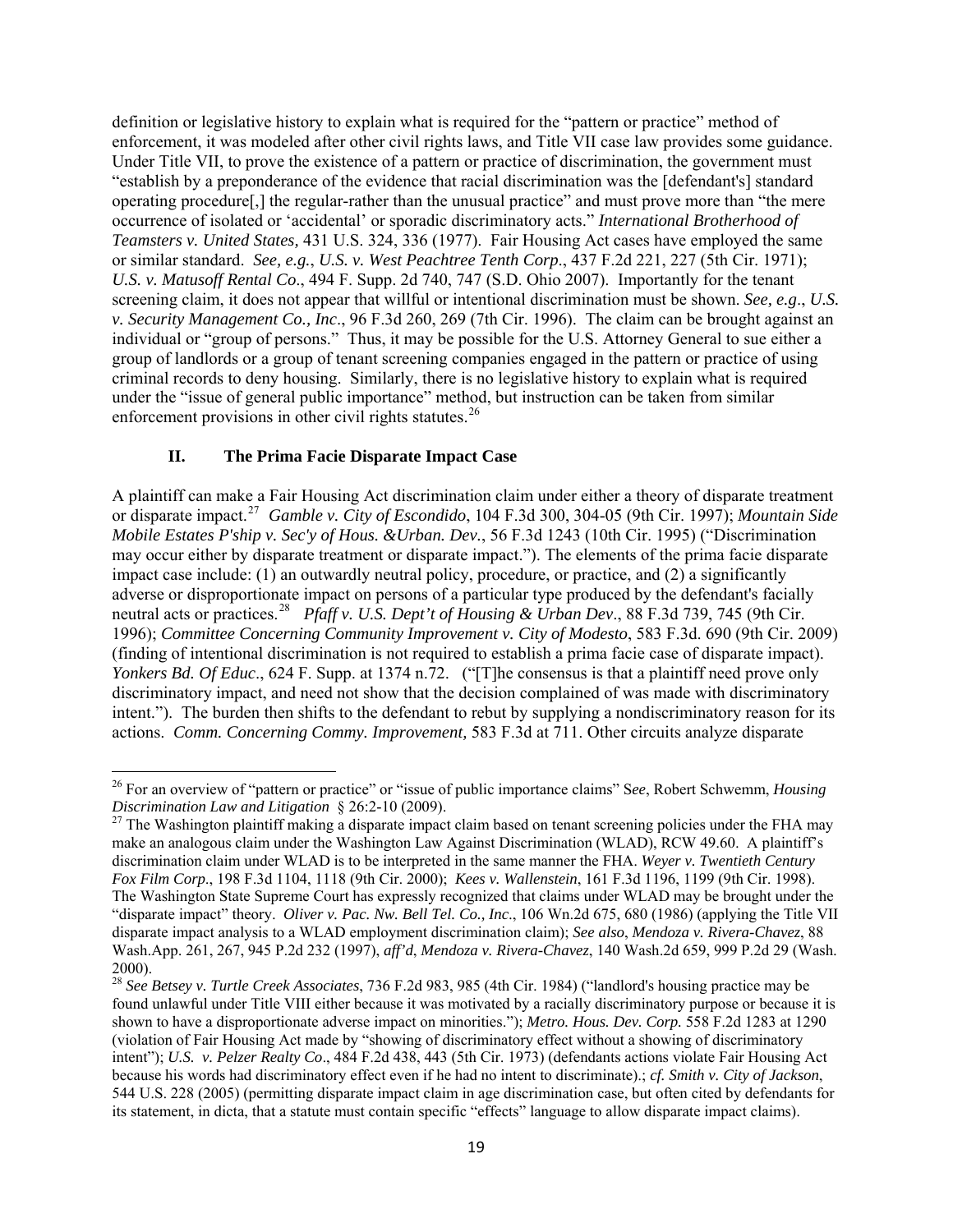impact cases using this burden shifting analysis (similar to Title VII cases) or a multipronged test.<sup>[29](#page-19-0)</sup> In the tenant screening context, a disparate impact case could be shown through the significant discriminatory effects that flow from rental decisions. *See Halet,* 672 F.2d at 1311 ("Significant discriminatory effects flowing from rental decisions may be sufficient to demonstrate a violation of the Fair Housing Act.").

# **A. Neutral Policy, Procedure, or Practice**

The first step in the prima facie disparate impact case is to identify the neutral policy, procedure, or practice that has the disproportionate impact. The neutral policy, procedure, or practice must be *facially neutral*. [30](#page-19-1)

# **1. Tenant Screening Companies**

A tenant screening company that submits a lower or negative "score," "approval," or "recommendation," upon discovery of any criminal or eviction record against a prospective tenant presents an example of a facially neutral policy or practice that could have a discriminatory impact. For example, according to On-Site.com's sample tenant screening report, it provides a pass/fail indication, overall individual score and a recommendation for each prospective tenant. *See* sample report at [http://www.on](http://www.on-site.com/private_owners_report_1)site.com/private owners report 1. The score is based in part, on whether or not the tenant has "more than one misdemeanor conviction" or "any felony convictions" or an "eviction lawsuit or landlord collection filed." *Id.* In 2006, of the 50,000 background checks On-Site.com ran on Manhattan tenants, 41 percent of applicants garnered a rating of either "reject" or "maybe." Teri Karush Rogers, *Only the Strong Survive*, N.Y. Times, Nov. 26, 2006.

If a tenant screening company draws no inferences based on the presence of the criminal record or eviction history, the claimant may still argue that the unlawful practice is the neutral "practice" of reporting criminal record or eviction history data. However, this is a more difficult claim to make than where the agency actually determines a rating. A claim for disparate impact where no rating is determined could be made whether the tenant screening company reports complete records (including details about the type and outcome of the arrest or conviction) or limited records (without indicating anything beyond that an arrest or conviction was found) since, in either case, the disparate impact upon African Americans or Latinos, is still present. A similar claim could be made for eviction history where complete records (including outcome of the case) are provided, because the disparate impact upon women

<span id="page-19-0"></span><sup>29</sup> Burden shifting type analysis: *See, e.g. Salute v. Stratford Greens Garden Apartments*, 136 F.3d 293, 302 (2d Cir.1998); *Mountain Side Mobile Estates P'ship v. Sec'y of Hous. &Urban. Dev.*, 56 F.3d 1243 (10th Cir. 1995); *Casa Marie, Inc. v. Superior Court of Puerto Rico*, 988 F.2d 252, 269 n. 20 (1st Cir. 1993); *Resident Advisory Bd. v. Rizzo*, 564 F.2d 126, 148 (3rd Cir. 1977); *Williams v. Matthews Co.*, 499 F.2d 819, 825 (8th Cir.1974);. Multipronged test: *Metropolitan Housing Dev. Corp. v. Village of Arlington Heights*, 558 F.2d 1283, 1290 (7th Cir. 1977) (*Arlington Heights II*) (created four factor test: "(1) the strength of the plaintiff's showing of discriminatory effect; (2) whether there is some (though not much is required) evidence of discriminatory intent; (3) the defendant's interest in taking the action; and (4) whether the plaintiff seeks to compel affirmative conduct or to restrain interference with individual property owners."); *Smith v. Town of Clarkton*, 682 F.2d 1055 (4th Cir. 1982) (adopted *Arlington Heights II* test*)*; *Arthur v. City of Toledo*, 782 F.2d 565, 574-75 (6th Cir. 1986) (adopted all but the second factor of *Arlington Heights II* test).<br><sup>30</sup> Under Washington law, this means that it must include objective, nondiscretionary features. *Oliver v. Pac. NW.* 

<span id="page-19-1"></span>*Bell Tel. Co., Inc*., 106 Wn.2d 675, 680 (1986) (holding that where company applied an employment policy on a subjective case-by-case basis, the policy was not "facially neutral"). Be aware that a tenant screening company may argue that this is its practice.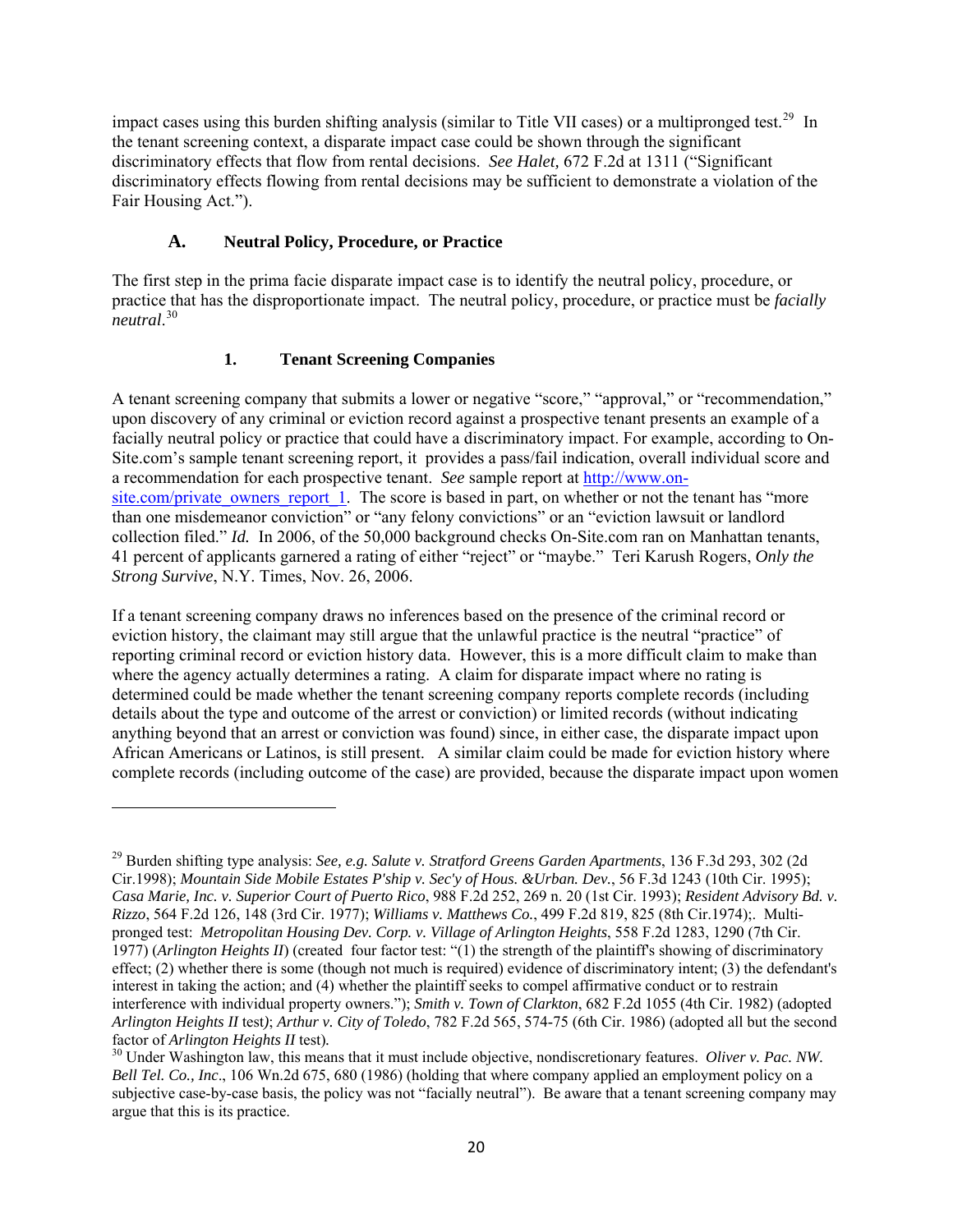and people of color in evictions is still present. Where the tenant screening company provided complete and accurate criminal or eviction information and took no other action, the tenant screening company may have a business justification defense to a disparate impact claim. A full discussion of available defenses, including business justification, appears later in this guide.

# **2. Landlords**

A rental admission policy that automatically excludes applicants based upon their previous criminal record (e.g. "No Felons" or "Clean Record") or eviction record is "facially neutral," since it makes no distinction based on race, national origin, or other protected status. *See Gregory v Litton Systems, Inc.* 316 F Supp 401, 403 (D.C. Cal. 1970) *mod on other grounds*, 472 F2d 631 (9th Cir. 1972) (denial of employment to applicants with arrest records racially neutral on its face). Some jurisdictions already prohibit the use of this type of "neutral" criminal records screening policy in pre-employment enquiries because of the potential disparate impact on protected classes.<sup>[31](#page-20-0)</sup>

Many landlords will not have explicit written policies, but will have a "practice" of automatically denying housing to applicants who have criminal or eviction records. Proving such a "practice," could require a more burdensome evidentiary showing than where a written policy exists. As discussed in this guide, disparate impact theory has been applied to the "practice" of pre-screening applicants based on criminal records in the employment context.

# **B. Disparate Impact**

Demonstrating disparate impact is a challenging aspect of these types of discrimination cases. Most commonly, a disparate impact claim is demonstrated by statistics.<sup>[32](#page-20-1)</sup> *U.S. v. Wood, Wire & Metal Lathers Int'l Union,* [471 F.2d 408, 414 n. 11 \(2d Cir.\)](https://web2.westlaw.com/find/default.wl?tf=-1&rs=WLW10.06&referencepositiontype=S&serialnum=1973108137&fn=_top&sv=Split&referenceposition=414&findtype=Y&tc=-1&ordoc=1986145958&mt=Washington&stid=%7b25d89f16-8b75-4301-ad9a-312221e753dd%7d&db=350&vr=2.0&rp=%2ffind%2fdefault.wl&pbc=B5599A90) *cert. denied,* [412 U.S. 939, \(1973\)](https://web2.westlaw.com/find/default.wl?tf=-1&rs=WLW10.06&serialnum=1973245805&fn=_top&sv=Split&tc=-1&findtype=Y&ordoc=1986145958&mt=Washington&stid=%7b25d89f16-8b75-4301-ad9a-312221e753dd%7d&db=708&vr=2.0&rp=%2ffind%2fdefault.wl&pbc=B5599A90); *Oliver v. Pac. Nw. Bell Tel. Co., Inc*., 106 Wn.2d 675, 682 (1986) ("The primary means of proving a substantial disproportionate impact on a protected class is through the use of statistical evidence."). The plaintiff may demonstrate discriminatory impact either by demonstrating that the decision has "greater adverse impact" or has a segregative effect on members of a protected group than for persons outside that group. *See Graoch Associates # 33, L.P. v. Louisville/Jefferson County Metro Human Relations Com'n,* 508 F.3d 366, 378 (6th Cir. 2007); *Hallmark Developers, Inc. v. Fulton County, GA*., 466 F.3d 1276, 1286 (11th Cir. 2006); *Fair Housing in Huntington Committee Inc. v. Town of Huntington, N.Y.* 316 F.3d 357, 366 (2d Cir.

<span id="page-20-0"></span> <sup>31</sup> *See* WAC 162-12-140 (3)(b),(d); RCW 9.96A.010, **.**020(2). Some cities include "ex-offender status" as a protected class in municipal codes. *See* Madison Mun. Code § 39.0; Dane County Code Ch. 31.02; Appleton Mun. Code § 8-26, 8-30; Urbana Mun. Code Ch. 12 Art. III, Div. 1, § 12-37 and 12-64; *compare* Boston Mun. Code, Ch. XII § 9.1. On April 24, 2009, the City of Seattle issued its new Personnel Rule 10.3 regarding criminal background checks. It announced that "[i]t is the City's policy that the use of applicant criminal conviction information will be based on consideration of the relationship between past felony convictions and the potential risk to the City and its employees, residents, and customers." City of Seattle, Personnel Rule10.3.3. Other cities have implemented "Ban the Box" policies in their hiring procedures. This prohibits or advises against the practice of using criminal arrests or convictions in certain pre-employment inquiries due to the disparate impact on certain racial and ethnic groups and potential misuse of this information. Jessica S. Henry, *Criminal History on a "Need to Know" Basis: Employment Policies that Eliminate the Criminal History on Employment Applications, Justice Policy Journal, Vol. 5, No. 2 (Fall* 2008); *See* Status of Ex-Offender Reentry Efforts in Cities, U.S. Conference of Mayors (2009) at

<http://www.usmayors.org/pressreleases/uploads/REENTRYREPORT09.pdf>. Advocating for these types of policies can be a useful approach to systemic change for clients with criminal records.

<span id="page-20-1"></span><sup>&</sup>lt;sup>32</sup> For an in depth discussion of these issues, *see generally*, Paetzold and Willborn, *The Statistics of Discrimination*, *Using Statistical Evidence in Discrimination Cases* § 8.04 (1996).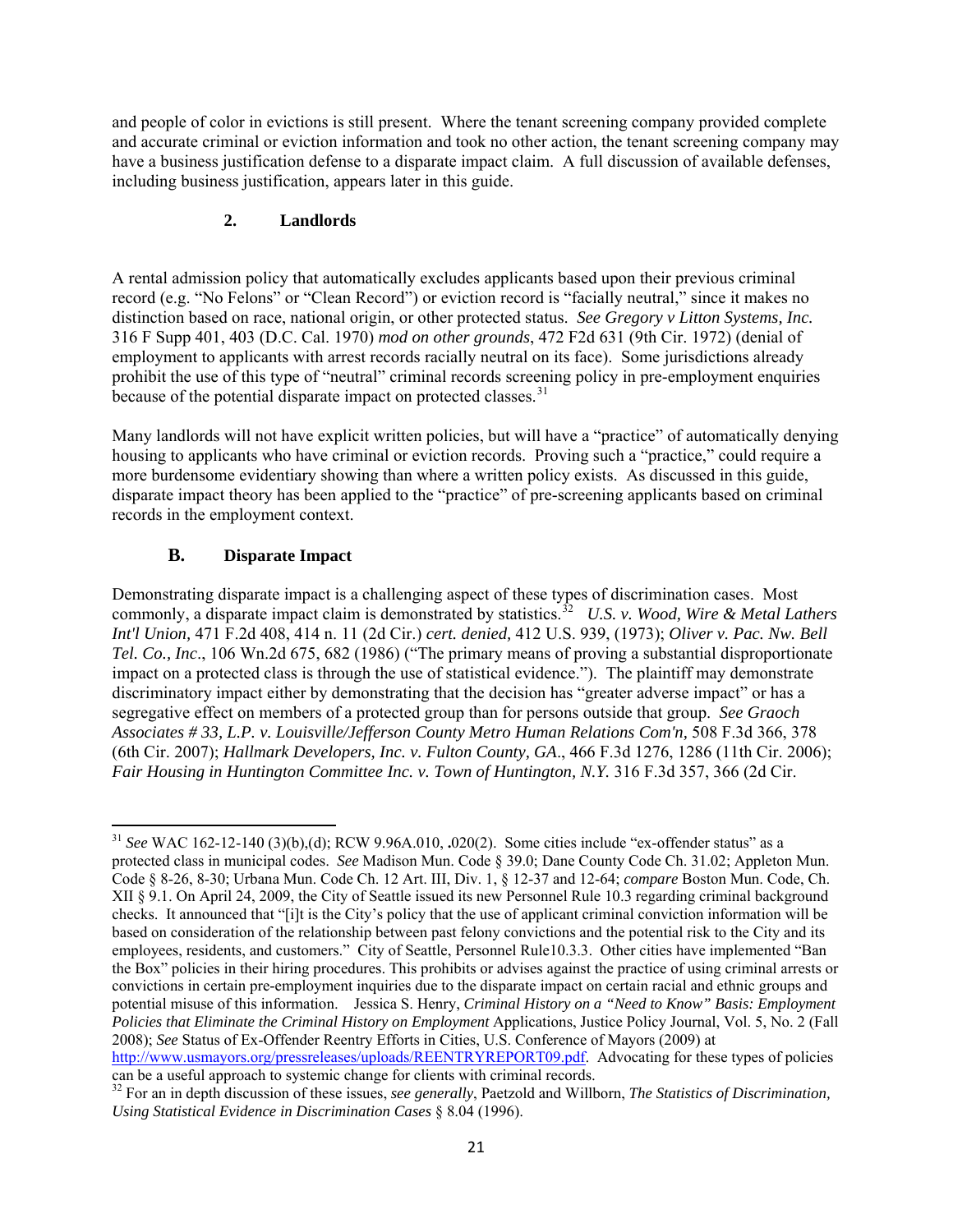2003); *Wallace v. Chicago Housing Authority*, 321 F. Supp. 2d 968, 973-74 (N.D. Ill. 2004) (citing *Arlington Heights,* 558 F.2d at 1290).

 "[N]o single test controls in measuring disparate impact" cases. *[Langlois v. Abington Hous. Auth.,](http://web2.westlaw.com/find/default.wl?tf=-1&serialnum=2000082036&rs=WLW9.08&referencepositiontype=S&ifm=NotSet&fn=_top&sv=Split&referenceposition=50&pbc=FC4C5173&tc=-1&ordoc=2010444793&findtype=Y&db=506&vr=2.0&rp=%2ffind%2fdefault.wl&mt=208)* 207 [F.3d 43, 50 \(1st Cir. 2000\)](http://web2.westlaw.com/find/default.wl?tf=-1&serialnum=2000082036&rs=WLW9.08&referencepositiontype=S&ifm=NotSet&fn=_top&sv=Split&referenceposition=50&pbc=FC4C5173&tc=-1&ordoc=2010444793&findtype=Y&db=506&vr=2.0&rp=%2ffind%2fdefault.wl&mt=208) (citing *Watson v. Fort Worth Bank & Trust,* 487 U.S. 977, 995-96 n. 3 (1988)). But, certain guidelines have developed regarding statistics in disparate impact cases. First, it may be inappropriate to rely on absolute numbers rather than on proportional statistics; second, statistics based on the general population should bear a proven relationship to the actual applicant flow, and finally, "the appropriate inquiry is into the impact on the total group to which a policy or decision applies." *Hallmark,* 466 F.3d at 1286. A plaintiff may demonstrate disparate impact through "disproportional representation" where "the percentage of minority representation in the affected group is compared against that minority's representation in the general population." *Id*. Or "disproportionate adverse impact" may be shown where "the minority group's percentage representation in the affected group is compared against the majority group's representation in the affected group." *Id*. In either method, "the starting point is always the subset of the population that is affected by the disputed decision." *Id*.

#### **1. The Statistical Sample**

One of the first questions to address before bringing a disparate impact case is from where to draw the statistical sample (i.e., the relevant population to consider). Courts are by no means consistent on this matter. In some cases, courts find that the narrowest population should be considered. *See, e.g. Betsey*, 736 F.2d at 987-88 (narrowest population, the affected building, was the proper population to consider); *Mountain Side Mobile Estates P'ship,* 56 F.3d at 1253 ("[T]he appropriate comparables must focus on the local housing market and local family statistics. The farther removed from local statistics the plaintiff's venture, the weaker their evidence becomes."). In other cases, the court looked to the broadest population. *See, e.g. Griggs*, 401 U.S. at 430 (using all of North Carolina to draw statistics regarding high school diploma requirement in employment discrimination case); *Dothard v. Rawlinson*, 433 U.S. 321, 329-30 (1977) (relying on the population nationwide in upholding that height and weight requirements had disparate impact on women in employment discrimination case). For tenant screening, disparate impact could be alleged in a specific housing project or in the community as a whole, so the appropriate statistical sample could be from a specific project, the local region, statewide, or nationwide. The facts of your cases and availability of data will influence what statistical sample you use. A best practice is to analyze statistical information for all the groups and be prepared to defend the data set you choose as the appropriate one. The use of a statistical consultant can be critical when making this decision.

#### **2. Disproportionality**

The next key question to address is how much "disproportionality" must be shown. As an initial matter, in the employment and age discrimination contexts, the Ninth Circuit has warned district courts not to base a disparate impact finding on a comparative statistical sample that is too small. *See Stout v. Potter,* 276 F.3d 1118, 1123 (9th Cir. 2002) (sample involving six female applicants in a pool of thirty eight applicants is likely too small to produce statistically significant results.); *Shut v. Santas Crop Protection Corp.,* 944 F.2d 1431, 1433 (9th Cir.1991) (sample of twenty one former salesman "exceedingly" small), *cert. denied,* 503 U.S. 937 (1992). As far as the "disparity" is concerned, in the age discrimination context, the "significance" or "substantiality" of numerical disparities has been judged on a case-by-case basis. *See Rose,* 902 F.2d at 1424. Courts have yet to adopt the "four-fifths" rule in fair housing cases that the EEOC uses in the employment context. *See* 29 C.F.R § 1607.4(D) (a selection practice is considered to have a disparate impact if it has a "selection rate for any race, sex, or ethnic group which is less than four-fifths [or eighty percent] of the rate of the group with the highest rate"). Some housing cases have focused on the "representation rate" in the "rejected" (or affected) class. *See, e.g. Huntington Branch NAACP v. Town of Huntington*, 844 F.2d 926, 938 (2d Cir. 1998) (zoning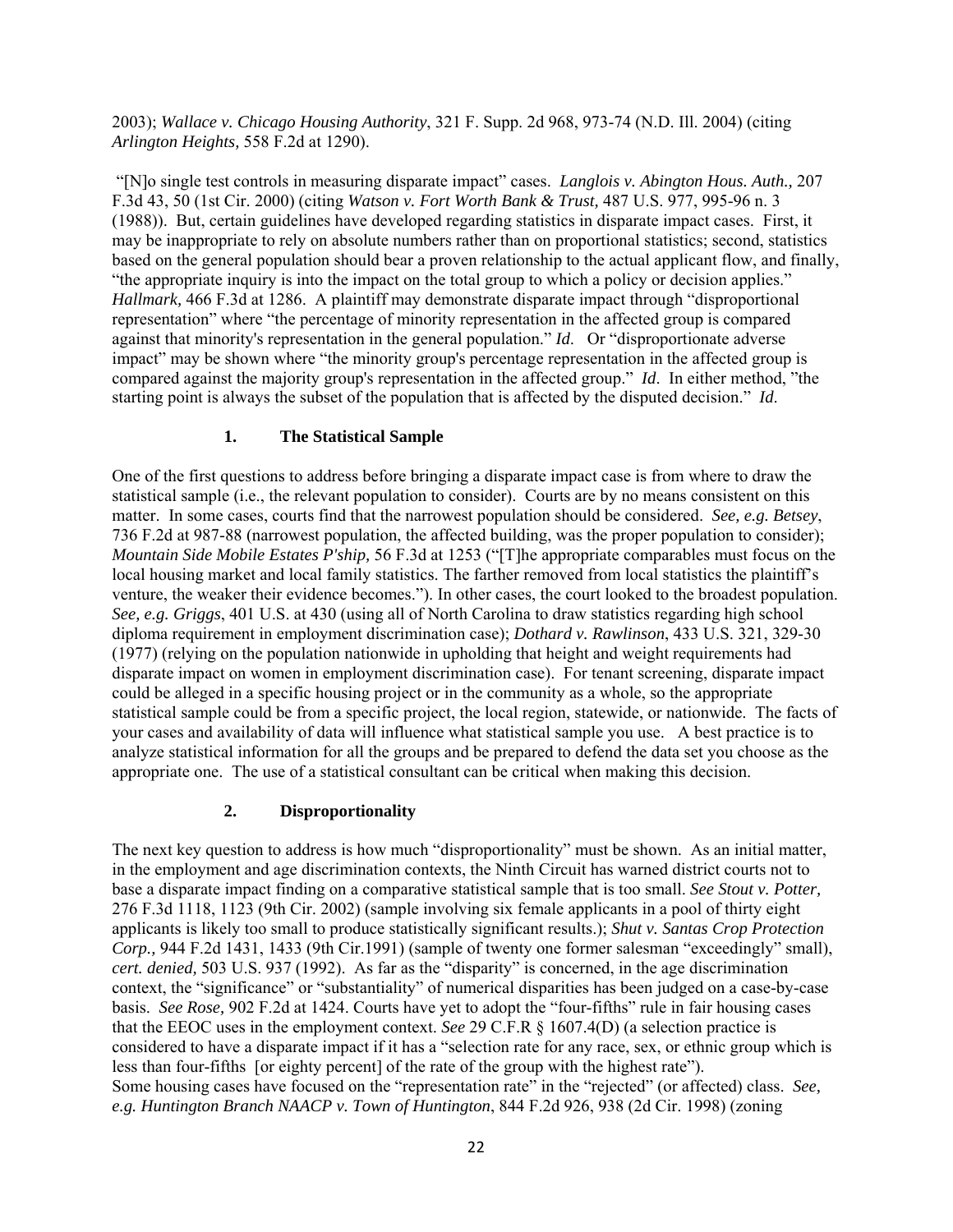decision negatively impacting 24% of area's African Americans compared to 7% of all area families created a "substantial adverse impact on minorities"); *Betsey v. Turtle Creek Associates*, 736 F.2d 983, 988 (4th Cir. 1984) (disparate impact where "74.9 percent of the non-whites were given eviction notices while only 26.4 percent of whites received such notices"); *Taylor*, 580 F.Supp.2d at 1068-69 (data demonstrating that 32.4% of high cost loans were made to African Americans in Birmingham compared to 8.7% to whites sufficient for alleging disparate impact); *Bronson v. Crestwood Lake Section 1 Holding Corp*., 724 F.Supp. 148, 154 (S.D. N.Y. 1989) (policy of rejecting Section 8 vouchers would have disparate effect of disqualifying 6.06% of the households of color but only .25% of white households in the applicant pool). If using this approach, remember to recognize that the proportion of people of color and whites in the population of "rejected" persons depends upon the proportion of African Americans, Latinos/Latinas and whites in the population overall. $33$ 

# **3. Actual Discriminatory Effect**

The plaintiff must go beyond providing statistical disparities and actually show the causal connection between the facially neutral policy and the discriminatory effect. *Tsombanidis*, 352 F.3d at 575 ("When establishing that a challenged practice has a significantly adverse or disproportionate impact on a protected group, a plaintiff must prove the practice 'actually or predictably results in ... discrimination.'" (quoting *[Hack v. President & Fellows of Yale Coll.,](https://web2.westlaw.com/find/default.wl?tf=-1&rs=WLW10.10&referencepositiontype=S&serialnum=2001044490&fn=_top&sv=Split&referenceposition=90&pbc=D318DC4A&tc=-1&ordoc=2003916792&findtype=Y&db=506&utid=1&vr=2.0&rp=%2ffind%2fdefault.wl&mt=Washington)* 237 F.3d 81, 90 (2d Cir.2000)); *Pfaff v. HUD*, 88 F.3d 739, 745-46 (9th Cir. 1996) ("discriminatory effect describes conduct that actually or predictably resulted in discrimination"…); *City of Black Jack*, 508 F.2d at 1184 ("[T]he plaintiff need prove no more than that the conduct of the defendant actually or predictably results in discrimination; in other words, that it has a discriminatory effect"); *Episcopal Church in Utah v. West Valley City*, 119 F.Supp. 2d. 1215, 1220 (D. Utah 2000) (disparate impact claim failed where no showing made that ordinance disproportionately impacted people with disabilities living as a group as opposed to other types of group living). A plaintiff may prove causation by offering "statistical evidence of a kind and degree sufficient to show that the practice in question has caused the [alleged harm] because of their membership in a protected group." *See Rose v. Wells Fargo & Co.,* 902 F.2d 1417, 1424 (9th Cir. 1990) (applying disparate impact theory to Age Discrimination in Employment Act claim).

In the tenant screening context, actual discriminatory effect might be shown by demonstrating that a housing provider's policy regarding criminal or eviction records results or would result in underrepresentation of people of color or women in the housing. In other words, the plaintiff needs to statistically show that the policy results in or predictably could result in the housing provider denying the applications of a disproportionate number of members of a protected class as compared to those in an unprotected group because certain protected classes have higher arrest, conviction or eviction rates.

#### **a. Criminal Records**

Fortunately, various forms of criminal justice statistics are already available to the potential plaintiff seeking to make a disparate impact claim based upon the use of criminal records in tenant screening policies. The question becomes which statistics to harness and whether or not they will be enough. No case has indicated whether a plaintiff must use arrest, conviction or incarceration data to demonstrate that a particular protected class is disproportionately represented in the criminal justice system, but most

<span id="page-22-0"></span><sup>&</sup>lt;sup>33</sup> Courts in FHA cases have sometimes used or alluded to use of a "standard deviation" (how much variation there is from the average) analysis to evaluate the significance of statistical disparities. *See Williams v. 5300 Columbia Pike Corp*., 891 F. Supp. 1169, 1179 (E.D. Va 1995) (citing *Hazelwood School District v. United States*, 433 U.S. 299, 311 n. 17 (1977)).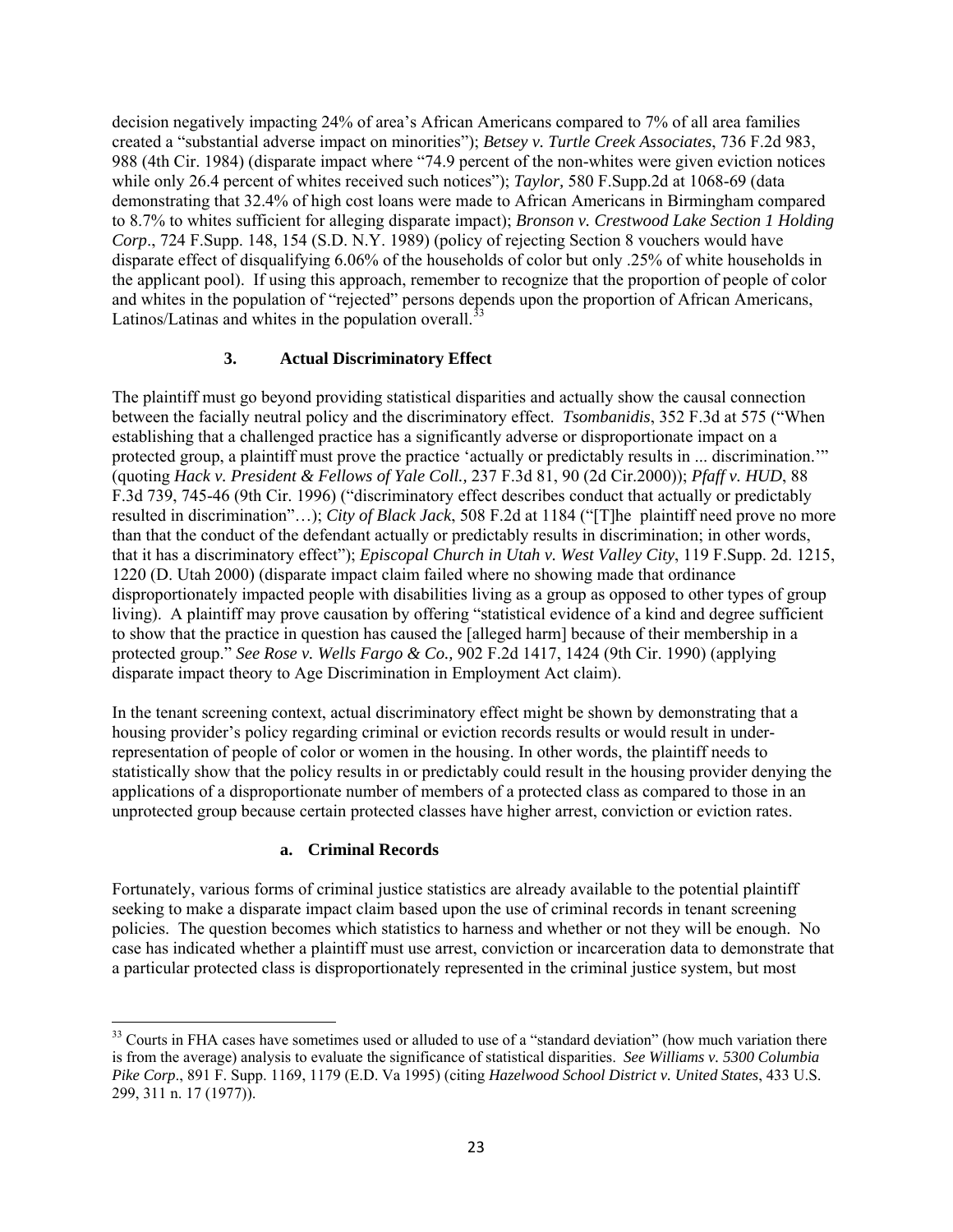plaintiffs in employment cases have used arrest or conviction data.[34](#page-23-0) *See Green v. Missouri Pacific Railroad Co.*, 523 F.2d 1290, 1294-95 (8th Cir. 1975) (court cited statistics that African Americans are convicted at a 2 – 3 times greater rate); *Gregory*[, 316 F.Supp. at 403,](https://web2.westlaw.com/find/default.wl?tf=-1&rs=WLW10.06&referencepositiontype=S&serialnum=1970114526&fn=_top&sv=Split&referenceposition=403&findtype=Y&tc=-1&ordoc=1975142335&mt=Washington&db=345&utid=1&vr=2.0&rp=%2ffind%2fdefault.wl&pbc=9666CED0) aff'd, [472 F.2d 631 \(9th Cir. 1972\)](https://web2.westlaw.com/find/default.wl?tf=-1&rs=WLW10.06&serialnum=1972113492&fn=_top&sv=Split&tc=-1&findtype=Y&ordoc=1975142335&mt=Washington&db=350&utid=1&vr=2.0&rp=%2ffind%2fdefault.wl&pbc=9666CED0) (court referred to national arrest statistics demonstrating that African Americans subject to a disproportionately high percentage of arrests); EEOC Policy Statement on the Use of Statistics in Charges Involving the Exclusion of Individuals with Conviction Records from Employment (July 29, 1987) ([http://www.eeoc.gov/policy/docs/convict2.html\)](http://www.eeoc.gov/policy/docs/convict2.html) [hereinafter Guidance on Use of Statistics].

However, a plaintiff could also use incarceration data to show that a policy related to criminal records has a disproportional impact on protected classes – particularly if arrest or conviction data is unavailable. The U.S. Department of Justice (DOJ) maintains demographic statistics based upon incarceration rates that show that African Americans and Hispanics are disproportionately represented in the corrections system.<sup>[35](#page-23-1)</sup> One DOJ study indicates that on a national level, African Americans (39%) and Hispanics (18%) make up a majority of those who served prison time between 1974 and 2001. Thomas P. Bonczar, *Prevalence of Imprisonment in the U.S. Population*, *1974-2001*, U.S. Dept. of Justice, Bureau of Justice Statistics at 5 (August 2003) (http://bjs.ojp.usdoj.gov/content/pub/pdf/piusp01.pdf). According to that same report, in 2001, nearly 17% of adult black males had served time in prison, a number 6 times that of white males (2.6%), and nearly 8% of adult Hispanic males had served time. <sup>[36](#page-23-2)</sup> *Id.* Moreover, based on 2001 incarceration rates, the chances of going to prison was 32.2% among black males, 17.2% among Hispanic males, and 5.9% among white males. *Id*. at 8.

Washington State corrections statistics similarly demonstrate that African Americans are disproportionately represented in the corrections system. Washington State's Census population estimate was 6,549,224 in 2008, and of that number 84.3% are White and 3.7% are African American. U.S. Census Quick Facts, Washington State, 2008, <http://quickfacts.census.gov/qfd/states/53000.html>. The Washington State Department of Corrections (DOC) collects data on the race of all offenders admitted to its facilities. Of the 27,547 offenders admitted to DOC prisons in Fiscal Year 2008, 24.1% were African American, a rate 6.5 times the proportion of the state population represented by African Americans. *Facility Reporter, Offender Characteristics, Population Movement and Custody*, Table 3D, State of Washington, Dept. of Corrections, Planning and Research Section. (Washington State 2000-2009). Between 2000 and 2009, African Americans were admitted to DOC facilities at an average rate of six times the admission rate of the general population. *Id*., Table 3C, 2000-2009.

Currently, statistics regarding the number of African Americans and Latinos/Latinas actually excluded from housing based on the use of criminal records policies as compared to the general population are not available, but are not necessary to make a disparate impact claim. Statistics *are* available to demonstrate that African Americans and Latinos/Latinas are far more likely to rent housing (as opposed to owning it) than are whites (and are therefore more likely to be subject to tenant screening reports) and can be used to bolster the disparate impact demonstrated by the criminal justice statistics above. African Americans in Washington are nearly 70% more likely to rent apartments than to own their own home, and they are 93% more likely to rent than whites.[37](#page-23-3) *See* U.S. Census Bureau 2000, *Tenure by Race of Householder* (in Washington State), Census 2000 Summary File 3 (SF 3), Tables H11 and H12.

<span id="page-23-0"></span><sup>&</sup>lt;sup>34</sup> The FBI provides national and state arrest data, including racial information, on its website at http://www.fbi.gov/ucr/cius2009/arrests/index.html.

<span id="page-23-1"></span><sup>35</sup> http://bjs.ojp.usdoj.gov/index.cfm?ty=gsearc.

<span id="page-23-2"></span><sup>&</sup>lt;sup>36</sup> Note that if these statistics were used to demonstrate disparate impact of tenant screening policies on a national level, the plaintiff should also provide statistics regarding the percentage of Blacks and Hispanics as compared to the percentage of whites living in the country during these years.

<span id="page-23-3"></span> $37$  To find information for your state, go to the 2000 Census SF3 page [\(http://factfinder.census.gov/servlet/DatasetMainPageServlet?\\_ds\\_name=DEC\\_2000\\_SF3\\_U&\\_program=DEC&\\_la](http://factfinder.census.gov/servlet/DatasetMainPageServlet?_ds_name=DEC_2000_SF3_U&_program=DEC&_lang=en)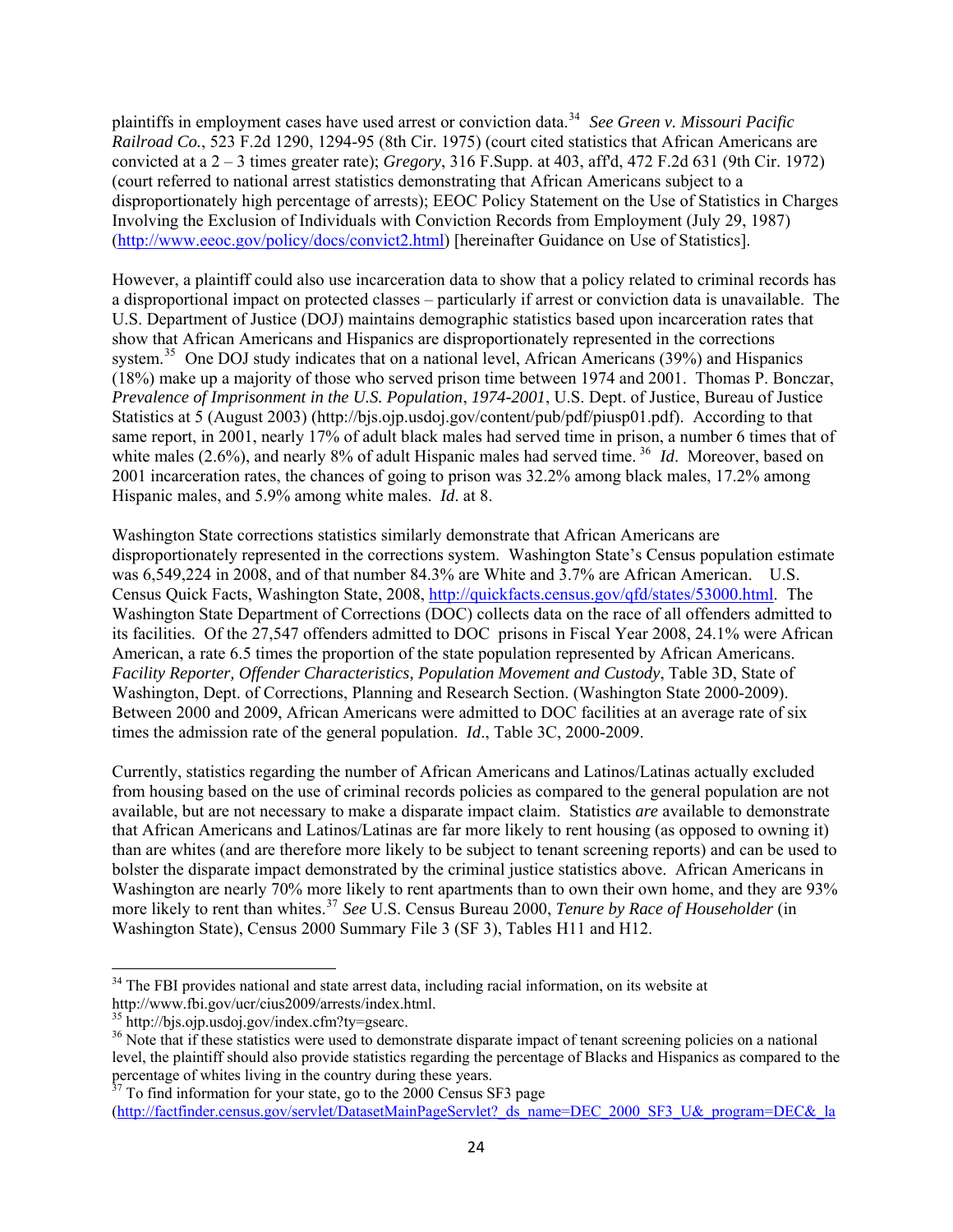# **b. Eviction Records**

Unfortunately, eviction data related to protected classes is not as readily available as data related to criminal records. For this reason, it is *imperative* that you seek the assistance of a statistician *before* embarking on gathering and using eviction data to build a housing discrimination case. You will want to ensure that your methodology is sound and that the results you obtain will be statistically valid. Undertaking a data gathering process without consulting an expert in advance may well result in a waste of valuable time, effort and money.

The following are suggestions for some possible methods of obtaining the data you might need if no study has been conducted in your area. One method is to observe unlawful detainer cases over a period of time in a particular county, city, or state, and then record the demographic information of the defendants. A second method is to administer a survey to unlawful detainer defendants outside of the courtroom. The data obtained from either type of sampling could then be used to show a disparate impact on the protected group as compared to the population as a whole. A drawback to both methodologies is that the tenant defendants in many unlawful detainer cases do not appear in court.<sup>[38](#page-24-0)</sup>

Another method is to undertake a spatial analysis of your geographic area. First, obtain eviction data from your state court and then use GIS software to map those addresses with census tract information about selected protected classes. This analysis could show a possible correlation between protected class and likelihood of eviction.<sup>[39](#page-24-1)</sup> When undertaking any of the above data gathering, keep in mind defendants' possible challenges to its significance and meaning. Again, you should consult with a statistician or other expert when attempting to gather or analyze this data.<sup>[40](#page-24-2)</sup>

You could also try to rely on census data in your area. Some courts have permitted plaintiffs to rely on census data to prove a disparate impact claim. For example, plaintiffs' statistical evidence that a mortgage company made a greater percentage of its loans in majority black census tracts than other subprime lenders, and made an even more disproportionately large number of loans in neighborhoods that were over 90 percent black was sufficient to establish a prima facie showing of disparate impact. *National Fair Housing Alliance, Inc.*, 208 F.Supp. 2d at 61 (2002) (plaintiffs put forth sufficient data from most recent U.S. census to support their disparate impact claim); *Hargraves v. Capital City Mortg. Corp*., 140 F.Supp.2d 7, 21 (D.D.C. 2000); *Bronson*, 724 F.Supp. at 155 (allowing 1980 census data to be used to determine approximate racial makeup of residents in 1989 when it was the most recent compilation available and current estimates confirmed the data).

Census data was successfully used in an administrative disparate impact case to establish a prima facie case of familial status discrimination. *See Sec.v. Richard D. Carlson*, HUDALJ 08-91-0077-1 (1995); *overturned on other grounds, Carlson v. HUD*, WL 156704 at \*1 (8th Cir. 1996) (overturning ALJ

<u> 1989 - Johann Stein, marwolaethau a gweledydd a ganlad y ganlad y ganlad y ganlad y ganlad y ganlad y ganlad</u>

[ng=en](http://factfinder.census.gov/servlet/DatasetMainPageServlet?_ds_name=DEC_2000_SF3_U&_program=DEC&_lang=en)). On the right-hand side, under "Select from the following," there is a link to "enter a table number." Click on this link, and a box will pop up. You can now enter the table of interest - H11 or H12 - and click "Go." Under "Select a Geographic Type" select 'State'. The page will refresh, and you can then select your state from the list. Click the "Add" button just below the list of states. Then click "Show Result."

<span id="page-24-0"></span><sup>&</sup>lt;sup>38</sup> According to 2007 information obtained from the WA Administrative Office of the Courts, nearly 43% of the residential unlawful detainer cases resulted in a default judgment against the defendant for failure to appear.

<span id="page-24-2"></span><span id="page-24-1"></span> $^{39}$  This methodology was used in a study undertaken in King County, WA. *See* n. 5.<br><sup>40</sup> If you plan to litigate this issue, but do not already have the data for your area, obtaining the data and using an appropriate expert can be expensive and time consuming. There are steps you can take to reduce costs including working with local universities, partnering with other nonprofit advocacy agencies, and seeking grant funding for the research. Before undertaking a disparate impact case based on an eviction record, it is important to do an analysis to determine potential costs and the ability to obtain the necessary data.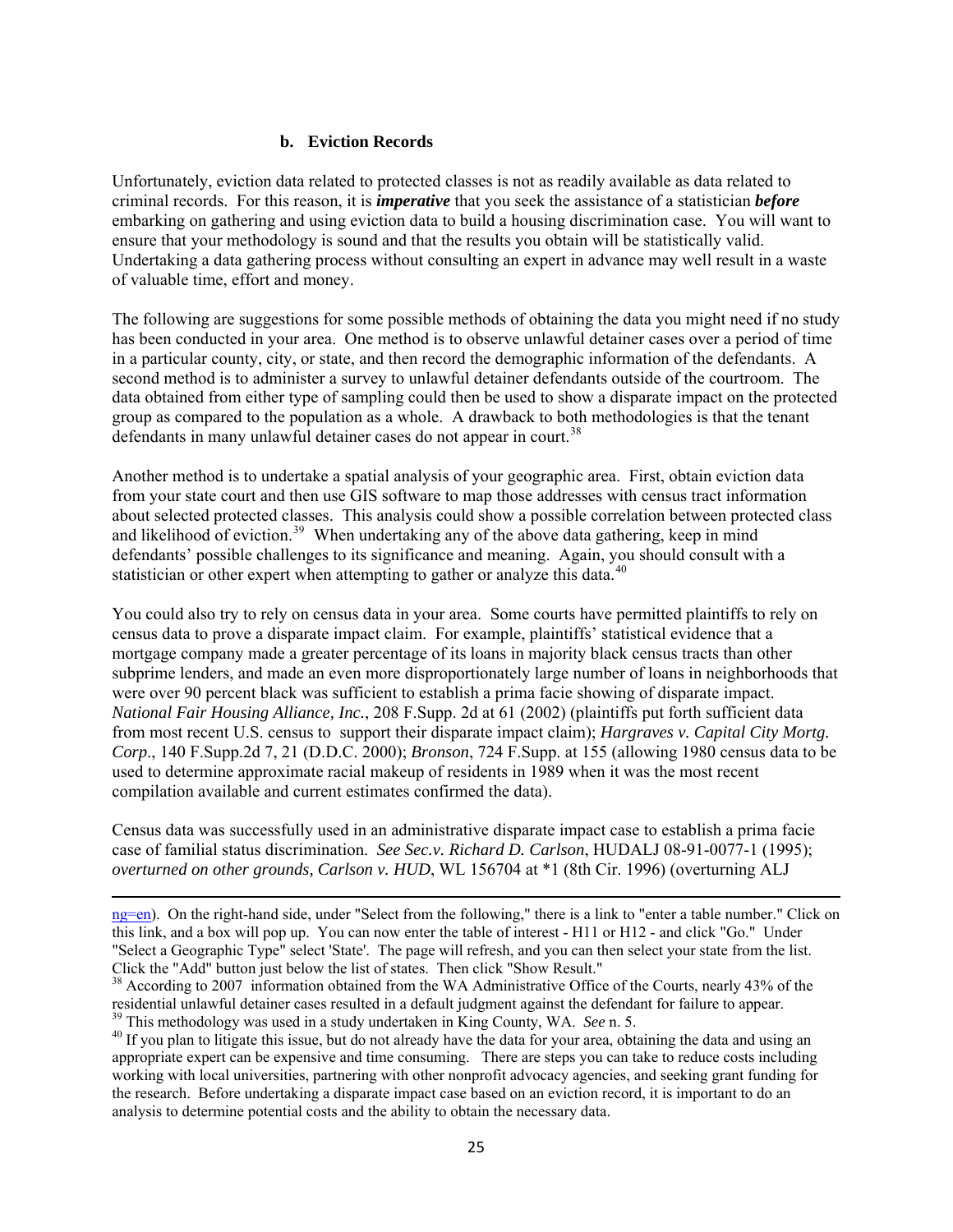decision because landlord did not actually enforce his neutral policy of renting to three or less people as he rented to families of four). The charging party introduced 1990 census data showing that the average family with children in the area (Sioux Falls) was excluded by respondents' occupancy policy of limiting rentals to three people. *Id.* Using national data, the charging party demonstrated that 58.8% of families with minor children in Sioux Falls would be prevented from living in respondent's units because of the policy, whereas only 3.6% of households without minor children would be prevented. *Id.*

Be aware that defendants may point to one decision that found census data insufficient to establish a disparate impact claim. *2922 Sherman Ave. Tenants' Ass'n v. Dist. of Columbia*, 444 F.3d 673, 680 (D.C.Cir.2006). In that case, an expert testified that the buildings affected by the policy at issue were located, on average, in census block groups whose percentage of Latino/Latina residents was 4.1 times the percentage of Latinos/Latinas in the District as a whole. According to the court, "the tenants provided no evidence that the *specific buildings* at issue were disproportionately Latino/Latina. Instead, their statistical expert merely described the ethnic composition of the neighborhoods, leaving it to the jury to infer the ethnic composition of the buildings from the ethnic composition of their respective neighborhoods." *Id.* at 681. (Emphasis added).

To avoid *Sherman Avenue* pitfalls, the potential plaintiff would make the strongest case by first providing a statistical showing of the actual percentage of the protected group (e.g., African Americans, Latinos/Latinas, or women) who have been involved in unlawful detainer actions in the relevant area as compared to the majority population. She would then demonstrate the actual percentage of the protected group living in the area as compared to the general population, and would be prepared to present and defend that data through use of an expert.

# **4. Segregative Effect**

A disparate impact case can be demonstrated by showing a *segregative effect* as an alternative to a showing a disproportionate impact. *See Metropolitan Housing Development Corp.*, 558 F.2d at 1290-91, (when a decision "perpetuates segregation and thereby prevents interracial association it will be considered invidious under the Fair Housing Act independently of the extent to which it produces a disparate effect on different racial groups"); *Huntington Branch*, 844 F.2d at 938 (discrimination claims based on segregative effect "advances the principal purpose of Title VIII to promote 'open integrated residential housing patterns''); *Wallace*, 321 F. Supp. 2d at 974 ("Conduct that 'perpetuates segregation and thereby prevents interracial association ... will be considered invidious under the Fair Housing Act independently of the extent to which it produces a disparate effect on different racial groups.'"(quoting *Arlington Heights*, 558 F.2d at 1290)).

Litigating a segregative effect case requires a different statistical strategy from that used in a disproportionate impact case. The plaintiff would need to produce data demonstrating it was more common for landlords to exclude applicants who have criminal or eviction records in neighborhood X than in neighborhood Y, and that neighborhood Y has a significantly higher proportion of residents who are members of a protected class. The plaintiff would then show that the practice (in Neighborhood X) of excluding applicants who have criminal or eviction records tends to preserve or promote segregation by making it more difficult (on a collective level) for members of protected classes to access the housing market in Neighborhood X than Neighborhood Y.

Little guidance exists as to the statistical or other evidentiary requirements for a "segregative effect" claim under the FHA. One court held that the plaintiff must show: 1) an "indicia of segregation" as a localized concentration of groups within the municipality; 2) comparisons of the racial composition of the areas inside and outside the area at issue; 3) a showing that people of color have been excluded from the area; and 4) historical practices of segregation where effects still linger. *Housing Investors v. City of*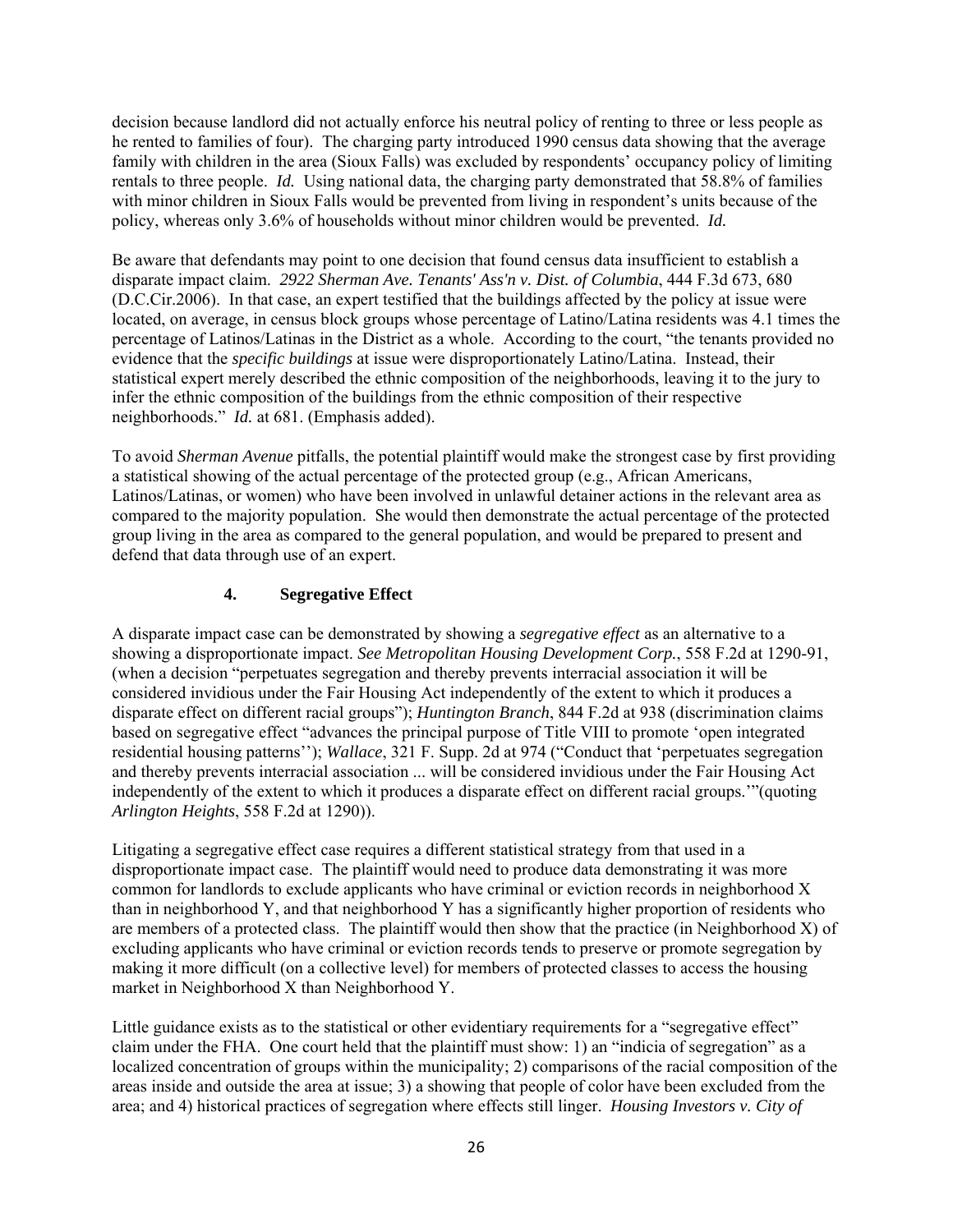*Clanton*, 68 F. Supp. 2d 1287, 1298 (M.D. Ala. 1999) (citing *Huntington v. Huntington Branch NAACP,* 488 U.S. 15 (1988). A statistical showing that the population of the affected area has a higher percentage of whites than people of color is likely insufficient if it does not show anything more than the expected white to people of color proportion. *Id.* However, if a large majority of African American or Latino/Latina tenants is clustered in a certain area more than others, this can be "highly probative of [an FHA] violation." *U.S. v. Mitchell*, 580 F.2d 789, 791 (C.A. Tex. 1978*) superseded by statute as stated in U.S. v. City of Jackson*, 359 F.3d 727 (5th Cir. 2004).

# **C. Possible Defenses for Tenant Screening Companies and Landlords**

Housing providers have successfully raised defenses to FHA disparate impact case based on insufficient statistical evidence and business justification. The majority of case law is related to criminal records is in the employment context.

# **1. Insufficient Statistical Evidence**

Defendants may challenge the statistical basis of a plaintiff's prima facie case, and avoid providing any other defense. *Gamble*, 104 F.3d at 306 (plaintiff failed to establish a prima facie case because he presented no statistics demonstrating landlord's practices had disproportionate impact on protected classes). A defendant can raise this defense by presenting statistics that are more current, accurate, or specific to the region or applicant pool than the statistics plaintiff presented. *See* Guidance on Use of Statistics ("[i]f the employer can present more narrow regional or local data on conviction rates for all crimes showing that Blacks and Hispanics are not convicted at disproportionately higher rates, then a no cause determination would be proper"). A defendant can also argue that the statistics themselves are inadequate or incomplete. *EEOC v. Carolina Freight Carriers*, 723 F. Supp. 734, 751 (S.D. Fla. 1989) (EEOC failed to provide adequate statistics for relevant labor market to prove that trucking company's exclusion of drivers with convictions for theft crimes had an adverse impact on Hispanics at a particular job site); *c.f. Reynolds v. Sheet Metal Workers Local* 102, 498 F. Supp. 952, 963, 22 EPD P 30, 39 (D.C. 1980), *aff'd.,* 702 F.2d 221 (D.C. Cir. 1981) (plaintiff's statistics showing employer's requirements disproportionately excluded African Americans were not irrelevant, as argued by defendants, but no prima facie case of disparate impact established until after examination of all elements of hiring process).

#### **2. Business Justification Defense**

There is no clear agreement among the circuits for the business justification defense standard in FHA cases. [41](#page-26-0) In the Ninth Circuit, once the plaintiff establishes a prima facie disparate impact claim, the burden shifts to the defendant to advance a "compelling business necessity." *See Pfaff v. U.S. Dept. of Housing &Urban Dev*., 88 F.3d 739, 747 (9th Cir. 1996). ("appropriate standard of rebuttal in disparate

<span id="page-26-0"></span><sup>&</sup>lt;sup>41</sup> The Tenth Circuit has declined to require that defendants provide a "compelling need or necessity" defense and while "mere insubstantial justifications" are not sufficient, a "compelling need or necessity" is too high a bar because such a degree of scrutiny would be almost impossible to satisfy. *Mountain Side Mobile Estates P'ship*, 56 F.3d at 1254-55 ("manifest relationship" test applies in Title VII disparate impact cases). The Eighth Circuit requires that the defendant demonstrate a "manifest relationship" to "legitimate non-discriminatory policy objectives" and is "necessary" to attain those objectives. *Charleston Housing Auth. v. U.S. Dept. of Agriculture*, 419 F.3d 729, 741 (8th Cir. 2005). The Third Circuit does not use the "business necessity" test and looks at the criteria for a defendant's policy on a "case-by-case basis." *Resident Advisory Board v. Rizzo*, 564 F.2d 126 at 148-9. The Fourth Circuit uses the "legitimate nondiscriminatory reason" test where defendants must prove a "business necessity sufficiently compelling to justify the challenged practice." *Betsey*, 736 F.2d at 988. The Sixth Circuit requires defendants to articulate a "legitimate business reason" for the challenged decision. *Graoch Associates # 33*, 508 F.3d at 374. The Second Circuit requires a legitimate, bona fide interest and that no alternative would serve that interest with less discriminatory effect. *Salute*, 136 F.3d at 302.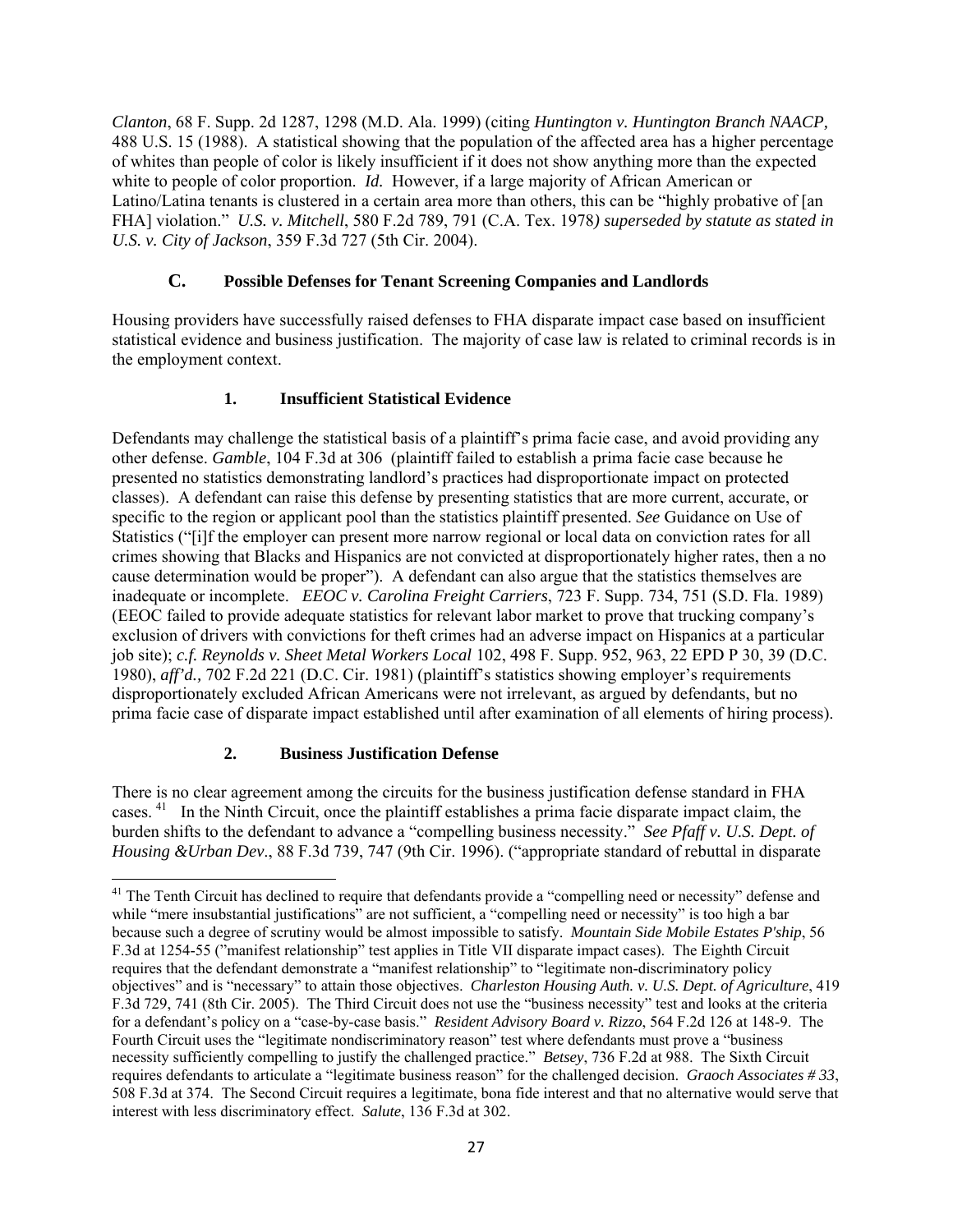impact cases normally requires a compelling business necessity"); *See Oliver v. Pacific Northwest Bell Telephone Co., Inc.,* 106 Wn.2d 675, 679; 724 P.2d 1003 (1986) (defendant must demonstrate that challenged practice is justified by "business necessity" or has a "manifest relationship to the position in question"). Defendants face a heavier burden of rebuttal in cases involving disparate impact, which is more difficult to establish than disparate treatment. *Pfaff*, 88 F.3d at 747 n.3.

In the employment context, the Eighth Circuit examined whether an employer's policy that barred employment of all people with criminal records was justified by business necessity. *Green,* 523 F.2d at 1293 . The employer asserted that the policy was necessary because of "1) fear of cargo theft, 2) handling company funds, 3) bonding qualifications, 4) possible impeachment of an employee as a witness, 5) possible liability for hiring persons with known violent tendencies, 6) employment disruption caused by recidivism, and 7) alleged lack of moral character of persons with convictions" *Id*. at 1298. The court rejected these reasons because they were not validated by any statistical evidence and the employer did not demonstrate that a "less restrictive alternative with a lesser racial impact would not serve as well." *Id.* In examining other cases, the court found instructive an inquiry into whether "consideration is given to the nature and seriousness of the crime in relation to the job sought [and] the time elapsing since the conviction, the degree of the felon's rehabilitation, and the circumstances under which the crime was committed." *Id.* at 1297. The EEOC promulgated a policy codifying these factors as the "business necessity" standard for the consideration of convictions by an employer.<sup>[42](#page-27-0)</sup> EEOC Policy Statement on the Issue of Conviction Records under Title VII of the Civil Rights Act of 1964 (Feb. 4, 1987) [hereinafter Policy Guidance on Convictions].

After the EEOC's promulgation of the Policy Guidance on Convictions, case law regarding employment policies on criminal records was scant until the decision in *El v. Southeastern Pennsylvania Transportation Authority*, 479 F.3d 232 (3rd Cir. 2007). The court found that the EEOC Policy Guidance on Convictions was not entitled to great deference because it did not substantively analyze the statue. *Id.*  at 244. If a policy can "accurately distinguish between applicants that pose an unacceptable level of risk and those that do not" then the policy is consistent with business necessity.<sup>[43](#page-27-1)</sup> *Id.* The employer must show that its discriminatory hiring policy "accurately-but not perfectly-ascertains an applicant's ability to perform successfully the job in question."[44](#page-27-2) *Id*. at 242.

<span id="page-27-0"></span>**<sup>42</sup>** In 1990, the EEOC issued guidance on arrest records as well. *See Policy Guidance on the Consideration of Arrest Records in Employment Decisions under Title VII of the Civil Rights Act of 1964*, Sept. 7, 1990 (hereinafter Guidance on Arrests). Under the Guidance on Arrests, the employer must consider the "job-relatedness" of the arrest (the relationship of the charges to the position sought) and the likelihood that the applicant actually committed the conduct alleged in the charges. As stated by the Guidance on Arrests, "It is the conduct, not the arrest or conviction per se, which the employer may consider in relation to the position sought." *Id*. Case law took a similar approach to the use of arrest records in employment inquiries. *See [Schware v. Board of Bar Examiners,](https://web2.westlaw.com/find/default.wl?vc=0&ordoc=1999246458&rp=%2ffind%2fdefault.wl&DB=708&SerialNum=1957120350&FindType=Y&AP=&rs=WLW10.08&ifm=NotSet&fn=_top&sv=Split&mt=Washington&utid=1&vr=2.0&pbc=6F18D105)* 353 [U.S. 232, 241 \(1957\)](https://web2.westlaw.com/find/default.wl?vc=0&ordoc=1999246458&rp=%2ffind%2fdefault.wl&DB=708&SerialNum=1957120350&FindType=Y&AP=&rs=WLW10.08&ifm=NotSet&fn=_top&sv=Split&mt=Washington&utid=1&vr=2.0&pbc=6F18D105) ("An arrest shows nothing more than someone probably suspected the person apprehended of an offense."); *Watkins v. City of Chicago*, 73 F. Supp.2d. 944, 949 (N.D. Ill. 1999) ("policy of refusing to hire persons who have been arrested but not convicted has been generally disapproved in view of its proven adverse racial impact" ); *Gregory v Litton Systems, Inc.* 316 F. Supp. at 402-03 (no business necessity exists to exclude worker based on arrest record because employer had neither examined the particular circumstances surrounding the arrests nor considered the relationship of the charges made against him to the position); *Dozier v. Chupka*, 395 F. Supp. 836, 850 (D.C. Ohio 1975) (individual's arrest record must be related to job performance).

<span id="page-27-1"></span><sup>43</sup> *El* points out that the Supreme Court departed from the *Griggs* interpretation of business necessity in *Wards Cove Packing Co. v. Atonio,* 490 U.S. 642, 109 S.Ct. 2115 (1989). In *Wards Cove* the Court held that the challenged practice did not need to be "essential" or "indispensable" to comply with Title VII and shifted the burden of proof to the employee. *Id*. at 659. Congress then superseded the holding in *Wards Cove* by codifying the *Griggs* standard for business necessity. 42 U.S.C. § 2000e-3(k) (1991).

<span id="page-27-2"></span><sup>&</sup>lt;sup>44</sup> Notably, the policy at issue in SEPTA was not a "flat ban" but created distinctions between some convictions for which it mandated a lifetime ban and others for which it mandated a seven-year ban. While the court upheld the policy based on SEPTA's expert testimony that the policy accurately screened out applicants too likely to commit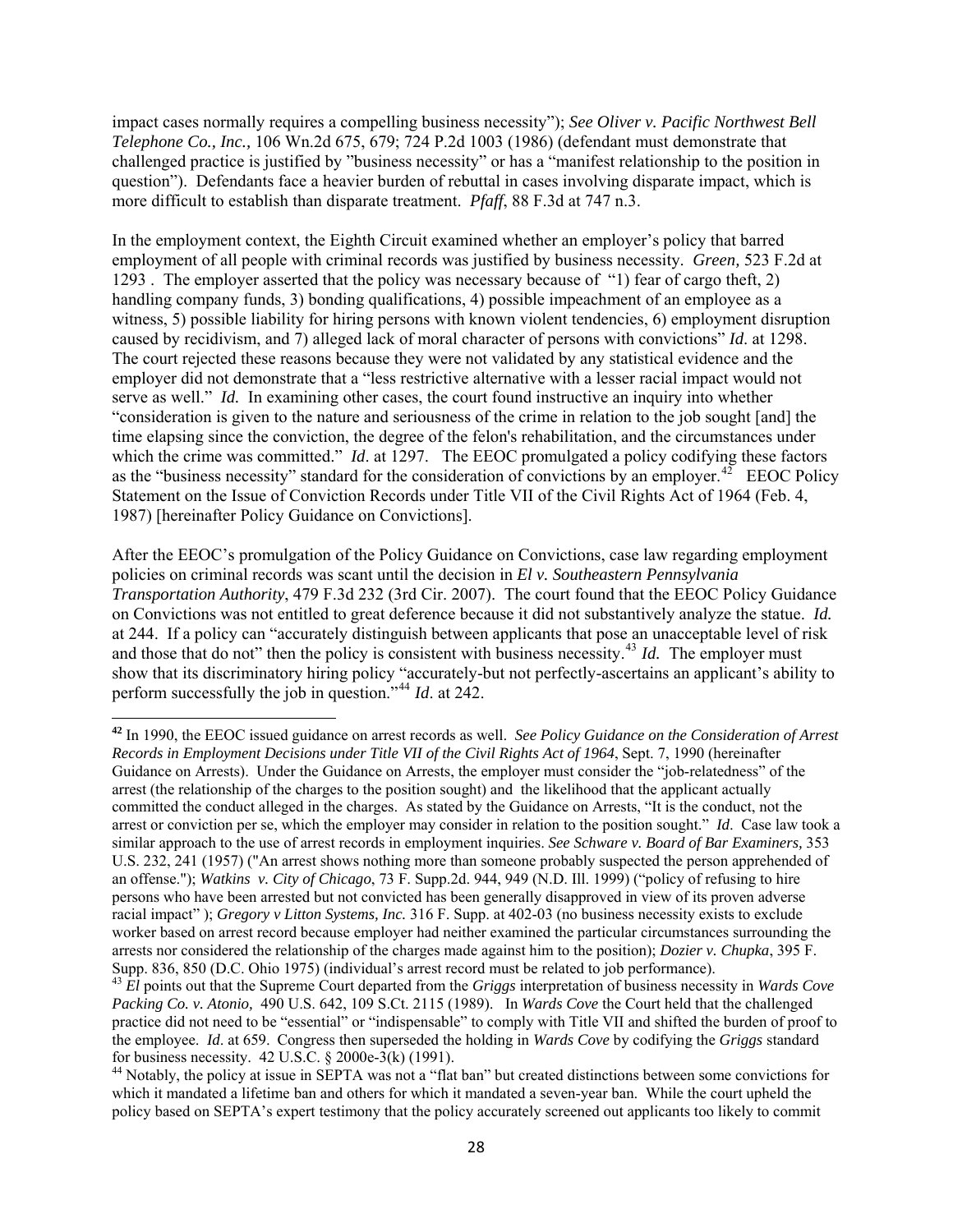The business justification defense could be a difficult barrier for plaintiffs to overcome. Courts may be sympathetic to a housing provider's concerns about safety and recidivism related to an applicant with a criminal record, i.e. a tenant could harm neighbors or cannot pay rent if he is in jail. Overcoming the business justification defense is not insurmountable, as pointed out in the next section. Careful consideration of your client's facts, including the type and seriousness of crime committed, whether the tenant engaged in the conduct alleged in the unlawful detainer action and the length of time since the offense or eviction filing, and preparing possible alternative screening practices is essential.

#### **a) Business Justification Defense for Eviction Records**

To defeat a disparate impact claim, a tenant screening company could argue that it is in the business of offering objective information, such as eviction records, to landlords for screening purposes. Tenant screeners may claim that eviction records provide some indication of that tenant's past behavior that may indicate whether a tenant will meet rental obligations in the future. A landlord may argue that he has a business interest in renting to tenants who can meet all rental requirements and an eviction history is indicative of failing to meet these requirements in the past. Hence, the landlord will argue that he reasonably screens tenants using eviction histories to avoid problem tenants.

The underlying assumption of these assertions is that using "eviction" history in tenant screening is somehow predictive of the person's future behavior. Although these arguments may be intuitively persuasive, there are weaknesses to these contentions. The Guidance on Arrests and relevant case law can be useful in tenant screening cases where a landlord or tenant screener relies on eviction records and there is no information regarding any actual misconduct by the tenant. *See supra* n. 42. An advocate should argue that merely having an eviction record should not disqualify a tenant for housing. The screener or landlord must examine the tenant's actual conduct before rejecting the applicant. *Id*. A complete ban on all housing applicants with an eviction record would be akin to employer policies banning all applicants with arrest records. Courts found such policies discriminatory as they had a disparate impact on people of color. *Id*. Consequently, any correlation that might be drawn between an eviction filing and the tenant's ability to meet her tenant obligations grows weaker if the data used cannot show whether the tenant actually met her tenant obligations, the case was dismissed or reached a favorable settlement with the landlord. Moreover, no academically reliable correlation has yet been drawn between previous involvement in an unlawful detainer action and a future problematic tenancy. It is unlikely a landlord or tenant screening company will be able to provide much if any research to support this policy.[45](#page-28-0) Thus, the plaintiff can argue that the practice of reporting just the eviction filing or denying housing based such filing, does not have a legitimate business justification. $46$ 

#### **b) Business Justification Defense for Criminal Records**

Policies against renting to individuals with criminal histories are based on the concern that such individuals are more likely than others to commit crimes on the property than those without such

<u> 1989 - Johann Stein, marwolaethau a gweledydd a ganlad y ganlad y ganlad y ganlad y ganlad y ganlad y ganlad</u>

acts of violence against paratransit passengers, it made clear that the plaintiff's decision not to hire an expert to rebut SEPTA's experts on the issue of business necessity, nor even to depose SEPTA's experts, was fatal to its claim opposing summary judgment. *El,* 479 at 247. If plaintiff had taken such action, *El "*would have been a different

<span id="page-28-0"></span><sup>&</sup>lt;sup>45</sup> For one relevant study, See Burke, Smith, & O'Toole, Selection of Public Housing Tenants: On the Feasibility of *Using an Objective Screening Procedure*, Journal of Applied Social Psychology (1986).<br><sup>46</sup> For cases where there the eviction may indicate a previous inability to comply with lease terms, there is little

<span id="page-28-1"></span>justification to treat all eviction filings as a negative mark. The crises that lead to the eviction may have passed such as loss of job, family illness, or exacerbation of a disability.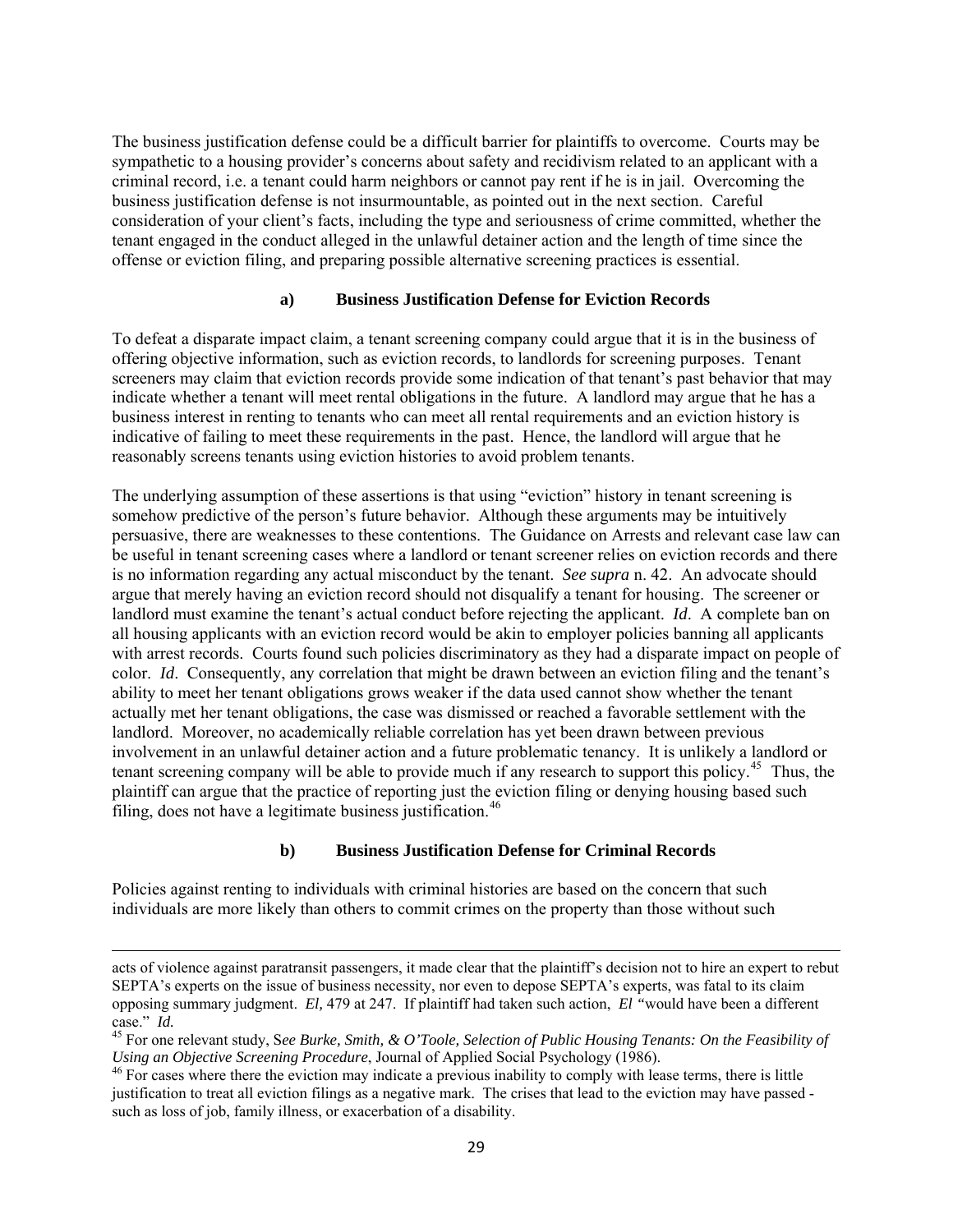backgrounds.[47](#page-29-0) *See*, *e.g.*, *Evans,* F.Supp.2d 644 at 683. This policy is rooted in concerns for the safety of other residents of the apartment complex and their property.[48](#page-29-1)

As with eviction records, while arguments as to the business justification for using criminal records to screen tenants based upon a "future threat" to persons or property may be intuitively persuasive, empirical proof is lacking. An academically reliable correlation has yet to be drawn between a previous conviction or other involvement in the criminal justice system and a future problematic tenancy and it is unlikely the landlord will be able to provide much if any evidence to support this policy. *See* Corinne Carey, *No Second Chance: People With Criminal Records Denied Access to Public Housing*, 36 U. Tol. L. Rev. 545, 563 (2005) ("Curiously, there has been relatively little discussion among federal or local housing officials as to what, in fact, predicts a good tenant, much less the predictive value of a criminal record."). According to a criminal justice expert, "[p]eople had always just gone with the assumption that having a criminal record makes someone a bad tenant, and that has never been empirically demonstrated." *Id.* at 563-65. In fact, a recent research study found that the previous criminal history of its residents was not indicative of success in meeting tenant obligations. Daniel K. Malone, *Accessing Criminal History as a Predictor of Future Housing Success for Homeless Adults with Behavioral Health Disorders*, Psychiatric Services, Vol. 60, No. 2 (2009). The study suggests that policies and practices that deny housing to individuals with criminal records may be "unnecessarily restrictive" as there is no clear empirical basis for them. *Id*. Hence, potential recidivism based on criminal history is not a "good proxy" for determining the ability of an applicant to meet tenant obligations. *Id.* at 228. In the employment context a "common sense" approach to applicant screening is unacceptable; there must be "some level of empirical proof that challenged hiring criteria accurately predicted job performance." *El*, 479 F.3d at 240. The same standard should apply in tenant screening cases.

Advocates should be prepared to rebut a housing provider's assertion that a criminal record ban may "accurately-but not perfectly-ascertains an applicant's ability to perform successfully" the obligations of tenancy. *See Id.* at 242. The advocate should present work history, evidence of rehabilitation, or expert

<span id="page-29-0"></span> $47$  One of the risks landlords may seek to avoid by using a policy barring criminal convictions is their own liability for negligence should a tenant commit a future crime. Traditionally, landlords were not liable for the criminal acts of third parties, but may be liable if the act was foreseeable. *See* 43 A.L.R.5th 207. Landlords could be liable only if they do not follow their own screening guidelines or fail to take other precautions to protect tenants. *See* Ely Portillo, *Jury Finds Housing Authority Negligent,* Charlotte Observer, February 10, 2010, at

<http://www.charlotteobserver.com/2010/02/10/1236243/jury-finds-housing-authority-negligent.html> (jury award against PHA for \$132,000 for violating its own rules by conducting a statewide rather than national criminal background check on a tenant who later murdered another tenant); Hong Tran*, The Crimes That Bind: The Intersection of Subsidized Housing and Criminal Law,* Clearinghouse Review Journal of Law and Policy (Jan. – Feb. 2008) at 541, ("Landlords commonly cite concerns over potential legal liability if they rent to individuals with a criminal history: however, such concerns are more rooted in stereotyping than real threats." But noting *Kline v. 1500 Massachusetts Ave. Corp*., 439 F.2d 477, 480-81 (D.C. Cir. 1970) (landlord liable for injuries to tenant as a result of criminal acts by third party where he did not take reasonable steps to protect tenants from criminal activity) and *Griffin v. West RS Inc*., 97 Wash. App. 557, 567-68, 984 P.2d 1070, 1075 (1999) (landlord has duty to take reasonable steps to protect tenant from foreseeable criminal acts of third parties on the premises), *rev'd* on other grounds, Wn 143.dd 81, 18 P.3d 558 (2001)).

<span id="page-29-1"></span> $^{48}$  To justify their "business necessity" arguments, the landlord or tenant screening company may first attempt to rest on language in the FHA providing that a dwelling can be refused on the basis that an individual would constitute a "direct threat to the health and safety of other individuals or whose tenancy would result in substantial physical damage to the property of others," 42 U.S.C. § 3604(f)(9); 24 C.F.R. § 100.202(d). This argument misinterprets the regulation. This provision applies specifically to discrimination based on disability, not discrimination based on other protected status. *See Roe v. Sugar River Mills Associates*, 820 F.Supp.636, 639-40 (D.N.H.1993) (citing to legislative history of the amendments and finding that the "[d]efendants [must] demonstrate that no 'reasonable accommodation' will eliminate or acceptably minimize the risk.").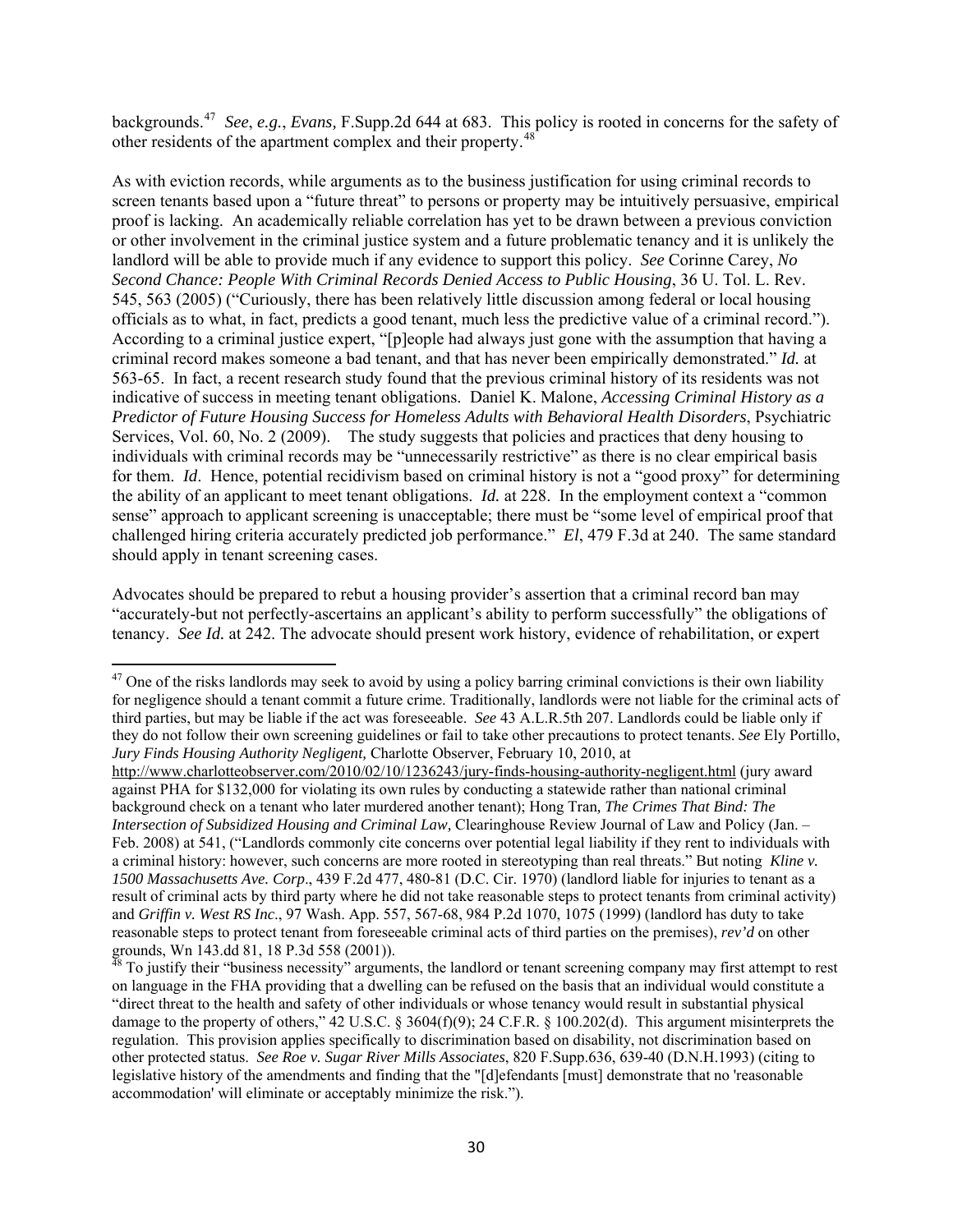testimony related to specific safety concerns. In addition, for older criminal histories, advocates could assert that over time the likelihood of a person committing another crime approximates the risk of someone who has never committed a crime. *See* Megan C. Kurlychek, Criminology and Public Policy, *Scarlet Letters and Recidivism: Does an Old Criminal Record Predict Future Offending*?, Vol. 5 No. 3, 483, 499 (2006) (over a 6 or 7 year period, the risk of criminal activity for a person with a prior criminal history and a person with none becomes similar); Sentencing Project, State Recidivism Study (2010) at [http://sentencingproject.org/doc/publications/inc\\_StateRecidivismFinalPaginated.pdf](http://sentencingproject.org/doc/publications/inc_StateRecidivismFinalPaginated.pdf) (recidivism rates by state).

In sum, like Title VII, Title VIII should operate to ensure that housing applicants receive the consideration they are due and are not screened out by arbitrary policies or practices. *See El*, 479 F.3d at 239-40 (3rd Cir. 2007) ("employer must present real evidence that the challenged criteria 'measure[s] the person for the job and not the person in the abstract.'"(quoting *Dothard,* [433 U.S. at 332, 97 S.Ct. 2720\)](https://web2.westlaw.com/find/default.wl?tf=-1&rs=WLW10.10&serialnum=1977118841&fn=_top&sv=Split&tc=-1&pbc=93CC4A9B&ordoc=2011714458&findtype=Y&stid=%7b25d89f16-8b75-4301-ad9a-312221e753dd%7d&db=708&vr=2.0&rp=%2ffind%2fdefault.wl&mt=Washington)). As articulated in one case, "the job-related qualities which might legitimately bar a Title VII-protected employee from employment will be much more susceptible to definition and quantification than any attempted justification of discriminatory housing practices under Title VIII…as one commentator has observed, 'the consequences of an error in admitting a tenant do not seem nearly as severe as, for example, the consequences of an error in hiring an unqualified airline pilot.'" *Rizzo*, 564 F.2d at 148 (quoting Elliot M. Mincberg, *Applying the Title VII Prima Facie Case to Title VIII Litigation,* 11 Harv. C.R. - C.L.L.Rev. 128 (1976)).

# **D. Burden Shifting Back to Plaintiff**

If a screening company or landlord can successfully rebut the presumption of discrimination under a business necessity or other defense, the burden shifts back to the plaintiff as to whether the proffered reason for screening out or denying housing is pretextual. *See Harris,* 183 F.3d at 1051 ("Assuming the defendant can successfully rebut the presumption of [intentional housing] discrimination, the burden shifts back to the plaintiff to raise a genuine factual question as to whether the proffered reason is pretextual"); *Moua v. City of Chico*, 324 F.Supp.2d 1132, 1142 (E.D. Cal 2004) (burden shifts back to the plaintiffs to at least raise a genuine factual question as to whether this reason is pretextual). Showing pretext can be difficult to execute in disparate impact cases, as discriminatory motive is typically not part of the claim. But, few if any disparate impact cases under the FHA have required that plaintiffs do so. The Sixth Circuit required the plaintiff to show pretext or "demonstrate that there exists an alternative [housing] practice that would achieve the same business ends with a less discriminatory impact."<sup>[49](#page-30-0)</sup> *Graoch*, 508 F.3d at 374. This methodology is analogous to the showing available at this stage in disparate impact claims under Title VII, where plaintiffs must show that an "alternative employment practice" serves the employers goals as effectively as the challenged practice and that the alternative results in less of a disparate impact than the challenged practice. *See* 42 U.S.C. § 2000e-2(k)(1)(A)(ii); *Watson v. Fort Worth Bank*, 487 U.S. 977, 997-98 (1988) ("when a plaintiff has made out a prima facie case of disparate impact, and when the defendant has met its burden of producing evidence that its employment practices are based on legitimate business reasons, the plaintiff must 'show that other tests or selection devices, without a similarly undesirable racial effect, would also serve the employer's legitimate interest in efficient and trustworthy workmanship.'" Quoting *Albermarle Paper Co. v. Moody*, 422 U.S. 405, 525) (1975)).

Suggestions for "alternative housing practices" that would be equally effective in addressing housing providers' concerns without creating a disparate impact could include eliminating the use of criminal and

<span id="page-30-0"></span>  $49$  To evaluate the plaintiff's demonstration of pretext or an alternative practice, the court examined the strength of the plaintiff's showing of discriminatory effect against the strength of the defendant's interest in taking the challenged action. *Id.*(citing *Arthur*, 782 F.2d at 575).